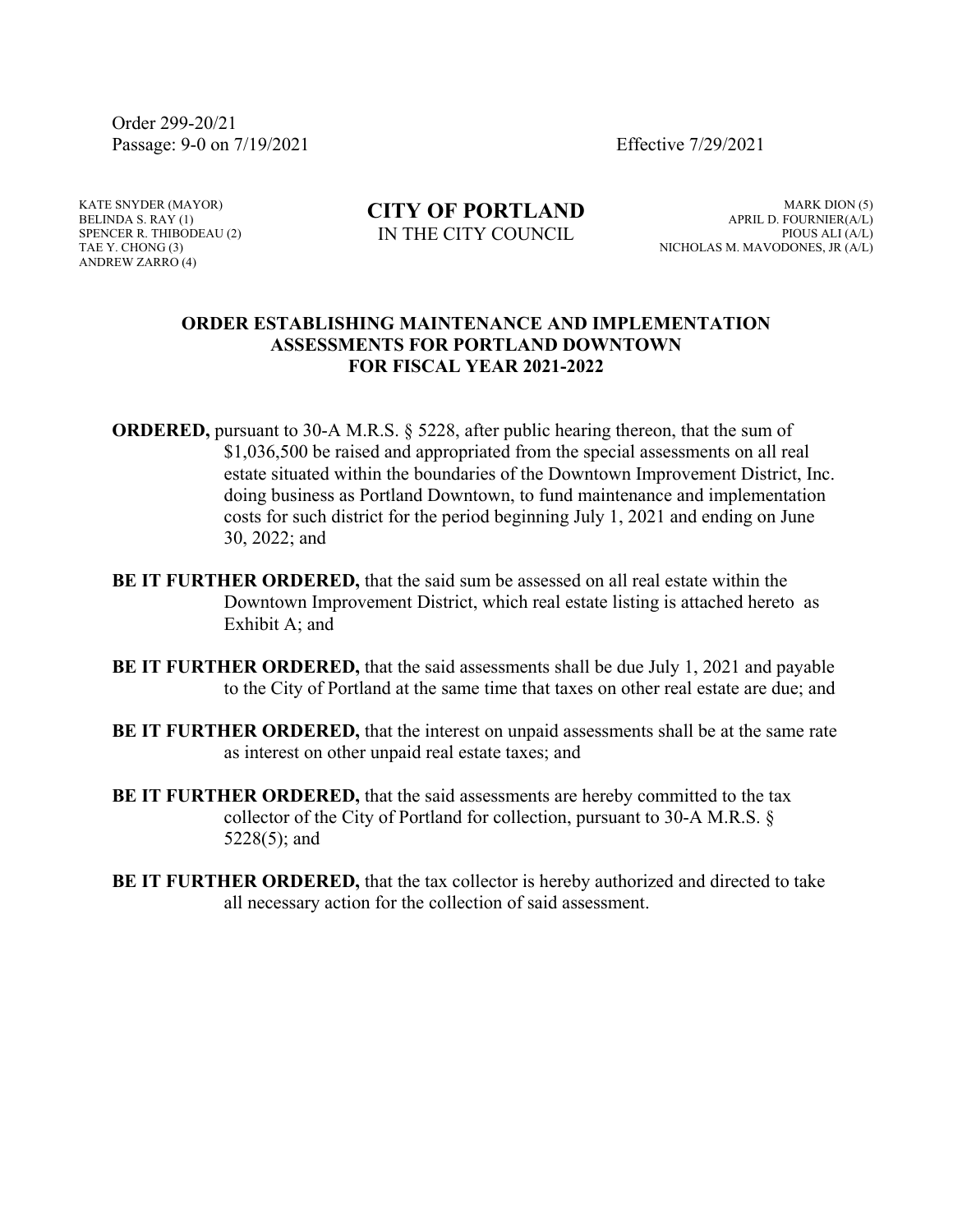| <b>PARCEL ID</b> | <b>NUM</b> | <b>STREET</b>         | <b>LAND USE CODE</b>      | OWN1                               |                         | <b>NET ASMT</b> |         | FEE @.54 |
|------------------|------------|-----------------------|---------------------------|------------------------------------|-------------------------|-----------------|---------|----------|
| 021 A001001      | 119        | <b>PEARL ST</b>       | <b>25: PARKING LOTS</b>   | PEARL CUMBERLAND LLC               | \$                      | 8,490,000       | \$      | 4,584.60 |
| 021 A012001      | 214        | <b>CUMBERLAND AVE</b> | 56:GOVERNMENTAL           | <b>CITY OF PORTLAND</b>            | \$                      |                 | \$      |          |
| 027 A001001      | 320        | <b>CUMBERLAND AVE</b> | <b>22:OFFICE BUSINESS</b> | <b>EAST END CORP</b>               | \$                      | 10,305,700      | $\zeta$ | 5,565.08 |
| 027 A012001      | 5          | <b>MONUMENT SQ</b>    | 56:GOVERNMENTAL           | <b>CITY OF PORTLAND</b>            | \$                      |                 | \$      |          |
| 027 A015001      | 465        | <b>CONGRESS ST</b>    | 22:OFFICE BUSINESS        | <b>CTR CONGRESS LLC</b>            | \$                      | 9,118,100       | $\zeta$ | 4,923.77 |
| 027 B001001      | 284        | <b>CUMBERLAND AVE</b> | 56:GOVERNMENTAL           | <b>CITY OF PORTLAND</b>            | \$                      |                 | \$      |          |
| 027 B002001      | 443        | <b>CONGRESS ST</b>    | <b>22:OFFICE BUSINESS</b> | <b>JJR 443 CONGRESS LLC</b>        | \$                      | 5,851,500       | $\zeta$ | 3,159.81 |
| 027 B003001      | 9          | <b>ELM ST</b>         | 56:GOVERNMENTAL           | <b>CITY OF PORTLAND</b>            | \$                      |                 | \$      |          |
| 027 B004001      | 439        | <b>CONGRESS ST</b>    | 27: MULTI-USE COMMERCIAL  | METROPOLITAN APARTMENTS LLC        | \$                      | 8,902,600       | \$      | 4,807.40 |
| 027 B005001      | 425        | <b>CONGRESS ST</b>    | 53:RELIGIOUS              | FIRST PARISH IN PORTLAND           | $\overline{\mathsf{S}}$ |                 | \$      |          |
| 027 B007001      | 415        | <b>CONGRESS ST</b>    | <b>22:OFFICE BUSINESS</b> | ASHBY TEAM LLC                     | \$                      | 6,744,300       | \$      | 3,641.92 |
| 027 B008001      | 21         | <b>ELM ST</b>         | 56:GOVERNMENTAL           | <b>CITY OF PORTLAND</b>            | \$                      |                 | \$      |          |
| 027 B009001      | 8          | <b>CHESTNUT ST</b>    | 57:OTHERS EXEMPT BY LAW   | MASONIC TRUSTEES OF PORTLAND       | \$                      |                 | \$      |          |
| 027 C002001      | 17         | <b>CHESTNUT ST</b>    | 27: MULTI-USE COMMERCIAL  | TRIPOD HOLDINGS LLC                | \$                      | 796,300         | \$      | 430.00   |
| 027 C010001      | 21         | <b>CHESTNUT ST</b>    | 20:COMMERCIAL CONDOS      | <b>HAIR ETC LLC</b>                | \$                      | 192,200         | $\zeta$ | 103.79   |
| 027 C010002      | 21         | <b>CHESTNUT ST</b>    | 20:COMMERCIAL CONDOS      | CHESTNUT STREET LOFTS LLC          | \$                      | 233,600         | \$      | 126.14   |
| 027 C01002E      | 21         | <b>CHESTNUT ST</b>    | 10:CONDOMINIUMS           | <b>JORDAN CARA A</b>               | \$                      | 342,100         | \$      | 184.73   |
| 027 C01002N      | 21         | <b>CHESTNUT ST</b>    | 10:CONDOMINIUMS           | <b>SMITH DOUGLAS A &amp;</b>       | \$                      | 318,100         | \$      | 171.77   |
| 027 C01002S      | 21         | <b>CHESTNUT ST</b>    | 10:CONDOMINIUMS           | <b>MORREL VICTOR &amp;</b>         | \$                      | 342,100         | \$      | 184.73   |
| 027 C01002W      | 21         | <b>CHESTNUT ST</b>    | 10:CONDOMINIUMS           | <b>ANDERSON EVAN</b>               | \$                      | 403,700         | \$      | 218.00   |
| 027 C01003E      | 21         | <b>CHESTNUT ST</b>    | 10:CONDOMINIUMS           | <b>CASTANEA PRIME LLC</b>          | \$                      | 367,100         | \$      | 198.23   |
| 027 C01003N      | 21         | <b>CHESTNUT ST</b>    | 10:CONDOMINIUMS           | <b>TILTON GARRETT K &amp;</b>      | \$                      | 378,700         | \$      | 204.50   |
| 027 C01003S      | 21         | <b>CHESTNUT ST</b>    | 10:CONDOMINIUMS           | <b>VELJI REALTY LLC</b>            | \$                      | 299,500         | \$      | 161.73   |
| 027 C01003W      | 21         | <b>CHESTNUT ST</b>    | 10:CONDOMINIUMS           | VANHOEWYK JOHN VN VET &            | \$                      | 372,700         | \$      | 201.26   |
| 027 C01004E      | 21         | <b>CHESTNUT ST</b>    | 10:CONDOMINIUMS           | <b>BAILEY DONALD B &amp;</b>       | \$                      | 367,100         | \$      | 198.23   |
| 027 C01004N      | 21         | <b>CHESTNUT ST</b>    | 10:CONDOMINIUMS           | <b>SEARS STEPHEN D &amp;</b>       | \$                      | 403,700         | \$      | 218.00   |
| 027 C01004S      | 21         | <b>CHESTNUT ST</b>    | 10:CONDOMINIUMS           | <b>KAUFMANN CHARLES L</b>          | \$                      | 367,100         | \$      | 198.23   |
| 027 C01004W      | 21         | <b>CHESTNUT ST</b>    | 10:CONDOMINIUMS           | NYGAARD DANTON D &                 | \$                      | 378,700         | $\zeta$ | 204.50   |
| 027 C01005E      | 21         | <b>CHESTNUT ST</b>    | 10:CONDOMINIUMS           | <b>FRISONE GIOVANNI &amp;</b>      | \$                      | 367,100         | \$      | 198.23   |
| 027 C01005N      | 21         | <b>CHESTNUT ST</b>    | 10:CONDOMINIUMS           | YINDRA SARA R                      | \$                      | 419,000         | \$      | 226.26   |
| 027 C01005S      | 21         | <b>CHESTNUT ST</b>    | 10:CONDOMINIUMS           | NAQUI MUNIRA Z                     | \$                      | 367,100         | \$      | 198.23   |
| 027 C01005W      | 21         | <b>CHESTNUT ST</b>    | 10:CONDOMINIUMS           | <b>CURTIN TERESA ANN</b>           | \$                      | 444,000         | $\zeta$ | 239.76   |
| 027 C01006E      | 21         | <b>CHESTNUT ST</b>    | 10:CONDOMINIUMS           | <b>HAMM LARRY F &amp;</b>          | \$                      | 367,100         | $\zeta$ | 198.23   |
| 027 C01006N      | 21         | <b>CHESTNUT ST</b>    | 10:CONDOMINIUMS           | SCOTT AURELIA C WID WWII VET       | \$                      | 413,000         | \$      | 223.02   |
| 027 C01006S      | 21         | <b>CHESTNUT ST</b>    | 10:CONDOMINIUMS           | <b>SCHWELLENBACH JAMES C &amp;</b> | \$                      | 342,100         | \$      | 184.73   |
| 027 C01006W      | 21         | <b>CHESTNUT ST</b>    | 10:CONDOMINIUMS           | <b>BARRY PRUDENCE B</b>            | \$                      | 419,000         | $\zeta$ | 226.26   |
| 027 C01007E      | 21         | <b>CHESTNUT ST</b>    | 10:CONDOMINIUMS           | <b>HARDING ALICIA &amp;</b>        | \$                      | 420,500         | \$      | 227.07   |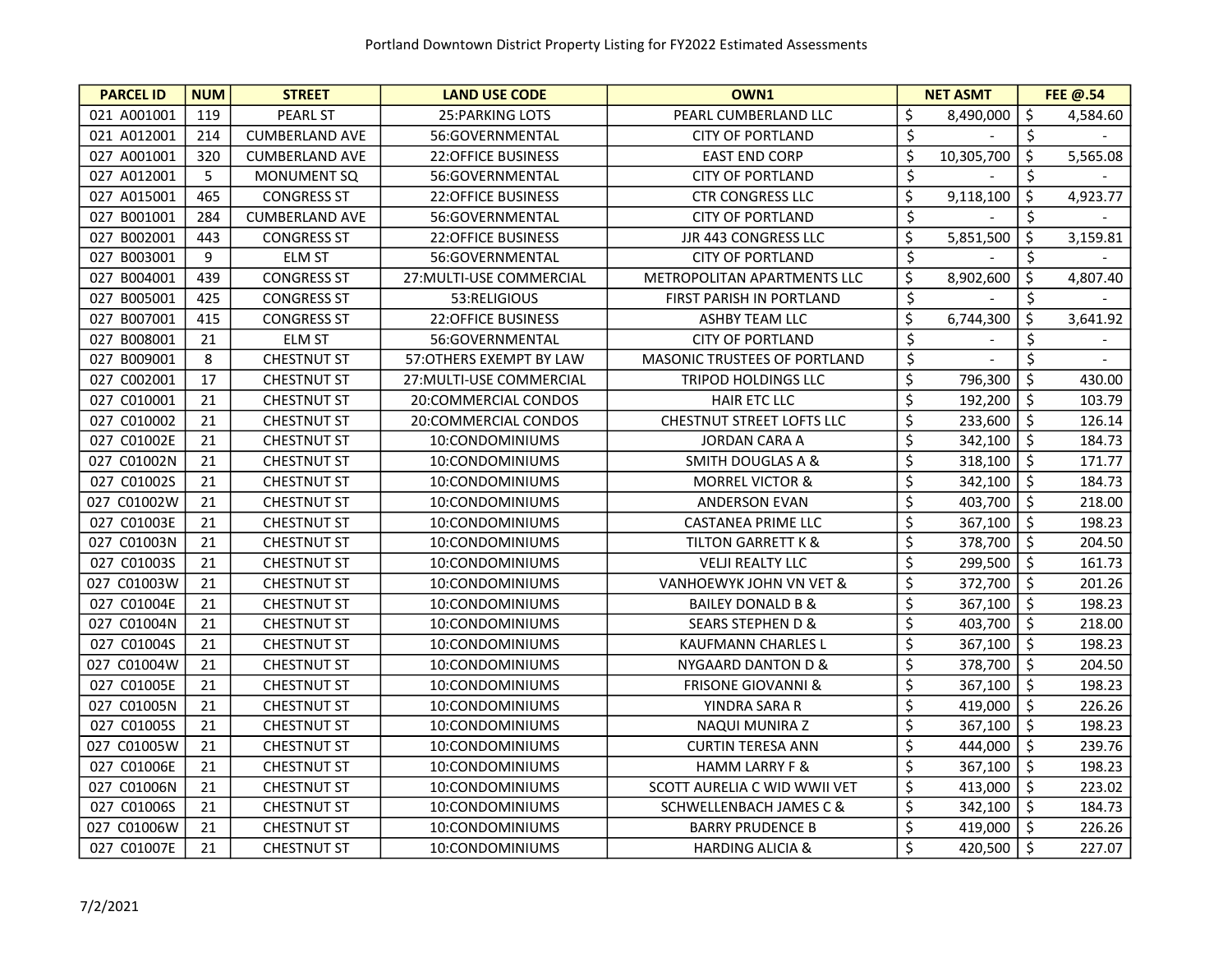| 027 C01007N | 21           | <b>CHESTNUT ST</b>  | 10:CONDOMINIUMS               | POLLASTRI MICHAEL P &          | \$<br>389,600    | $\ddot{\circ}$      | 210.38   |
|-------------|--------------|---------------------|-------------------------------|--------------------------------|------------------|---------------------|----------|
| 027 C01007S | 21           | <b>CHESTNUT ST</b>  | 10:CONDOMINIUMS               | <b>KELLY MARILYN E TRUSTEE</b> | \$<br>505,400    | $\ddot{\mathsf{S}}$ | 272.92   |
| 027 C01007W | 21           | <b>CHESTNUT ST</b>  | 10:CONDOMINIUMS               | <b>GUIGLI MICHAEL</b>          | \$<br>448,400    | $\ddot{\mathsf{S}}$ | 242.14   |
| 027 C01008N | 21           | <b>CHESTNUT ST</b>  | 10:CONDOMINIUMS               | <b>COTSIRILOS STEPHANIE G</b>  | \$<br>550,400    | \$                  | 297.22   |
| 027 C01008S | 21           | <b>CHESTNUT ST</b>  | 10:CONDOMINIUMS               | WILLIAMS JAN &                 | \$<br>480,000    | $\zeta$             | 259.20   |
| 027 C01008W | 21           | <b>CHESTNUT ST</b>  | 10:CONDOMINIUMS               | <b>BUSQUE PETER J</b>          | \$<br>462,300    | \$                  | 249.64   |
| 027 C0102NW | 21           | <b>CHESTNUT ST</b>  | 10:CONDOMINIUMS               | <b>DUNDAR ERGUN</b>            | \$<br>388,300    | \$                  | 209.68   |
| 027 C0102SE | 21           | <b>CHESTNUT ST</b>  | 10:CONDOMINIUMS               | <b>GAULKE JULIA P &amp;</b>    | \$<br>321,800    | \$                  | 173.77   |
| 027 C0103NW | 21           | <b>CHESTNUT ST</b>  | 10:CONDOMINIUMS               | <b>AVIGNON PIERRE &amp;</b>    | \$<br>388,300    | \$                  | 209.68   |
| 027 C0103SE | 21           | <b>CHESTNUT ST</b>  | 10:CONDOMINIUMS               | <b>CASTANEA PRIME LLC</b>      | \$<br>357,500    | \$                  | 193.05   |
| 027 C0104NW | 21           | <b>CHESTNUT ST</b>  | 10:CONDOMINIUMS               | FRAZER LORINDA JANE TRUSTEE    | \$<br>388,300    | \$                  | 209.68   |
| 027 C0104SE | 21           | <b>CHESTNUT ST</b>  | 10:CONDOMINIUMS               | MCEACHERN LAURIE A             | \$<br>321,800    | \$                  | 173.77   |
| 027 C0105NW | 21           | <b>CHESTNUT ST</b>  | 10:CONDOMINIUMS               | MACAVOY FRANCIS E &            | \$<br>423,900    | \$                  | 228.91   |
| 027 C0105SE | 21           | <b>CHESTNUT ST</b>  | 10:CONDOMINIUMS               | <b>MAHON CONOR &amp;</b>       | \$<br>375,400    | \$                  | 202.72   |
| 027 C0106NW | 21           | <b>CHESTNUT ST</b>  | 10:CONDOMINIUMS               | 141 PLEASANT STREET LLC        | \$<br>427,100    | \$                  | 230.63   |
| 027 C0106SE | 21           | <b>CHESTNUT ST</b>  | 10:CONDOMINIUMS               | <b>EISENBERG AVNER &amp;</b>   | \$<br>375,400    | $\zeta$             | 202.72   |
| 027 C011001 | 15           | <b>CHESTNUT ST</b>  | 27: MULTI-USE COMMERCIAL      | <b>BOODILLY LLC</b>            | \$<br>3,005,200  | \$                  | 1,622.81 |
| 027 C012001 | 389          | <b>CONGRESS ST</b>  | 56:GOVERNMENTAL               | <b>CITY OF PORTLAND</b>        | \$               | \$                  |          |
| 027 D001001 | 385          | <b>CONGRESS ST</b>  | 32: WAREHOUSE & STORAGE       | 385 CONGRESS LLC               | \$<br>6,268,200  | \$                  | 3,384.83 |
| 027 F001001 | 50           | <b>MONUMENT SQ</b>  | 22:OFFICE BUSINESS            | THE LANCASTER GROUP LLC        | \$<br>9,596,000  | \$                  | 5,181.84 |
| 027 F002001 | 28           | <b>MONUMENT SQ</b>  | 10:CONDOMINIUMS               | <b>DONNELLY JON PATRICK</b>    | \$<br>1,250,300  | \$                  | 675.16   |
| 027 F002002 | 28           | <b>MONUMENT SQ</b>  | 10:CONDOMINIUMS               | STODDARD ROBERT B &            | \$<br>1,010,500  | \$                  | 545.67   |
| 027 F002003 | 28           | <b>MONUMENT SQ</b>  | 20:COMMERCIAL CONDOS          | 28 MSQ LLC                     | \$<br>614,100    | \$                  | 331.61   |
| 027 F002004 | 28           | <b>MONUMENT SQ</b>  | 20:COMMERCIAL CONDOS          | 28 MSQ LLC                     | \$<br>614,100    | \$                  | 331.61   |
| 027 F002005 | 28           | <b>MONUMENT SQ</b>  | 20:COMMERCIAL CONDOS          | 28 MSQ LLC                     | \$<br>181,200    | \$                  | 97.85    |
| 027 F003001 | 22           | <b>MONUMENT SQ</b>  | 21: RETAIL SERVICES           | STORREY INDUSTRIES LLC         | \$<br>2,879,700  | \$                  | 1,555.04 |
| 027 F004001 | 6            | <b>MONUMENT SQ</b>  | 25: PARKING LOTS              | PARCHEGGIO LLC                 | \$<br>369,500    | \$                  | 199.53   |
| 027 F005001 | 18           | <b>MONUMENT SQ</b>  | 27: MULTI-USE COMMERCIAL      | <b>18 MONUMENT PLACE LLC</b>   | \$<br>1,230,200  | \$                  | 664.31   |
| 027 F006001 | 16           | <b>MONUMENT SQ</b>  | 21:RETAIL SERVICES            | 15 MONUMENT SQUARE LLC         | \$<br>1,228,200  | $\zeta$             | 663.23   |
| 027 F009001 | 121          | <b>CENTER ST</b>    | 21:RETAIL SERVICES            | TEDLUM ASSOCIATES LLC          | \$<br>3,934,300  | \$                  | 2,124.52 |
| 027 F011001 | $\mathbf{1}$ | <b>MONUMENT WAY</b> | 21:RETAIL SERVICES            | CF OMW LLC                     | \$<br>7,751,400  | $\zeta$             | 4,185.76 |
| 027 F014001 | $\Omega$     | <b>MONUMENT SQ</b>  | <b>19:AUXILIARY BUILDINGS</b> | TWO MONUMENT WAY ASSOCIATES    | \$<br>202,600    | $\zeta$             | 109.40   |
| 027 F023001 | 30           | <b>CITY CTR</b>     | 27: MULTI-USE COMMERCIAL      | RODWAY PETER E &               | \$<br>558,800    | $\zeta$             | 301.75   |
| 027 F024001 | 28           | <b>CITY CTR</b>     | 21:RETAIL SERVICES            | BROWN J B & SONS               | \$<br>558,000    | $\zeta$             | 301.32   |
| 027 F026001 | 26           | <b>CITY CTR</b>     | <b>21:RETAIL SERVICES</b>     | <b>BROWN J B &amp; SONS</b>    | \$<br>1,093,900  | \$                  | 590.71   |
| 027 F027001 | 24           | <b>CITY CTR</b>     | 22:OFFICE BUSINESS            | BROWN J B & SONS               | \$<br>1,510,000  | \$                  | 815.40   |
| 027 F028001 | 41           | <b>FREE ST</b>      | <b>25: PARKING LOTS</b>       | <b>TEDLUM ASSOCIATES LLC</b>   | \$<br>233,700    | $\zeta$             | 126.20   |
| 027 F029001 | 23           | <b>FREE ST</b>      | <b>25: PARKING LOTS</b>       | ONE CITY CENTER ASSOCIATES LLC | \$<br>18,240,000 | $\zeta$             | 9,849.60 |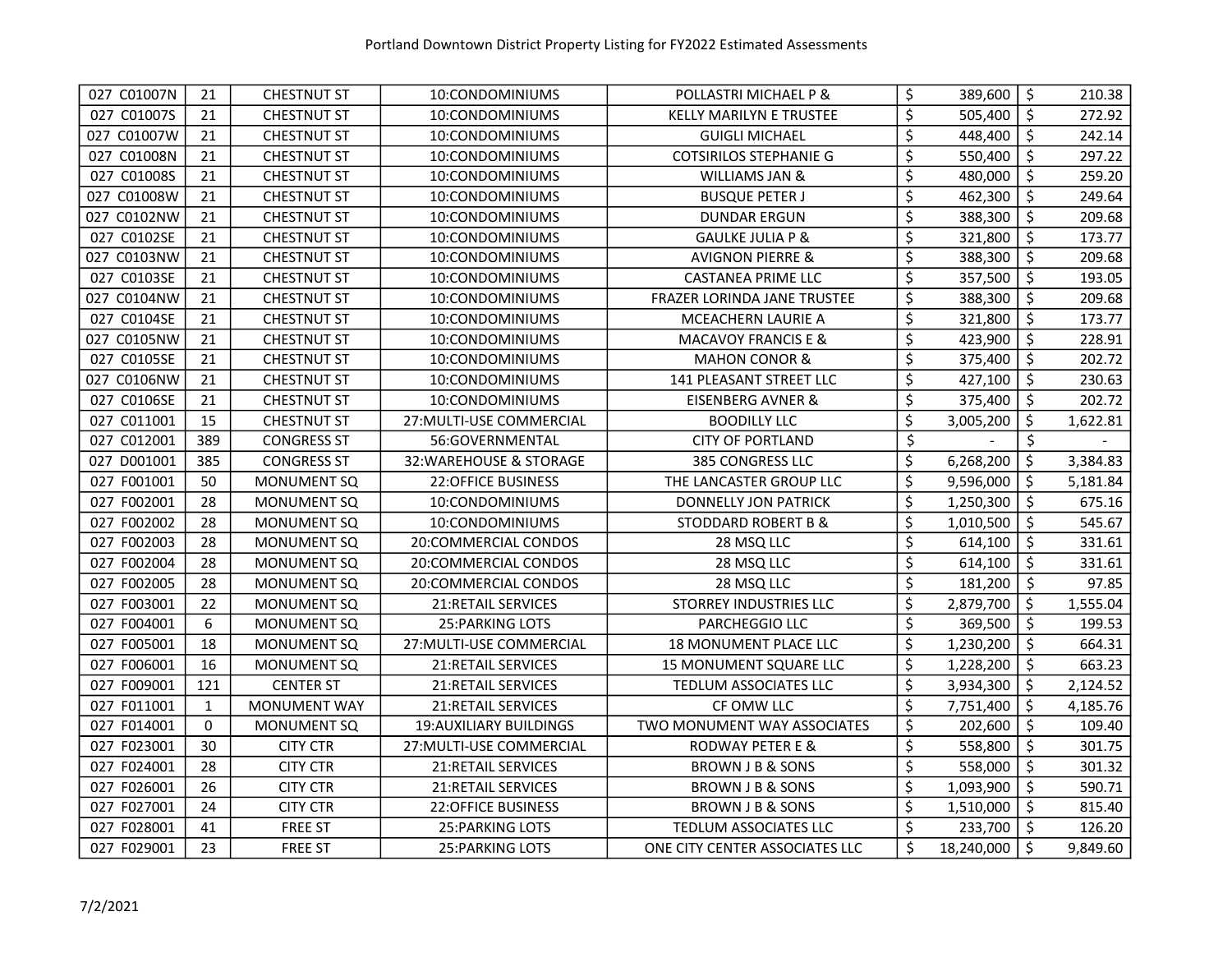| 027 G001001 | 456 | <b>CONGRESS ST</b> | 58:LAND BANKS             | <b>CITY OF PORTLAND</b>              | \$               |           | \$                  |          |
|-------------|-----|--------------------|---------------------------|--------------------------------------|------------------|-----------|---------------------|----------|
| 028 A001001 | 380 | <b>CONGRESS ST</b> | 56:GOVERNMENTAL           | <b>CITY OF PORTLAND</b>              | $\overline{\xi}$ |           | \$                  |          |
| 028 B001001 | 350 | <b>CONGRESS ST</b> | 58:LAND BANKS             | <b>CITY OF PORTLAND</b>              | \$               |           | \$                  |          |
| 028 E001001 | 168 | <b>FEDERAL ST</b>  | 56:GOVERNMENTAL           | UNITED STATES                        | \$               |           | \$                  |          |
| 028 F001001 | 142 | <b>FEDERAL ST</b>  | 56:GOVERNMENTAL           | <b>CUMBERLAND COUNTY OF</b>          | \$               |           | \$                  |          |
| 028 K001001 | 77  | <b>MARKET ST</b>   | <b>21:RETAIL SERVICES</b> | <b>85 MARKET STREET LLC</b>          | \$               | 3,434,800 | \$                  | 1,854.79 |
| 028 K002001 | 66  | <b>PEARL ST</b>    | <b>22:OFFICE BUSINESS</b> | <b>LEADER PROPERTIES LLC</b>         | \$               | 7,334,300 | \$                  | 3,960.52 |
| 028 K003001 | 75  | <b>MARKET ST</b>   | <b>22:OFFICE BUSINESS</b> | WHOLLY COW LLC                       | \$               | 6,918,400 | \$                  | 3,735.94 |
| 028 L002001 | 0   | <b>NEWBURY ST</b>  | 56:GOVERNMENTAL           | <b>CUMBERLAND COUNTY INHABITANTS</b> | \$               |           | \$                  |          |
| 028 L005001 | 75  | <b>PEARL ST</b>    | 20:COMMERCIAL CONDOS      | WBFM LLC                             | \$               | 2,284,000 | \$                  | 1,233.36 |
| 028 L00502A | 75  | <b>PEARL ST</b>    | 20:COMMERCIAL CONDOS      | WOODMAN BUILDING                     | \$               | 1,045,400 | \$                  | 564.52   |
| 028 L00502B | 75  | <b>PEARL ST</b>    | 20:COMMERCIAL CONDOS      | WOODMAN BUILDING                     | \$               | 821,600   | \$                  | 443.66   |
| 028 L00503A | 75  | <b>PEARL ST</b>    | 20:COMMERCIAL CONDOS      | WOODMAN BUILDING                     | \$               | 644,100   | $\zeta$             | 347.81   |
| 028 L00503B | 75  | <b>PEARL ST</b>    | 20:COMMERCIAL CONDOS      | <b>WOODMAN BUILDING</b>              | \$               | 845,200   | \$                  | 456.41   |
| 028 L00504A | 75  | <b>PEARL ST</b>    | 20:COMMERCIAL CONDOS      | WOODMAN BUILDING                     | \$               | 644,100   | $\zeta$             | 347.81   |
| 028 L00504B | 75  | <b>PEARL ST</b>    | 20:COMMERCIAL CONDOS      | WOODMAN BUILDING                     | \$               | 1,045,400 | \$                  | 564.52   |
| 028 L007001 | 131 | MIDDLE ST          | 24: WHOLESALE             | RACKLEFF BLOCK LLC                   | \$               | 3,306,100 | \$                  | 1,785.29 |
| 028 M001001 | 192 | <b>NEWBURY ST</b>  | 56:GOVERNMENTAL           | <b>CUMBERLAND COUNTY OF</b>          | \$               |           | \$                  |          |
| 028 M005001 | 121 | MIDDLE ST          | <b>21:RETAIL SERVICES</b> | 123 LLC                              | \$               | 5,108,500 | \$                  | 2,758.59 |
| 028 N001001 | 109 | MIDDLE ST          | 56:GOVERNMENTAL           | <b>CITY OF PORTLAND</b>              | \$               |           | \$                  |          |
| 028 N009001 | 115 | MIDDLE ST          | <b>21:RETAIL SERVICES</b> | <b>BROTHERS THREE LLC</b>            | \$               | 1,266,000 | \$                  | 683.64   |
| 028 N010001 | 111 | MIDDLE ST          | 21:RETAIL SERVICES        | <b>VENTURE III HOLDINGS LLC</b>      | \$               | 373,600   | \$                  | 201.74   |
| 029 A00101A | 150 | MIDDLE ST          | 20:COMMERCIAL CONDOS      | PROSPERITA LLC                       | \$               | 901,200   | \$                  | 486.65   |
| 029 A00101B | 150 | MIDDLE ST          | 20:COMMERCIAL CONDOS      | PEG REALTY LLC                       | \$               | 820,300   | $\zeta$             | 442.96   |
| 029 A00101C | 150 | MIDDLE ST          | 20:COMMERCIAL CONDOS      | IN FIRM GROUP THE                    | \$               | 943,000   | \$                  | 509.22   |
| 029 A00101D | 150 | MIDDLE ST          | 20:COMMERCIAL CONDOS      | IN FIRM GROUP THE                    | \$               | 943,000   | $\zeta$             | 509.22   |
| 029 A00102A | 150 | <b>MIDDLE ST</b>   | 10:CONDOMINIUMS           | <b>FRANK PATRICK J JR</b>            | \$               | 378,700   | $\zeta$             | 204.50   |
| 029 A00102B | 150 | MIDDLE ST          | 10:CONDOMINIUMS           | <b>SAVATTERI SALVATORE JR &amp;</b>  | \$               | 345,000   | $\ddot{\mathsf{S}}$ | 186.30   |
| 029 A00102C | 150 | MIDDLE ST          | 10:CONDOMINIUMS           | MEIL JOAN F &                        | \$               | 362,400   | \$                  | 195.70   |
| 029 A00102D | 150 | MIDDLE ST          | 10:CONDOMINIUMS           | TREGONING DAVID C TRUSTEE            | \$               | 350,400   | $\zeta$             | 189.22   |
| 029 A00102E | 150 | MIDDLE ST          | 10:CONDOMINIUMS           | <b>ERNEST PAUL W &amp;</b>           | \$               | 380,100   | \$                  | 205.25   |
| 029 A00102F | 150 | <b>MIDDLE ST</b>   | 10:CONDOMINIUMS           | MORRISSETTE CAROL ANN                | \$               | 379,000   | \$                  | 204.66   |
| 029 A00102G | 150 | MIDDLE ST          | 10:CONDOMINIUMS           | <b>KIRK CHARLES M</b>                | \$               | 303,700   | \$                  | 164.00   |
| 029 A00102H | 150 | MIDDLE ST          | 10:CONDOMINIUMS           | <b>JOHNS F ARTHUR T</b>              | \$               | 398,400   | \$                  | 215.14   |
| 029 A00102I | 150 | MIDDLE ST          | 10:CONDOMINIUMS           | <b>STERLING JANN D &amp;</b>         | \$               | 342,300   | \$                  | 184.84   |
| 029 A00102J | 150 | MIDDLE ST          | 10:CONDOMINIUMS           | MILLS S PETER                        | \$               | 315,600   | \$                  | 170.42   |
| 029 A00102K | 150 | MIDDLE ST          | 10:CONDOMINIUMS           | MILLS S PETER                        | \$               | 366,600   | \$                  | 197.96   |
| 029 A00103A | 150 | <b>MIDDLE ST</b>   | 10:CONDOMINIUMS           | <b>NELSON JEANNE</b>                 | \$               | 423,900   | $\zeta$             | 228.91   |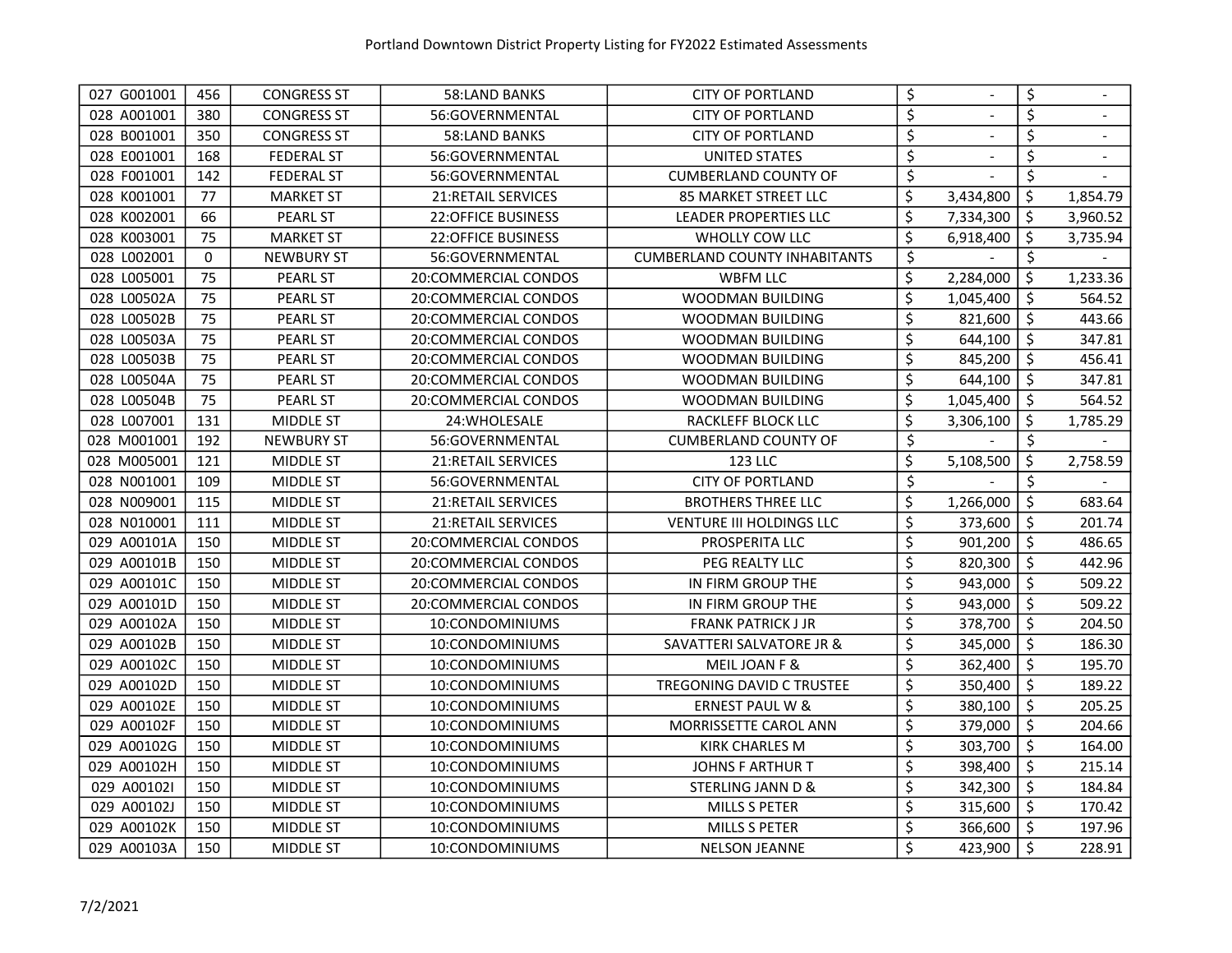| 029 A00103B | 150 | MIDDLE ST        | 10:CONDOMINIUMS      | ZHAO MIN &                        | \$               | 362,200   | \$      | 195.59   |
|-------------|-----|------------------|----------------------|-----------------------------------|------------------|-----------|---------|----------|
| 029 A00103C | 150 | <b>MIDDLE ST</b> | 10:CONDOMINIUMS      | AHP CAMDEN LLC                    | $\overline{\xi}$ | 380,500   | \$      | 205.47   |
| 029 A00103D | 150 | MIDDLE ST        | 10:CONDOMINIUMS      | AHP CAMDEN LLC                    | \$               | 367,900   | $\zeta$ | 198.67   |
| 029 A00103E | 150 | MIDDLE ST        | 10:CONDOMINIUMS      | ROBERTS MATTHEW                   | \$               | 399,100   | $\zeta$ | 215.51   |
| 029 A00103F | 150 | MIDDLE ST        | 10:CONDOMINIUMS      | M & B 101 INC                     | \$               | 397,900   | \$      | 214.87   |
| 029 A00103G | 150 | <b>MIDDLE ST</b> | 10:CONDOMINIUMS      | M & B 101 INC                     | \$               | 345,200   | \$      | 186.41   |
| 029 A00103H | 150 | <b>MIDDLE ST</b> | 10:CONDOMINIUMS      | <b>HENDERSON HAROLD L &amp;</b>   | \$               | 348,600   | \$      | 188.24   |
| 029 A00103I | 150 | <b>MIDDLE ST</b> | 10:CONDOMINIUMS      | <b>HARDING WILLIAM TRUSTEE</b>    | \$               | 334,400   | $\zeta$ | 180.58   |
| 029 A00103J | 150 | MIDDLE ST        | 10:CONDOMINIUMS      | <b>SCHAFFER KAREN</b>             | \$               | 331,400   | $\zeta$ | 178.96   |
| 029 A00103K | 150 | MIDDLE ST        | 10:CONDOMINIUMS      | <b>MACBRIDE JENNIFER L</b>        | \$               | 384,900   | $\zeta$ | 207.85   |
| 029 A00104A | 150 | MIDDLE ST        | 10:CONDOMINIUMS      | <b>BIXBY DOUGLAS B &amp;</b>      | \$               | 398,900   | \$      | 215.41   |
| 029 A00104B | 150 | <b>MIDDLE ST</b> | 10:CONDOMINIUMS      | <b>TURNER SCOTT H &amp;</b>       | \$               | 362,200   | \$      | 195.59   |
| 029 A00104C | 150 | MIDDLE ST        | 10:CONDOMINIUMS      | <b>CAMP PETER S</b>               | \$               | 380,500   | $\zeta$ | 205.47   |
| 029 A00104D | 150 | MIDDLE ST        | 10:CONDOMINIUMS      | <b>GUTWIN JOHN D &amp;</b>        | \$               | 342,900   | \$      | 185.17   |
| 029 A00104E | 150 | MIDDLE ST        | 10:CONDOMINIUMS      | <b>GIUSTRA PETER E TRUSTEE</b>    | \$               | 399,100   | \$      | 215.51   |
| 029 A00104F | 150 | MIDDLE ST        | 10:CONDOMINIUMS      | <b>WINSLOW DARREN R &amp;</b>     | \$               | 411,500   | \$      | 222.21   |
| 029 A00104G | 150 | <b>MIDDLE ST</b> | 10:CONDOMINIUMS      | <b>GIARRAPUTO CYNTHIA R &amp;</b> | \$               | 345,200   | \$      | 186.41   |
| 029 A00104H | 150 | MIDDLE ST        | 10:CONDOMINIUMS      | 150 MIDDLE LLC                    | \$               | 373,600   | $\zeta$ | 201.74   |
| 029 A00104I | 150 | <b>MIDDLE ST</b> | 10:CONDOMINIUMS      | <b>GARCIA DORA &amp;</b>          | \$               | 359,400   | \$      | 194.08   |
| 029 A00104J | 150 | MIDDLE ST        | 10:CONDOMINIUMS      | <b>GREENZWEIG NEIL TRUSTEE</b>    | \$               | 331,400   | \$      | 178.96   |
| 029 A00104K | 150 | MIDDLE ST        | 10:CONDOMINIUMS      | ZANARDI MARIAGRAZIA               | \$               | 384,900   | \$      | 207.85   |
| 029 A00105A | 150 | MIDDLE ST        | 20:COMMERCIAL CONDOS | <b>MIRS PROPERTIES LLC</b>        | \$               | 2,313,200 | \$      | 1,249.13 |
| 029 A00105B | 150 | MIDDLE ST        | 10:CONDOMINIUMS      | DUNKERLY ALLAN S TRUSTEE          | \$               | 1,013,300 | \$      | 547.18   |
| 029 A0010BA | 150 | MIDDLE ST        | 20:COMMERCIAL CONDOS | 100 SILVER STREET LLC             | \$               | 470,900   | \$      | 254.29   |
| 029 A0010BB | 150 | MIDDLE ST        | 20:COMMERCIAL CONDOS | 100 SLIVER STREET LLC             | $\zeta$          | 470,900   | $\zeta$ | 254.29   |
| 029 A001P01 | 150 | MIDDLE ST        | 10:CONDOMINIUMS      | DUNKERLY MARY V                   | \$               | 28,500    | $\zeta$ | 15.39    |
| 029 A001P02 | 150 | MIDDLE ST        | 10:CONDOMINIUMS      | <b>GIUSTRA PETER E TRUSTEE</b>    | \$               | 28,500    | $\zeta$ | 15.39    |
| 029 A001P03 | 150 | <b>MIDDLE ST</b> | 10:CONDOMINIUMS      | <b>ROBERTS MATTHEW</b>            | \$               | 28,500    | $\zeta$ | 15.39    |
| 029 A001P04 | 150 | MIDDLE ST        | 10:CONDOMINIUMS      | <b>MIRS PROPERTIES LLC</b>        | \$               | 28,500    | \$      | 15.39    |
| 029 A001P05 | 150 | MIDDLE ST        | 10:CONDOMINIUMS      | <b>MIRS PROPERTIES LLC</b>        | \$               | 28,500    | \$      | 15.39    |
| 029 A001P06 | 150 | <b>MIDDLE ST</b> | 10:CONDOMINIUMS      | IN FIRM GROUP THE                 | \$               | 28,500    | \$      | 15.39    |
| 029 A001P07 | 150 | MIDDLE ST        | 10:CONDOMINIUMS      | IN FIRM GROUP THE                 | \$               | 28,500    | \$      | 15.39    |
| 029 A001P08 | 150 | <b>MIDDLE ST</b> | 10:CONDOMINIUMS      | <b>GIARRAPUTO CYNTHIA R &amp;</b> | \$               | 28,500    | \$      | 15.39    |
| 029 A001P09 | 150 | MIDDLE ST        | 10:CONDOMINIUMS      | MCGOLDRICK RICHARD J              | \$               | 28,500    | \$      | 15.39    |
| 029 A001P10 | 150 | MIDDLE ST        | 10:CONDOMINIUMS      | <b>FRANK PATRICK J JR</b>         | \$               | 28,500    | \$      | 15.39    |
| 029 A001P11 | 150 | MIDDLE ST        | 10:CONDOMINIUMS      | <b>FRANK PATRICK J JR</b>         | \$               | 28,500    | $\zeta$ | 15.39    |
| 029 A001P12 | 150 | MIDDLE ST        | 10:CONDOMINIUMS      | <b>INFIRM GROUP</b>               | \$               | 28,500    | \$      | 15.39    |
| 029 A001P13 | 150 | <b>MIDDLE ST</b> | 10:CONDOMINIUMS      | MILLS S PETER                     | \$               | 28,500    | $\zeta$ | 15.39    |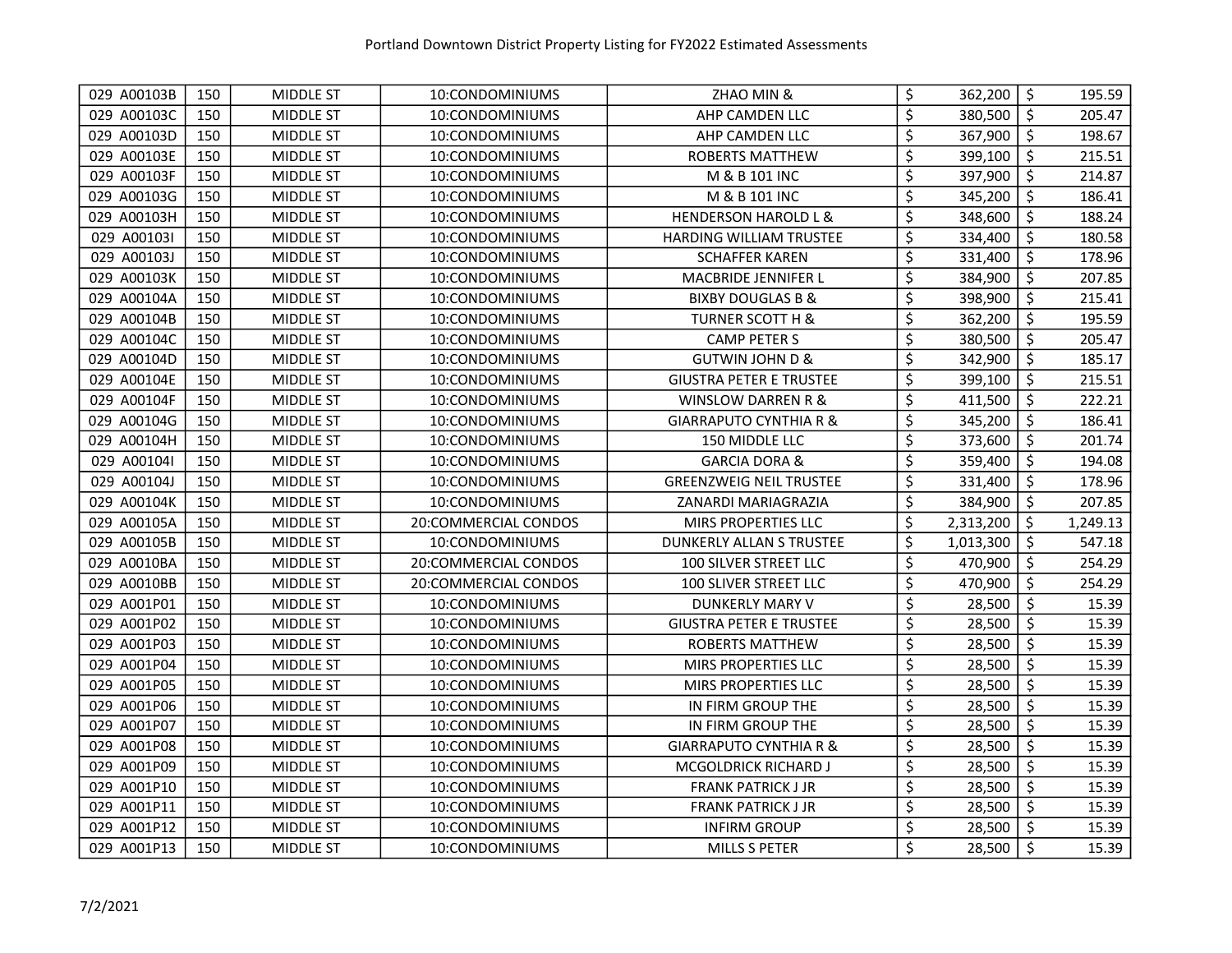| 029 A001P14 | 150            | <b>MIDDLE ST</b> | 10:CONDOMINIUMS           | <b>ERNEST PAUL W &amp;</b>           | \$                     | 28,500    | $\zeta$ | 15.39    |
|-------------|----------------|------------------|---------------------------|--------------------------------------|------------------------|-----------|---------|----------|
| 029 A001P15 | 150            | <b>MIDDLE ST</b> | 10:CONDOMINIUMS           | <b>BIXBY DOUGLAS B &amp;</b>         | $\overline{\varsigma}$ | 28,500    | \$      | 15.39    |
| 029 A001P16 | 150            | MIDDLE ST        | 10:CONDOMINIUMS           | MACBRIDE JENNIFER L                  | \$                     | 28,500    | \$      | 15.39    |
| 029 A001P17 | 150            | MIDDLE ST        | 10:CONDOMINIUMS           | <b>CAMP PETER S</b>                  | \$                     | 28,500    | \$      | 15.39    |
| 029 A001P18 | 150            | MIDDLE ST        | 10:CONDOMINIUMS           | PROSPERITA LLC                       | \$                     | 28,500    | \$      | 15.39    |
| 029 A001P19 | 150            | <b>MIDDLE ST</b> | 10:CONDOMINIUMS           | PROSPERITA LLC                       | \$                     | 28,500    | \$      | 15.39    |
| 029 A001P20 | 150            | <b>MIDDLE ST</b> | 10:CONDOMINIUMS           | AHP CAMDEN LLC                       | \$                     | 28,500    | $\zeta$ | 15.39    |
| 029 A001P21 | 150            | MIDDLE ST        | 10:CONDOMINIUMS           | DUNKERLY ALLAN S &                   | \$                     | 28,500    | $\zeta$ | 15.39    |
| 029 A001P22 | 150            | MIDDLE ST        | 10:CONDOMINIUMS           | MIRS PROPERTIES LLC                  | \$                     | 28,500    | $\zeta$ | 15.39    |
| 029 A001P23 | 150            | MIDDLE ST        | 10:CONDOMINIUMS           | MIRS PROPERTIES LLC                  | \$                     | 28,500    | $\zeta$ | 15.39    |
| 029 A001P24 | 150            | MIDDLE ST        | 10:CONDOMINIUMS           | MIRS PROPERTIES LLC                  | \$                     | 28,500    | $\zeta$ | 15.39    |
| 029 A001P25 | 150            | MIDDLE ST        | 10:CONDOMINIUMS           | MIRS PROPERTIES LLC                  | \$                     | 28,500    | $\zeta$ | 15.39    |
| 029 A001P26 | 150            | MIDDLE ST        | 10:CONDOMINIUMS           | MIRS PROPERTIES LLC                  | \$                     | 28,500    | \$      | 15.39    |
| 029 A001P27 | 150            | MIDDLE ST        | 10:CONDOMINIUMS           | <b>HARDING WILLIAM TRUSTEE</b>       | \$                     | 28,500    | \$      | 15.39    |
| 029 A001P28 | 150            | MIDDLE ST        | 10:CONDOMINIUMS           | SHIPYARD INC                         | \$                     | 28,500    | \$      | 15.39    |
| 029 A001P29 | 150            | MIDDLE ST        | 10:CONDOMINIUMS           | SHIPYARD INC                         | \$                     | 28,500    | \$      | 15.39    |
| 029 A003001 | 5              | <b>MILK ST</b>   | <b>22:OFFICE BUSINESS</b> | 5 MILK STREET LLC                    | \$                     | 5,074,600 | \$      | 2,740.28 |
| 029 B001001 | 37             | SILVER ST        | 21:RETAIL SERVICES        | <b>WITT-T LLC</b>                    | \$                     | 923,800   | \$      | 498.85   |
| 029 B002001 | $\overline{4}$ | <b>MILK ST</b>   | <b>22:OFFICE BUSINESS</b> | 4 MILK MHR LLC                       | \$                     | 2,896,600 | \$      | 1,564.16 |
| 029 B003001 | 25             | SILVER ST        | 25: PARKING LOTS          | PORTLAND REGENCY INC                 | \$                     | 1,188,500 | \$      | 641.79   |
| 029 B004001 | 341            | <b>FORE ST</b>   | 10:CONDOMINIUMS           | <b>JACKSON MICHAEL</b>               | \$                     | 351,400   | \$      | 189.76   |
| 029 B004002 | 341            | <b>FORE ST</b>   | 10:CONDOMINIUMS           | O'CONNOR DENNIS R III &              | \$                     | 320,700   | $\zeta$ | 173.18   |
| 029 B004003 | 341            | <b>FORE ST</b>   | 10:CONDOMINIUMS           | FORE STREET COMMONS LLC              | \$                     | 365,000   | \$      | 197.10   |
| 029 B004004 | 341            | <b>FORE ST</b>   | 10:CONDOMINIUMS           | CHILDS DONNA W                       | \$                     | 365,800   | \$      | 197.53   |
| 029 B004005 | 341            | <b>FORE ST</b>   | 10:CONDOMINIUMS           | PENDERS JOHN F IV                    | \$                     | 323,600   | $\zeta$ | 174.74   |
| 029 B004006 | 341            | <b>FORE ST</b>   | 10:CONDOMINIUMS           | STEPHENSON CHRISTOPHER J             | \$                     | 363,500   | $\zeta$ | 196.29   |
| 029 B004007 | 341            | <b>FORE ST</b>   | 10:CONDOMINIUMS           | <b>ALAGIC SUAD</b>                   | $\overline{\xi}$       | 326,400   | \$      | 176.26   |
| 029 B004008 | 341            | <b>FORE ST</b>   | 10:CONDOMINIUMS           | <b>DALTON JENNIFER L</b>             | \$                     | 326,100   | \$      | 176.09   |
| 029 B004009 | 341            | <b>FORE ST</b>   | 10:CONDOMINIUMS           | <b>HAAPALA BRIAN R &amp;</b>         | \$                     | 668,600   | \$      | 361.04   |
| 029 B004010 | 341            | <b>FORE ST</b>   | 20:COMMERCIAL CONDOS      | <b>BOOTHBY SQUARE PROPERTIES LLC</b> | \$                     | 452,100   | \$      | 244.13   |
| 029 B004011 | 341            | <b>FORE ST</b>   | 20:COMMERCIAL CONDOS      | <b>BOOTHBY SQUARE PROPERTIES LLC</b> | \$                     | 339,100   | \$      | 183.11   |
| 029 C001001 | 340            | <b>FORE ST</b>   | 10:CONDOMINIUMS           | ADB REALTY LLC                       | \$                     | 229,000   | \$      | 123.66   |
| 029 C001002 | 340            | <b>FORE ST</b>   | 10:CONDOMINIUMS           | HAYEK LEE-ANN COLLINS TRUSTEE        | $\zeta$                | 209,900   | $\zeta$ | 113.35   |
| 029 C001003 | 340            | <b>FORE ST</b>   | 10:CONDOMINIUMS           | 207 INVESTS LLC                      | \$                     | 336,700   | $\zeta$ | 181.82   |
| 029 C001004 | 340            | <b>FORE ST</b>   | 20:COMMERCIAL CONDOS      | ABD REALTY LLC                       | \$                     | 261,000   | $\zeta$ | 140.94   |
| 029 C001005 | 340            | <b>FORE ST</b>   | 20:COMMERCIAL CONDOS      | ADB REALTY LLC                       | \$                     | 152,700   | $\zeta$ | 82.46    |
| 029 C002001 | 336            | <b>FORE ST</b>   | 21:RETAIL SERVICES        | DOCK FORE INC                        | \$                     | 498,500   | $\zeta$ | 269.19   |
| 029 C003001 | 334            | <b>FORE ST</b>   | 21:RETAIL SERVICES        | PORT CITY APARTMENTS                 | \$                     | 674,300   | $\zeta$ | 364.12   |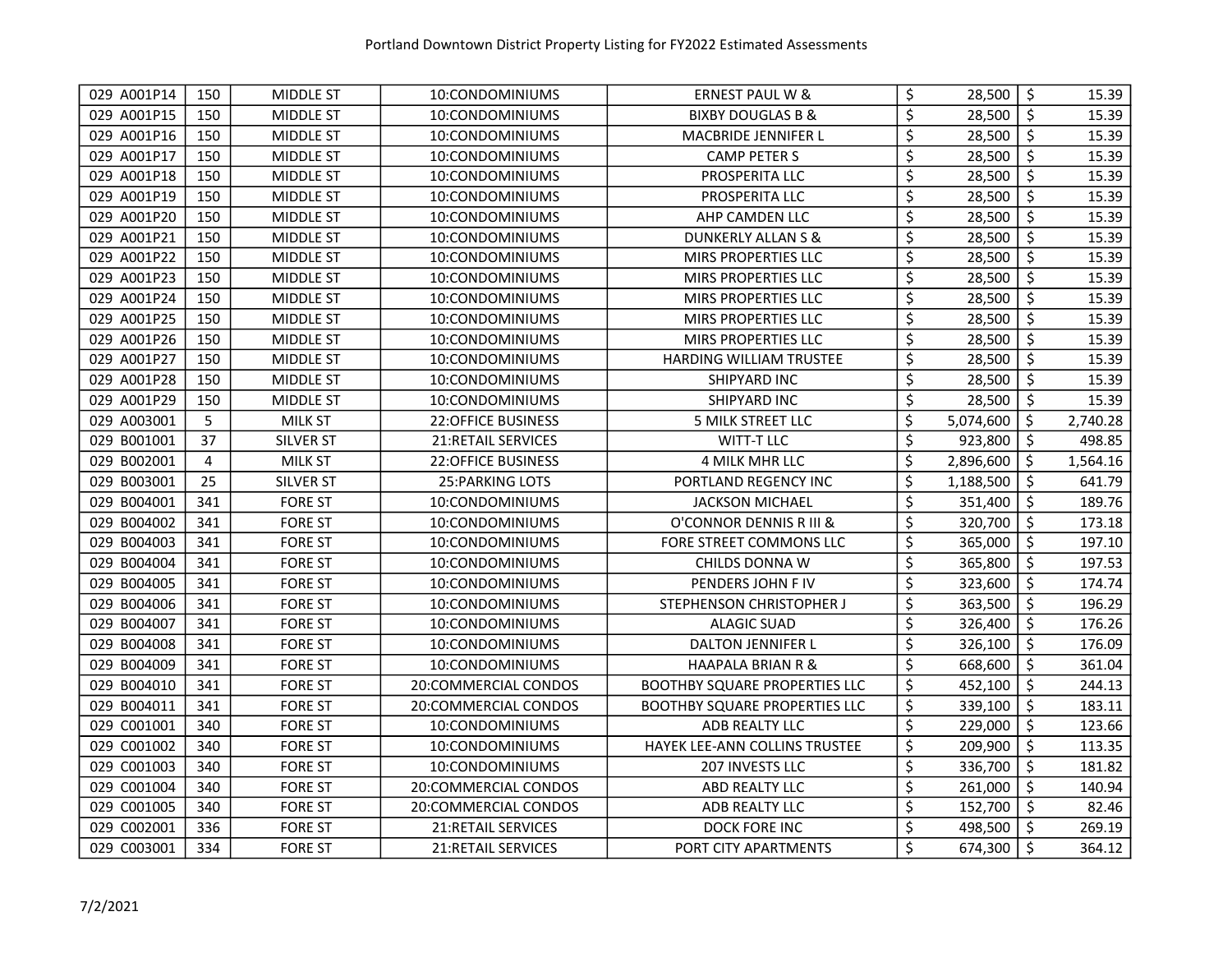| 029 C005001    | 330            | <b>FORE ST</b>         | 21:RETAIL SERVICES        | <b>J &amp; R VENTURES LLC</b>         | \$<br>936,000    | \$                  | 505.44    |
|----------------|----------------|------------------------|---------------------------|---------------------------------------|------------------|---------------------|-----------|
| 029 C006001    | 3              | <b>GOLD ST</b>         | 20:COMMERCIAL CONDOS      | <b>GOLD STREET PROPERTIES LLC</b>     | \$<br>362,600    | $\ddot{\mathsf{s}}$ | 195.80    |
| 029 C006002    | $\mathbf{1}$   | <b>GOLD ST</b>         | 20:COMMERCIAL CONDOS      | <b>ADNERB PROPERTIES LLC</b>          | \$<br>358,700    | $\zeta$             | 193.70    |
| 029 C006003    | 320            | <b>FORE ST</b>         | 20:COMMERCIAL CONDOS      | FORE STREET INVESTMENTS LLC           | \$<br>353,200    | \$                  | 190.73    |
| 029 C006004    | 320            | <b>FORE ST</b>         | 20:COMMERCIAL CONDOS      | FORE STREET INVESTMENTS LLC           | \$<br>365,400    | $\zeta$             | 197.32    |
| 029 C006005    | 320            | <b>FORE ST</b>         | 20:COMMERCIAL CONDOS      | FORE STREET INVESTMENTS LLC           | \$<br>243,600    | \$                  | 131.54    |
| 029 C006006    | 320            | <b>FORE ST</b>         | 20:COMMERCIAL CONDOS      | FORE STREET INVESTMENTS LLC           | \$<br>275,400    | \$                  | 148.72    |
| 029 C006007    | 320            | <b>FORE ST</b>         | 20:COMMERCIAL CONDOS      | FORE STREET INVESTMENTS LLC           | \$<br>652,800    | \$                  | 352.51    |
| 029 D001001    | 129            | <b>COMMERCIAL ST</b>   | <b>21:RETAIL SERVICES</b> | RSB LIMITED LIABILITY COMPANY         | \$<br>1,399,600  | $\zeta$             | 755.78    |
| D002001<br>029 | 121            | <b>COMMERCIAL ST</b>   | 22:OFFICE BUSINESS        | MAD COW LLC                           | \$<br>579,800    | $\zeta$             | 313.09    |
| 029 D003001    | 111            | <b>COMMERCIAL ST</b>   | <b>22:OFFICE BUSINESS</b> | <b>BLANCHARD BLOCK LLC</b>            | \$<br>2,854,900  | \$                  | 1,541.65  |
| 029 E001001    | 130            | MIDDLE ST              | 22:OFFICE BUSINESS        | ELC LIMITED LIABILITY COMPANY         | \$<br>6,980,700  | $\zeta$             | 3,769.58  |
| 029 E006001    | 100            | MIDDLE ST              | <b>22:OFFICE BUSINESS</b> | ALBANY ROAD-PORTLAND LLC              | \$<br>24,179,400 | $\zeta$             | 13,056.88 |
| 029 E007001    | 291            | <b>FORE ST</b>         | 21:RETAIL SERVICES        | 291 FORE STREET LLC                   | \$<br>2,691,400  | \$                  | 1,453.36  |
| 029 E009001    | 25             | <b>PEARL ST</b>        | 27: MULTI-USE COMMERCIAL  | 25 PEARL MHR LLC                      | \$<br>23,040,000 | \$                  | 12,441.60 |
| 029 E012001    | 277            | <b>FORE ST</b>         | 25: PARKING LOTS          | 287 FORE STREET LLC                   | \$<br>634,700    | $\zeta$             | 342.74    |
| 029 E016001    | 31             | <b>PEARL ST</b>        | <b>22:OFFICE BUSINESS</b> | 130 LIMITED LIABILITY COMPAMY         | \$<br>7,440,900  | \$                  | 4,018.09  |
| 029 E019001    | 0              | <b>FRANKLIN ST</b>     | 56:GOVERNMENTAL           | <b>CITY OF PORTLAND</b>               | \$               | \$                  |           |
| 029 E026001    | 100            | <b>MIDDLE ST</b>       | 22:OFFICE BUSINESS        | ALBANY ROAD-PORTLAND LLC              | \$<br>22,842,600 | \$                  | 12,335.00 |
| 029 G001001    | 99             | <b>COMMERCIAL ST</b>   | 56:GOVERNMENTAL           | <b>UNITED STATES</b>                  | \$               | \$                  |           |
| 029 K001001    | $\overline{7}$ | <b>CUSTOM HOUSE ST</b> | <b>22:OFFICE BUSINESS</b> | <b>OLYMPIA EQUITY</b>                 | \$<br>8,203,000  | \$                  | 4,429.62  |
| 029 K002001    | 288            | <b>FORE ST</b>         | <b>21:RETAIL SERVICES</b> | EAST BROWN COW LIMITED                | \$<br>1,753,200  | \$                  | 946.73    |
| 029 K003001    | 65             | <b>COMMERCIAL ST</b>   | 23: HOTEL & MOTEL         | <b>OLYMPIA EQUITY INVESTORS V LLC</b> | \$<br>31,863,200 | $\zeta$             | 17,206.13 |
| 029 K005001    | 280            | <b>FORE ST</b>         | <b>22:OFFICE BUSINESS</b> | <b>BANGOR SAVINGS BANK</b>            | \$<br>15,211,400 | \$                  | 8,214.16  |
| 029 K006001    | 300            | <b>FORE ST</b>         | 40:VACANT LAND            | OLYMPIA EQUITY                        | \$<br>995,500    | \$                  | 537.57    |
| 029 K006002    | 300            | <b>FORE ST</b>         | 55: LITERARY & SCIENTIFIC | COUNCIL INTERNATIONAL STUDY           | \$               | \$                  |           |
| 029 K00601A    | 300            | <b>FORE ST</b>         | 55: LITERARY & SCIENTIFIC | COUNCIL INTERNATIONAL STUDY           | \$               | \$                  |           |
| 029 K00601B    | 300            | <b>FORE ST</b>         | 55: LITERARY & SCIENTIFIC | <b>CIEE INC</b>                       | \$               | \$                  |           |
| 029 K0060B2    | 300            | <b>FORE ST</b>         | 20:COMMERCIAL CONDOS      | <b>OLYMPIA EQUITY</b>                 | \$<br>98,000     | $\zeta$             | 52.92     |
| 029 K0060B3    | 300            | <b>FORE ST</b>         | 20:COMMERCIAL CONDOS      | <b>OLYMPIA EQUITY</b>                 | \$<br>70,000     | $\zeta$             | 37.80     |
| 029 0001011    | 99             | <b>SILVER ST</b>       | 10:CONDOMINIUMS           | ARENSBERG LEE C TRUSTEE               | \$<br>274,600    | $\zeta$             | 148.28    |
| 029 0001012    | 99             | SILVER ST              | 10:CONDOMINIUMS           | <b>TOZESKI DAVID P</b>                | \$<br>271,300    | \$                  | 146.50    |
| 029 0001013    | 99             | <b>SILVER ST</b>       | 10:CONDOMINIUMS           | <b>HOLSTEIN ERIC B</b>                | \$<br>276,100    | $\zeta$             | 149.09    |
| 029 0001021    | 99             | SILVER ST              | 10:CONDOMINIUMS           | THOMS DEBORAH L                       | \$<br>265,500    | $\zeta$             | 143.37    |
| 029 0001023    | 99             | <b>SILVER ST</b>       | 10:CONDOMINIUMS           | ANYA ROSE LLC                         | \$<br>347,700    | $\zeta$             | 187.76    |
| 029 0001024    | 99             | <b>SILVER ST</b>       | 10:CONDOMINIUMS           | ARNDT CHANNING P                      | \$<br>262,800    | \$                  | 141.91    |
| 029 0001025    | 99             | SILVER ST              | 10:CONDOMINIUMS           | LINCOLN STREET PROERTIES LLC          | \$<br>246,000    | \$                  | 132.84    |
| 029 0001026    | 99             | <b>SILVER ST</b>       | 10:CONDOMINIUMS           | <b>GOMES ERIN ELIZABETH</b>           | \$<br>252,900    | $\zeta$             | 136.57    |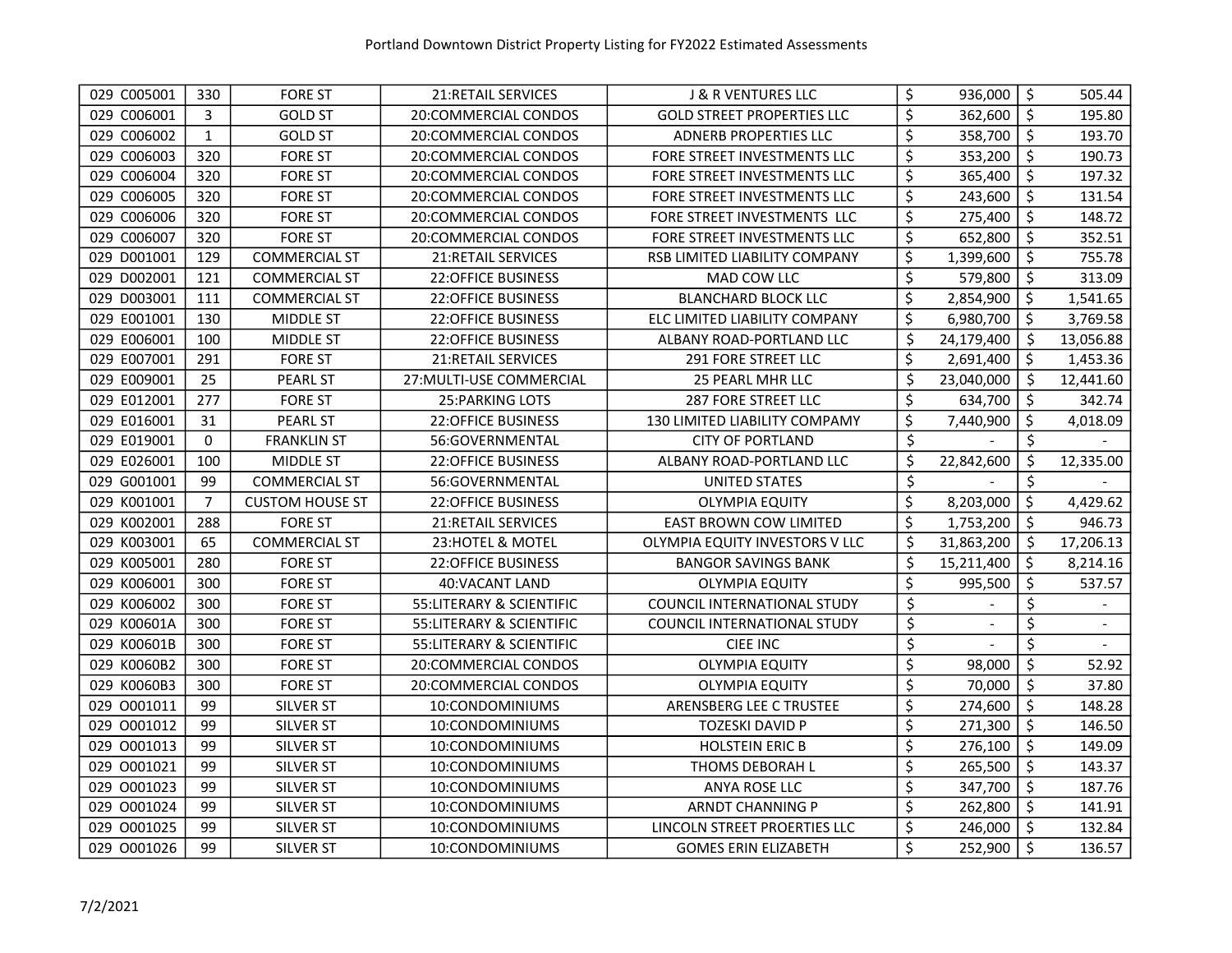| 029 0001028 | 99  | SILVER ST            | 10:CONDOMINIUMS           | GOODMAN ISAAC D &              | \$<br>295,500    | \$      | 159.57    |
|-------------|-----|----------------------|---------------------------|--------------------------------|------------------|---------|-----------|
| 029 0001029 | 99  | SILVER ST            | 10:CONDOMINIUMS           | <b>COUSINS DAVID A</b>         | \$<br>290,200    | \$      | 156.71    |
| 029 0001031 | 99  | <b>SILVER ST</b>     | 10:CONDOMINIUMS           | JAMESON PAUL G &               | \$<br>281,400    | $\zeta$ | 151.96    |
| 029 0001032 | 99  | SILVER ST            | 10:CONDOMINIUMS           | <b>BOROWSKI ROBERT B</b>       | \$<br>285,200    | \$      | 154.01    |
| 029 0001033 | 99  | SILVER ST            | 10:CONDOMINIUMS           | ARTISTWANNABE LLC              | \$<br>285,200    | \$      | 154.01    |
| 029 0001034 | 99  | SILVER ST            | 10:CONDOMINIUMS           | BERG HENRY T TRUSTEE           | \$<br>285,200    | \$      | 154.01    |
| 029 0001035 | 99  | SILVER ST            | 10:CONDOMINIUMS           | <b>HIGGINS HELENA C &amp;</b>  | \$<br>313,700    | $\zeta$ | 169.40    |
| 029 0001036 | 99  | SILVER ST            | 10:CONDOMINIUMS           | <b>FINCH ANNIE &amp;</b>       | \$<br>296,100    | \$      | 159.89    |
| 029 0001037 | 99  | SILVER ST            | 10:CONDOMINIUMS           | LUTKOFF ISAAC E                | \$<br>252,500    | \$      | 136.35    |
| 029 0001038 | 99  | SILVER ST            | 10:CONDOMINIUMS           | ZURKAN WILLIAM K               | \$<br>246,900    | $\zeta$ | 133.33    |
| 029 0001039 | 99  | SILVER ST            | 10:CONDOMINIUMS           | SOREL-LEDUC SANDRA J &         | \$<br>258,200    | \$      | 139.43    |
| 029 0001041 | 99  | SILVER ST            | 10:CONDOMINIUMS           | LINCOLN STREET PROPERTIES LLC  | \$<br>292,800    | \$      | 158.11    |
| 029 0001042 | 99  | SILVER ST            | 10:CONDOMINIUMS           | <b>STEBBINS BRADY</b>          | \$<br>267,800    | $\zeta$ | 144.61    |
| 029 0001043 | 99  | SILVER ST            | 10:CONDOMINIUMS           | <b>HIGGINS CHRISTOPHER S</b>   | \$<br>312,200    | \$      | 168.59    |
| 029 0001044 | 99  | SILVER ST            | 10:CONDOMINIUMS           | LITTLEJOHN CLIFTON T           | \$<br>262,900    | $\zeta$ | 141.97    |
| 029 0001045 | 99  | SILVER ST            | 10:CONDOMINIUMS           | DG CONDO 4 LLC                 | \$<br>285,200    | \$      | 154.01    |
| 029 0001046 | 99  | SILVER ST            | 10:CONDOMINIUMS           | VAN PEURSEM CORINNE M          | \$<br>285,200    | \$      | 154.01    |
| 029 0001047 | 99  | SILVER ST            | 10:CONDOMINIUMS           | KASSEL GRANT D                 | \$<br>236,300    | \$      | 127.60    |
| 029 0001048 | 99  | SILVER ST            | 10:CONDOMINIUMS           | PEEL BRUCE H                   | \$<br>237,600    | \$      | 128.30    |
| 029 0001049 | 99  | SILVER ST            | 10:CONDOMINIUMS           | CHISHOLM ADAM C                | \$<br>226,600    | \$      | 122.36    |
| 029 0001210 | 99  | SILVER ST            | 10:CONDOMINIUMS           | LINCOLN STREET PROPERTIES LLC  | \$<br>243,300    | \$      | 131.38    |
| 029 0001211 | 99  | SILVER ST            | 10:CONDOMINIUMS           | <b>GINTER DAVID R</b>          | \$<br>235,000    | \$      | 126.90    |
| 029 0001212 | 99  | SILVER ST            | 10:CONDOMINIUMS           | SILVER VICTORIA J              | \$<br>223,500    | \$      | 120.69    |
| 029 0001213 | 99  | SILVER ST            | 10:CONDOMINIUMS           | PROSSER JAMES G                | \$<br>243,700    | \$      | 131.60    |
| 029 0001310 | 99  | SILVER ST            | 10:CONDOMINIUMS           | <b>HEALY ROBERT E &amp;</b>    | \$<br>263,500    | \$      | 142.29    |
| 029 0001410 | 99  | SILVER ST            | 10:CONDOMINIUMS           | <b>SMITH GARY R &amp;</b>      | \$<br>290,700    | $\zeta$ | 156.98    |
| 029 0001501 | 99  | SILVER ST            | 10:CONDOMINIUMS           | KATZ JAMES &                   | \$<br>471,000    | $\zeta$ | 254.34    |
| 029 0001502 | 99  | SILVER ST            | 20:COMMERCIAL CONDOS      | PEAK 5 EQUITIES LLC            | \$<br>651,400    | \$      | 351.76    |
| 029 O001B01 | 99  | SILVER ST            | 10:CONDOMINIUMS           | CHANDLER BENJAMIN P            | \$<br>269,900    | $\zeta$ | 145.75    |
| 029 0001B02 | 99  | SILVER ST            | 10:CONDOMINIUMS           | <b>JOHNSON BEN A</b>           | \$<br>269,900    | \$      | 145.75    |
| 029 0002001 | 164 | <b>MIDDLE ST</b>     | 21: RETAIL SERVICES       | NDA 164 MIDDLE STREET LLC      | \$<br>1,926,000  | \$      | 1,040.04  |
| 029 0003001 | 43  | <b>MARKET ST</b>     | 25: PARKING LOTS          | PORTLAND REGENCY INC           | \$<br>550,100    | \$      | 297.05    |
| 029 0004001 | 11  | <b>MILK ST</b>       | <b>25: PARKING LOTS</b>   | PORTLAND REGENCY INC           | \$<br>219,300    | $\zeta$ | 118.42    |
| 029 R001001 | 20  | <b>MILK ST</b>       | 23:HOTEL & MOTEL          | PORTLAND REGENCY INC           | \$<br>26,326,300 | \$      | 14,216.20 |
| 029 S001001 | 145 | <b>COMMERCIAL ST</b> | <b>22:OFFICE BUSINESS</b> | <b>FLEMING CREEK LLC ETALS</b> | \$<br>10,705,900 | \$      | 5,781.19  |
| 029 S002001 | 145 | <b>COMMERCIAL ST</b> | 56:GOVERNMENTAL           | <b>CITY OF PORTLAND</b>        | \$               | \$      |           |
| 030 A005001 | 94  | <b>COMMERCIAL ST</b> | 21:RETAIL SERVICES        | <b>BMC INC</b>                 | \$<br>2,040,000  | \$      | 1,101.60  |
| 030 A101001 | 90  | <b>COMMERCIAL ST</b> | 21:RETAIL SERVICES        | PROPRIETORS OF CUSTOM HOUSE    | \$<br>472,600    | \$      | 255.20    |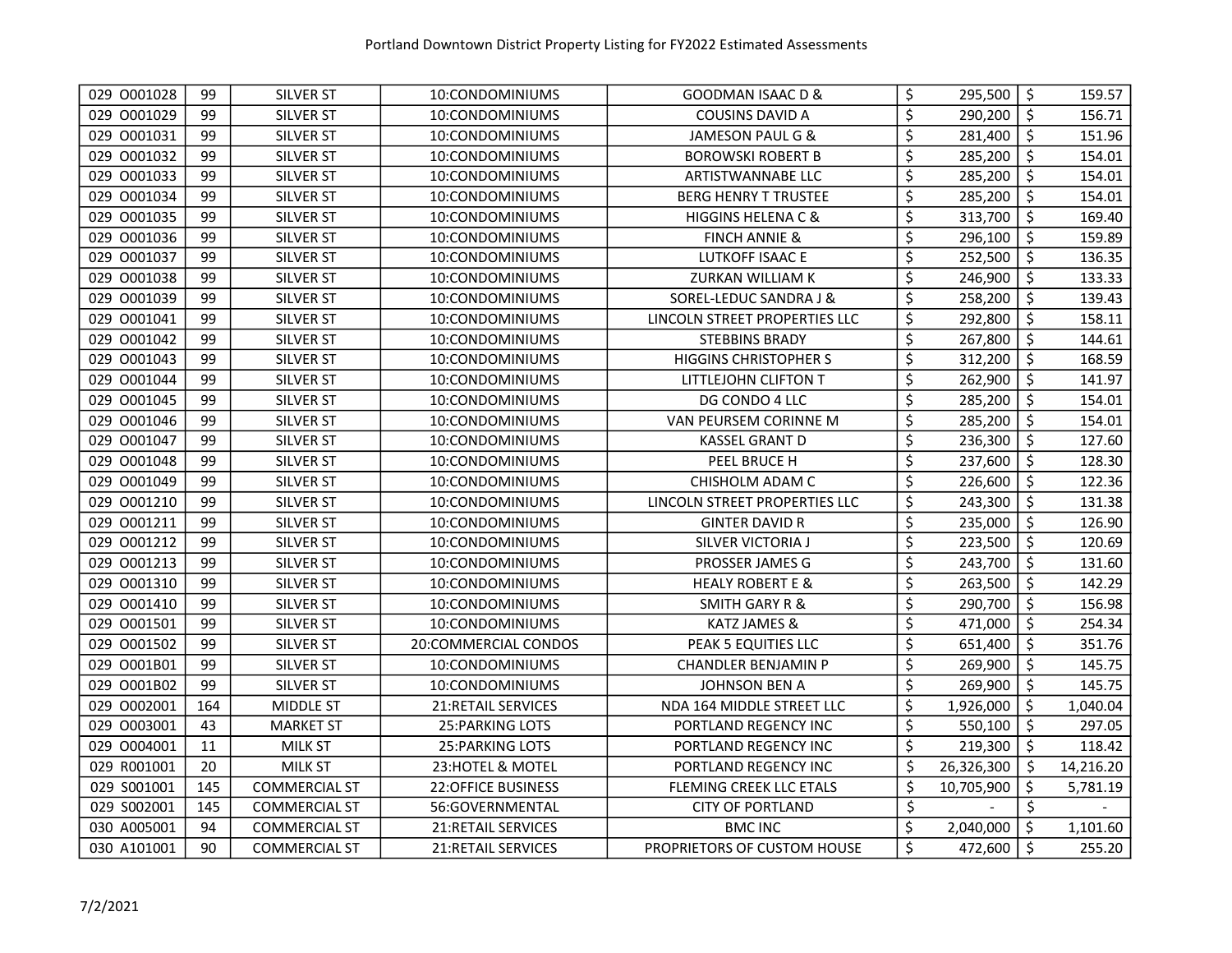| 030 C001001 | 100          | <b>COMMERCIAL ST</b> | 27: MULTI-USE COMMERCIAL  | SOLEY WHARF LLC                 | \$<br>11,797,700 | $\sqrt{5}$          | 6,370.76  |
|-------------|--------------|----------------------|---------------------------|---------------------------------|------------------|---------------------|-----------|
| 030 D001001 | 68           | <b>COMMERCIAL ST</b> | 22:OFFICE BUSINESS        | <b>MAINE WHARF LLC</b>          | \$<br>6,961,500  | $\ddot{\varsigma}$  | 3,759.21  |
| 030 D003001 | 70           | <b>COMMERCIAL ST</b> | <b>22:OFFICE BUSINESS</b> | <b>FLATBREAD WHARF LLC</b>      | \$<br>2,545,100  | $\ddot{\mathsf{S}}$ | 1,374.35  |
| 030 D005001 | 84           | <b>COMMERCIAL ST</b> | <b>21:RETAIL SERVICES</b> | 84 COMMERCIAL STREET LLC        | \$<br>776,800    | \$                  | 419.47    |
| 030 H001001 | 180          | <b>COMMERCIAL ST</b> | 27: MULTI-USE COMMERCIAL  | DIMILLO ARLENE ETALS TRUSTEES   | \$<br>2,875,900  | \$                  | 1,552.99  |
| 030 H004001 | 136          | <b>COMMERCIAL ST</b> | 24: WHOLESALE             | <b>CARROLL BLOCK LLC</b>        | \$<br>3,763,300  | \$                  | 2,032.18  |
| 030 H011001 | 9            | PORTLAND PIER        | <b>25: PARKING LOTS</b>   | <b>CARROLL BLOCK LLC</b>        | \$<br>32,800     | \$                  | 17.71     |
| 031 H001001 | 158          | <b>COMMERCIAL ST</b> | <b>25: PARKING LOTS</b>   | DIMILLO STEVEN ETALTRUSTEES     | \$<br>979,800    | $\zeta$             | 529.09    |
| 031 H003001 | 144          | <b>COMMERCIAL ST</b> | <b>25: PARKING LOTS</b>   | DIMILLO STEVEN ETAL TRUSTEES    | \$<br>928,400    | \$                  | 501.34    |
| 031 H004001 | 164          | <b>COMMERCIAL ST</b> | 27: MULTI-USE COMMERCIAL  | DIMILLO ARLENE ETALS TRUSTEES   | \$<br>1,405,200  | \$                  | 758.81    |
| 031 J030001 | 184          | <b>COMMERCIAL ST</b> | 21:RETAIL SERVICES        | <b>GEF LLC</b>                  | \$<br>2,150,900  | $\zeta$             | 1,161.49  |
| 031 K103001 | 218          | <b>COMMERCIAL ST</b> | 25: PARKING LOTS          | PROPRIETORS OF UNION WHARF      | \$<br>512,200    | \$                  | 276.59    |
| 031 L034001 | 250          | <b>COMMERCIAL ST</b> | 31:MANUFACTURING          | CM WATERFRONT PROPERTIES LLC    | \$<br>2,530,600  | \$                  | 1,366.52  |
| 031 L038001 | 230          | <b>COMMERCIAL ST</b> | <b>25: PARKING LOTS</b>   | PROPRIETORS OF UNION WHARF      | \$<br>81,900     | \$                  | 44.23     |
| 031 L135001 | $\mathbf{1}$ | <b>UNION WHARF</b>   | 24:WHOLESALE              | PROPRIETORS OF UNION WHARF      | \$<br>2,113,600  | \$                  | 1,141.34  |
| 032 C001001 | 390          | <b>CONGRESS ST</b>   | 23:HOTEL & MOTEL          | PRESS HOTEL LLC                 | \$<br>30,535,600 | \$                  | 16,489.22 |
| 032 D001001 | 107          | <b>EXCHANGE ST</b>   | <b>22:OFFICE BUSINESS</b> | TOP OF EXCHANGE LLC             | \$<br>1,412,200  | \$                  | 762.59    |
| 032 D002001 | 97           | <b>EXCHANGE ST</b>   | 22:OFFICE BUSINESS        | TOP OF EXCHANGE LLC             | \$<br>2,941,200  | \$                  | 1,588.25  |
| 032 D003001 | 93           | <b>EXCHANGE ST</b>   | <b>22:OFFICE BUSINESS</b> | TOP OF EXCHANGE LLC             | \$<br>2,920,300  | \$                  | 1,576.96  |
| 032 D004001 | 85           | <b>EXCHANGE ST</b>   | <b>22:OFFICE BUSINESS</b> | TOP OF EXCHANGE LLC             | \$<br>3,734,400  | \$                  | 2,016.58  |
| 032 D005001 | 167          | <b>MIDDLE ST</b>     | 58:LAND BANKS             | <b>CITY OF PORTLAND</b>         | \$               | \$                  |           |
| 032 E001001 | 57           | <b>EXCHANGE ST</b>   | <b>22:OFFICE BUSINESS</b> | 57 EXCHANGE STREET LLC          | \$<br>3,815,900  | \$                  | 2,060.59  |
| 032 E002001 | 53           | <b>EXCHANGE ST</b>   | <b>21:RETAIL SERVICES</b> | PALACCI JOSEPH A TRUSTEE        | \$<br>1,887,000  | \$                  | 1,018.98  |
| 032 E004001 | 49           | <b>EXCHANGE ST</b>   | 21: RETAIL SERVICES       | PALACCI JOSEPH A TRUSTEE        | \$<br>883,400    | $\zeta$             | 477.04    |
| 032 E005001 | 45           | <b>EXCHANGE ST</b>   | <b>22:OFFICE BUSINESS</b> | <b>45 EXCHANGE STREET LLC</b>   | \$<br>2,999,100  | \$                  | 1,619.51  |
| 032 E008001 | 39           | <b>EXCHANGE ST</b>   | 22:OFFICE BUSINESS        | PALACCI JOSEPH A TRUSTEE        | \$<br>1,623,000  | $\zeta$             | 876.42    |
| 032 E009001 | 31           | <b>EXCHANGE ST</b>   | 21:RETAIL SERVICES        | <b>B &amp; C LIMITED</b>        | \$<br>1,879,800  | $\zeta$             | 1,015.09  |
| 032 E010001 | 46           | <b>MARKET ST</b>     | 21: RETAIL SERVICES       | <b>MARKET MILK PARTNERS LLC</b> | \$<br>1,920,400  | $\zeta$             | 1,037.02  |
| 032 F001001 | 42           | <b>MARKET ST</b>     | <b>21:RETAIL SERVICES</b> | <b>OCEAN BLOCK ASSOCIATES</b>   | \$<br>2,378,700  | $\zeta$             | 1,284.50  |
| 032 F002001 | 36           | <b>MARKET ST</b>     | 24: WHOLESALE             | <b>36 MARKET ST</b>             | \$<br>894,100    | $\zeta$             | 482.81    |
| 032 F003001 | 30           | <b>MARKET ST</b>     | <b>21:RETAIL SERVICES</b> | <b>ELCINC</b>                   | \$<br>866,800    | \$                  | 468.07    |
| 032 F005001 | 363          | <b>FORE ST</b>       | <b>22:OFFICE BUSINESS</b> | ELEVEN EXCHANGE LLC             | \$<br>1,284,400  | \$                  | 693.58    |
| 032 F007001 | 375          | <b>FORE ST</b>       | 21:RETAIL SERVICES        | ELEVEN EXCHANGE LLC             | \$<br>737,500    | $\zeta$             | 398.25    |
| 032 F008001 | 375          | <b>FORE ST</b>       | 21:RETAIL SERVICES        | <b>ELEVEN EXCHANGE LLC</b>      | \$<br>762,900    | \$                  | 411.97    |
| 032 F009001 | 30           | <b>MILK ST</b>       | 22:OFFICE BUSINESS        | <b>OCEAN BLOCK ASSOCIATES</b>   | \$<br>2,055,000  | \$                  | 1,109.70  |
| 032 F010001 | 9            | <b>EXCHANGE ST</b>   | 21:RETAIL SERVICES        | <b>ELEVEN EXCHANGE LLC</b>      | \$<br>2,759,400  | $\zeta$             | 1,490.08  |
| 032 F012001 | 5            | <b>EXCHANGE ST</b>   | 21:RETAIL SERVICES        | ELEVEN EXCHANGE LLC             | \$<br>1,198,100  | \$                  | 646.97    |
| 032 F013001 | 379          | <b>FORE ST</b>       | <b>22:OFFICE BUSINESS</b> | <b>ELEVEN EXCHANGE LLC</b>      | \$<br>1,026,700  | $\ddot{\mathsf{s}}$ | 554.42    |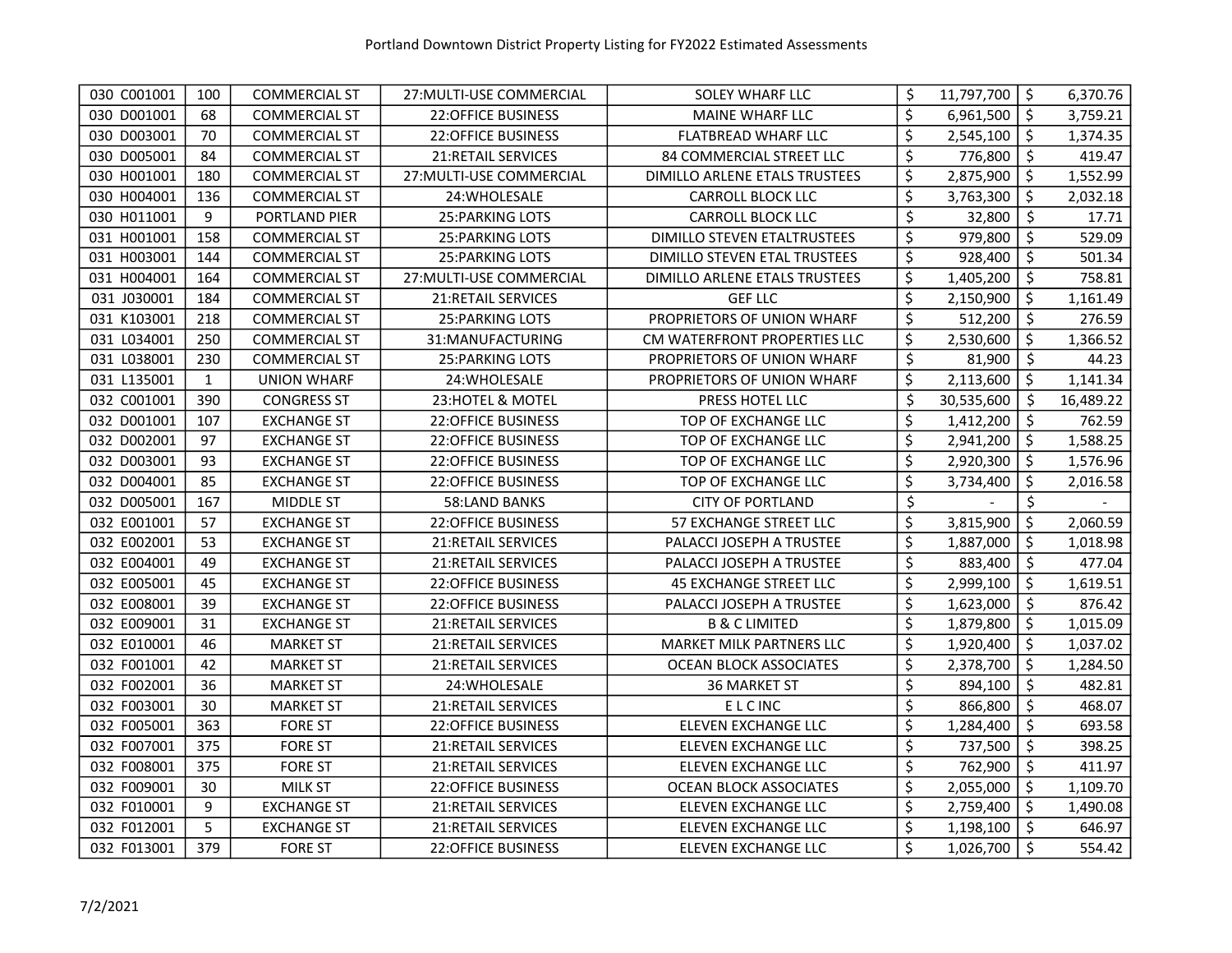| 032 F014001 | 1            | <b>EXCHANGE ST</b> | 21: RETAIL SERVICES       | ELEVEN EXCHANGE LLC               | \$               | 993,000    | $\zeta$ | 536.22    |
|-------------|--------------|--------------------|---------------------------|-----------------------------------|------------------|------------|---------|-----------|
| 032 G001001 | 396          | <b>CONGRESS ST</b> | <b>22:OFFICE BUSINESS</b> | PO SQUARE BUILDING LLC            | \$               | 19,749,700 | \$      | 10,664.84 |
| 032 H001001 | 110          | <b>EXCHANGE ST</b> | <b>22:OFFICE BUSINESS</b> | <b>ONETEN EXCHANGE LLC</b>        | \$               | 1,803,300  | \$      | 973.78    |
| 032 H002001 | 106          | <b>EXCHANGE ST</b> | <b>21:RETAIL SERVICES</b> | RICH BUILDING LLC                 | $\overline{\xi}$ | 951,000    | \$      | 513.54    |
| 032 H003001 | 102          | <b>EXCHANGE ST</b> | <b>22:OFFICE BUSINESS</b> | PALACCI JOSEPH                    | \$               | 1,385,800  | \$      | 748.33    |
| 032 H004001 | 15           | <b>TEMPLE ST</b>   | 56:GOVERNMENTAL           | <b>CITY OF PORTLAND</b>           | \$               |            | \$      |           |
| 032 H005001 | $\mathbf{1}$ | <b>TEMPLE ST</b>   | 56:GOVERNMENTAL           | <b>CITY OF PORTLAND</b>           | \$               |            | \$      |           |
| 032 H005002 | $\mathbf{1}$ | <b>TEMPLE ST</b>   | <b>22:OFFICE BUSINESS</b> | 11 TEMPLE MHR LLC                 | \$               | 3,157,900  | $\zeta$ | 1,705.27  |
| 032 H006001 | 92           | <b>EXCHANGE ST</b> | <b>22:OFFICE BUSINESS</b> | MAINESCAPE PROPERTIES LLC         | \$               | 1,269,100  | \$      | 685.31    |
| 032 H007001 | 88           | <b>EXCHANGE ST</b> | 27: MULTI-USE COMMERCIAL  | RIVENDELL REAL ESTATE LLC         | \$               | 1,437,000  | \$      | 775.98    |
| 032 H008001 | 80           | <b>EXCHANGE ST</b> | <b>22:OFFICE BUSINESS</b> | <b>80 EXCHANGE LLC</b>            | \$               | 3,118,000  | \$      | 1,683.72  |
| 032 H009001 | 70           | <b>EXCHANGE ST</b> | 58:LAND BANKS             | <b>CITY OF PORTLAND</b>           | \$               |            | \$      |           |
| 032 H016001 | 183          | <b>MIDDLE ST</b>   | 20:COMMERCIAL CONDOS      | Q STREET REAL ESTATE              | \$               | 796,800    | \$      | 430.27    |
| 032 H016002 | 183          | MIDDLE ST          | 20:COMMERCIAL CONDOS      | Q STREET REAL ESTATE              | \$               | 872,800    | \$      | 471.31    |
| 032 H016003 | 183          | MIDDLE ST          | 20:COMMERCIAL CONDOS      | Q STREET REAL ESTATE THIRD        | \$               | 872,800    | \$      | 471.31    |
| 032 H01604A | 183          | MIDDLE ST          | 20:COMMERCIAL CONDOS      | ITM REALTY II LLC                 | \$               | 287,900    | \$      | 155.47    |
| 032 H01604B | 183          | MIDDLE ST          | 20:COMMERCIAL CONDOS      | ITM REALTY II LLC                 | \$               | 325,900    | \$      | 175.99    |
| 032 H022001 | 193          | <b>MIDDLE ST</b>   | <b>22:OFFICE BUSINESS</b> | SAVI REALTY LLC                   | \$               | 4,495,000  | \$      | 2,427.30  |
| 032 1001001 | 178          | <b>MIDDLE ST</b>   | <b>22:OFFICE BUSINESS</b> | FRESNEL LLC                       | \$               | 2,693,400  | \$      | 1,454.44  |
| 032 1002001 | 52           | <b>EXCHANGE ST</b> | <b>21:RETAIL SERVICES</b> | OLD PORT ARMS LLC                 | \$               | 3,103,500  | \$      | 1,675.89  |
| 032 1006001 | 50           | EXCHANGE ST        | 20:COMMERCIAL CONDOS      | <b>SANTANA LLC</b>                | \$               | 392,600    | \$      | 212.00    |
| 032 1006002 | 50           | <b>EXCHANGE ST</b> | 20:COMMERCIAL CONDOS      | <b>FIFTY EXCHANGE LLC</b>         | \$               | 391,900    | \$      | 211.63    |
| 032 1006003 | 50           | EXCHANGE ST        | 20:COMMERCIAL CONDOS      | <b>FIFTY EXCHANGE LLC</b>         | \$               | 130,000    | \$      | 70.20     |
| 032 1006004 | 50           | <b>EXCHANGE ST</b> | 20:COMMERCIAL CONDOS      | <b>FIFTY EXCHANGE LLC</b>         | \$               | 130,900    | \$      | 70.69     |
| 032 1006005 | 50           | <b>EXCHANGE ST</b> | 20:COMMERCIAL CONDOS      | <b>FIFTY EXCHANGE LLC</b>         | \$               | 131,500    | \$      | 71.01     |
| 032 1006006 | 50           | <b>EXCHANGE ST</b> | 20:COMMERCIAL CONDOS      | <b>FIFTY EXCHANGE LLC</b>         | \$               | 132,000    | \$      | 71.28     |
| 032 1007001 | 0            | <b>CANAL PLAZA</b> | 27: MULTI-USE COMMERCIAL  | COW PLAZA 1 LLC                   | \$               | 605,900    | $\zeta$ | 327.19    |
| 032 1008001 | 44           | <b>EXCHANGE ST</b> | <b>21:RETAIL SERVICES</b> | <b>44 EXCHANGE STREET LLC</b>     | \$               | 2,706,400  | \$      | 1,461.46  |
| 032 1010001 | 34           | <b>EXCHANGE ST</b> | <b>21:RETAIL SERVICES</b> | <b>PALACCI SION &amp;</b>         | \$               | 1,454,800  | \$      | 785.59    |
| 032 1011001 | 30           | <b>EXCHANGE ST</b> | 21: RETAIL SERVICES       | <b>MAINELAND REAL ESTATE</b>      | \$               | 1,160,400  | \$      | 626.62    |
| 032 1012100 | 10           | <b>EXCHANGE ST</b> | 20:COMMERCIAL CONDOS      | <b>10 EXCHANGE PROPERTIES LLC</b> | \$               | 1,921,600  | \$      | 1,037.66  |
| 032 1012200 | 10           | <b>EXCHANGE ST</b> | 20:COMMERCIAL CONDOS      | 10 EXCHANGE PROPERTIES LLC        | \$               | 1,360,200  | \$      | 734.51    |
| 032 1012301 | 10           | <b>EXCHANGE ST</b> | 10:CONDOMINIUMS           | PADULA FRANCIS P                  | \$               | 321,500    | \$      | 173.61    |
| 032 1012302 | 10           | <b>EXCHANGE ST</b> | 10:CONDOMINIUMS           | <b>CURRAN JENNIFER A</b>          | \$               | 306,000    | \$      | 165.24    |
| 032 1012303 | 10           | <b>EXCHANGE ST</b> | 10:CONDOMINIUMS           | <b>CULPOVICH ANDREW J &amp;</b>   | \$               | 202,300    | \$      | 109.24    |
| 032 1012304 | 10           | <b>EXCHANGE ST</b> | 10:CONDOMINIUMS           | LETENDRE JESSICA                  | \$               | 310,000    | \$      | 167.40    |
| 032 1012305 | 10           | <b>EXCHANGE ST</b> | 10:CONDOMINIUMS           | <b>DRISCOLL ROBERT &amp;</b>      | \$               | 254,700    | \$      | 137.54    |
| 032 1012306 | 10           | <b>EXCHANGE ST</b> | 10:CONDOMINIUMS           | POMROY'S PORTLAND                 | \$               | 322,700    | \$      | 174.26    |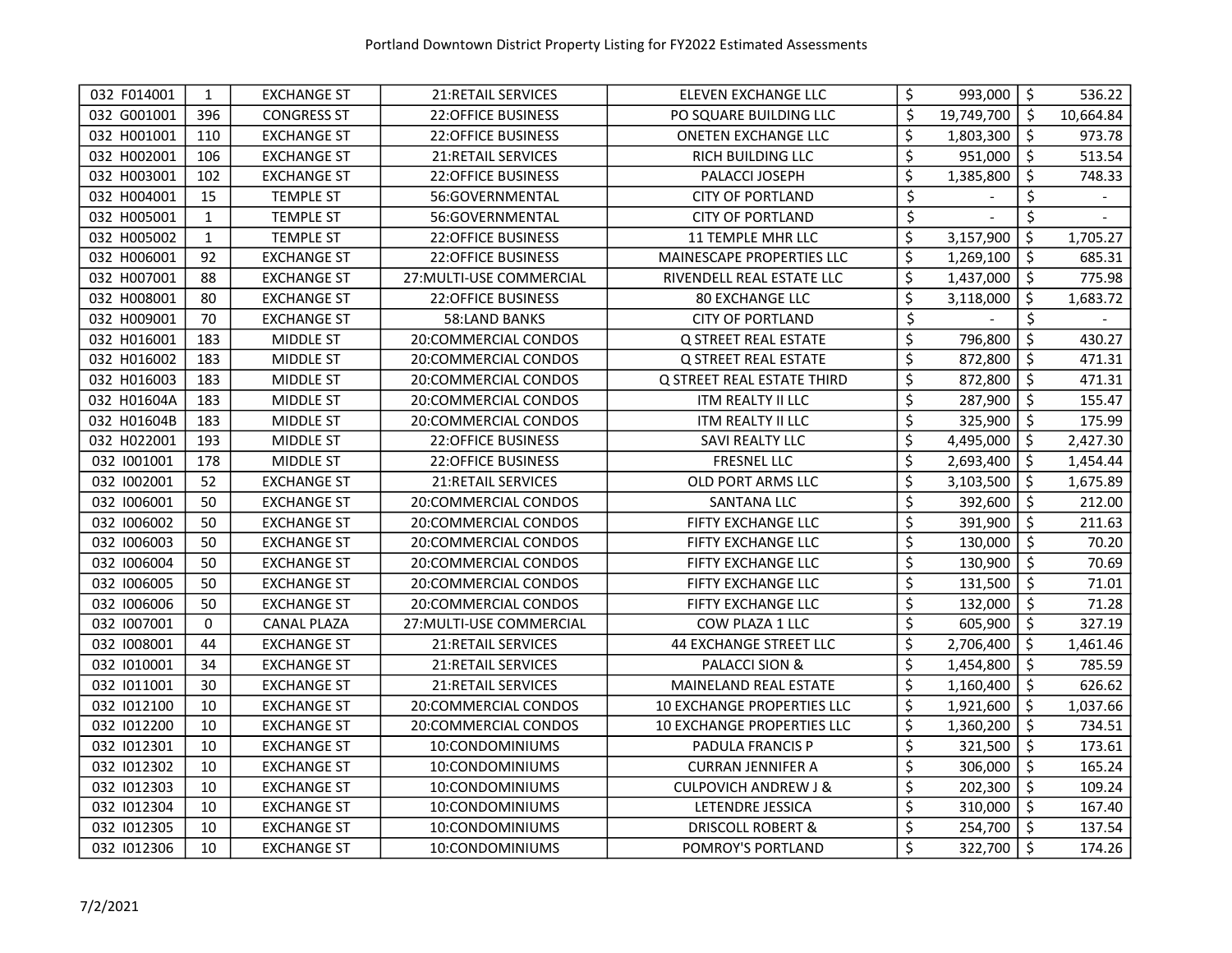| 032 1012307 | 10             | <b>EXCHANGE ST</b> | 10:CONDOMINIUMS           | <b>SPELLICY STEPHEN &amp;</b>  | \$               | $267,100$   \$ |                     | 144.23    |
|-------------|----------------|--------------------|---------------------------|--------------------------------|------------------|----------------|---------------------|-----------|
| 032 1012308 | 10             | <b>EXCHANGE ST</b> | 10:CONDOMINIUMS           | <b>EVANS SHERI CHRISTIENNE</b> | $\overline{\xi}$ | 320,700        | \$                  | 173.18    |
| 032 1012309 | 10             | <b>EXCHANGE ST</b> | 10:CONDOMINIUMS           | SHEPHERD THOMAS A &            | \$               | 300,000        | $\mathsf{\dot{S}}$  | 162.00    |
| 032 1012310 | 10             | <b>EXCHANGE ST</b> | 10:CONDOMINIUMS           | <b>ECHM REALTY LLC</b>         | \$               | 329,100        | \$                  | 177.71    |
| 032 1012311 | 10             | <b>EXCHANGE ST</b> | 10:CONDOMINIUMS           | CAMPBELL COLLEEN S &           | \$               | 205,900        | $\zeta$             | 111.19    |
| 032 1012312 | 10             | <b>EXCHANGE ST</b> | 10:CONDOMINIUMS           | LOMAC SABIN                    | \$               | 344,000        | \$                  | 185.76    |
| 032 1012313 | 10             | <b>EXCHANGE ST</b> | 10:CONDOMINIUMS           | <b>HANSON CARL F</b>           | \$               | 276,600        | \$                  | 149.36    |
| 032 1012314 | 10             | <b>EXCHANGE ST</b> | 10:CONDOMINIUMS           | <b>GORDON ABIGAIL</b>          | \$               | 287,000        | $\zeta$             | 154.98    |
| 032 1012401 | 10             | <b>EXCHANGE ST</b> | 10:CONDOMINIUMS           | <b>NOLAN JENNIFER R &amp;</b>  | \$               | 316,800        | $\zeta$             | 171.07    |
| 032 1012402 | 10             | <b>EXCHANGE ST</b> | 10:CONDOMINIUMS           | 10-402 EXCHANGE STREET LLC     | \$               | 353,300        | $\zeta$             | 190.78    |
| 032 1012404 | 10             | <b>EXCHANGE ST</b> | 10:CONDOMINIUMS           | <b>BURNS THOMAS</b>            | \$               | 364,800        | \$                  | 196.99    |
| 032 1012405 | 10             | <b>EXCHANGE ST</b> | 10:CONDOMINIUMS           | DOYLE KEVIN F &                | \$               | 249,600        | $\zeta$             | 134.78    |
| 032 1012406 | 10             | <b>EXCHANGE ST</b> | 10:CONDOMINIUMS           | <b>BROWN BRETT &amp;</b>       | \$               | 381,500        | $\zeta$             | 206.01    |
| 032 1012407 | 10             | <b>EXCHANGE ST</b> | 10:CONDOMINIUMS           | FLYING ZEBRA PROPERTIES LLC    | \$               | 330,300        | $\ddot{\mathsf{s}}$ | 178.36    |
| 032 1012408 | 10             | <b>EXCHANGE ST</b> | 10:CONDOMINIUMS           | <b>WALTERS BRETT D &amp;</b>   | \$               | 301,700        | $\zeta$             | 162.92    |
| 032 1012409 | 10             | <b>EXCHANGE ST</b> | 10:CONDOMINIUMS           | SAHA DEBASMITA &               | \$               | 351,700        | \$                  | 189.92    |
| 032 1012410 | 10             | <b>EXCHANGE ST</b> | 10:CONDOMINIUMS           | GIULIANTI NICHOLAS R           | \$               | 365,200        | \$                  | 197.21    |
| 032 1012411 | 10             | <b>EXCHANGE ST</b> | 10:CONDOMINIUMS           | SPANNAUS MICHAELA LILY         | \$               | 338,600        | \$                  | 182.84    |
| 032 1012412 | 10             | <b>EXCHANGE ST</b> | 10:CONDOMINIUMS           | URBANEK NICHOLAS P             | \$               | 259,500        | \$                  | 140.13    |
| 032 1012413 | 10             | <b>EXCHANGE ST</b> | 10:CONDOMINIUMS           | WHEELWRIGHT HENRY J TRUSTEE    | \$               | 317,200        | \$                  | 171.29    |
| 032 1012414 | 10             | <b>EXCHANGE ST</b> | 10:CONDOMINIUMS           | DEPALMA CHRISTOPHER R &        | \$               | 290,500        | \$                  | 156.87    |
| 032 1018001 | 395            | <b>FORE ST</b>     | <b>21:RETAIL SERVICES</b> | <b>395 FORE STREET LLC</b>     | \$               | 1,491,100      | \$                  | 805.19    |
| 032 1021001 | 182            | MIDDLE ST          | 21: RETAIL SERVICES       | COW PLAZA 4 LLC                | \$               | 5,536,400      | \$                  | 2,989.66  |
| 032 1023001 | 3              | <b>CANAL PLAZA</b> | <b>22:OFFICE BUSINESS</b> | COW PLAZA 3 LLC                | \$               | 13,116,700     | \$                  | 7,083.02  |
| 032 1033001 | $\overline{2}$ | <b>CANAL PLAZA</b> | 22:OFFICE BUSINESS        | COW PLAZA 2 LLC                | \$               | 7,318,600      | $\zeta$             | 3,952.04  |
| 032 1036001 | $\mathbf{1}$   | <b>CANAL PLAZA</b> | <b>22:OFFICE BUSINESS</b> | COW PLAZA 1 LLC                | \$               | 28,893,700     | $\zeta$             | 15,602.60 |
| 032 1039001 | 40             | UNION ST           | 33:TRANSPORTATION         | CENTRAL MAINE POWER CO         | \$               | 1,490,600      | $\zeta$             | 804.92    |
| 032 1040001 | 44             | <b>EXCHANGE ST</b> | <b>25: PARKING LOTS</b>   | <b>KOWTOWER LLC</b>            | \$               | 451,800        | $\ddot{\mathsf{s}}$ | 243.97    |
| 032 1041001 | 425            | <b>FORE ST</b>     | 27: MULTI-USE COMMERCIAL  | COW PLAZA GARAGE LLC           | \$               | 12,300,000     | $\zeta$             | 6,642.00  |
| 032 1041002 | 401            | <b>FORE ST</b>     | 27: MULTI-USE COMMERCIAL  | <b>BANGOR SAVINGS BANK</b>     | \$               | 85,000         | \$                  | 45.90     |
| 032 1042001 | 433            | <b>FORE ST</b>     | 23:HOTEL & MOTEL          | COW PLAZA HOTEL LLC            | \$               | 36,087,500     | \$                  | 19,487.25 |
| 032 1043001 | 45             | <b>UNION ST</b>    | <b>25: PARKING LOTS</b>   | COW PLAZA 1 LLC                | \$               | 108,700        | \$                  | 58.70     |
| 032 J001001 | 386            | <b>FORE ST</b>     | 21:RETAIL SERVICES        | 386 FORE STREET LLC            | \$               | 1,734,200      | \$                  | 936.47    |
| 032 J002001 | 392            | <b>FORE ST</b>     | <b>21:RETAIL SERVICES</b> | <b>BEER GUYS LLC</b>           | \$               | 1,504,400      | $\zeta$             | 812.38    |
| 032 J004001 | 396            | <b>FORE ST</b>     | 20:COMMERCIAL CONDOS      | <b>BEER GUYS LLC</b>           | \$               | 477,200        | $\zeta$             | 257.69    |
| 032 J004002 | 396            | <b>FORE ST</b>     | 20:COMMERCIAL CONDOS      | <b>BEER GUYS LLC</b>           | \$               | 284,300        | $\ddot{\bm{\zeta}}$ | 153.52    |
| 032 J004003 | 396            | <b>FORE ST</b>     | 10:CONDOMINIUMS           | <b>BEER GUYS LLC</b>           | \$               | 356,700        | $\zeta$             | 192.62    |
| 032 J00400B | 396            | <b>FORE ST</b>     | 20:COMMERCIAL CONDOS      | <b>BEER GUYS LLC</b>           | \$               | 267,600        | $\ddot{\mathsf{s}}$ | 144.50    |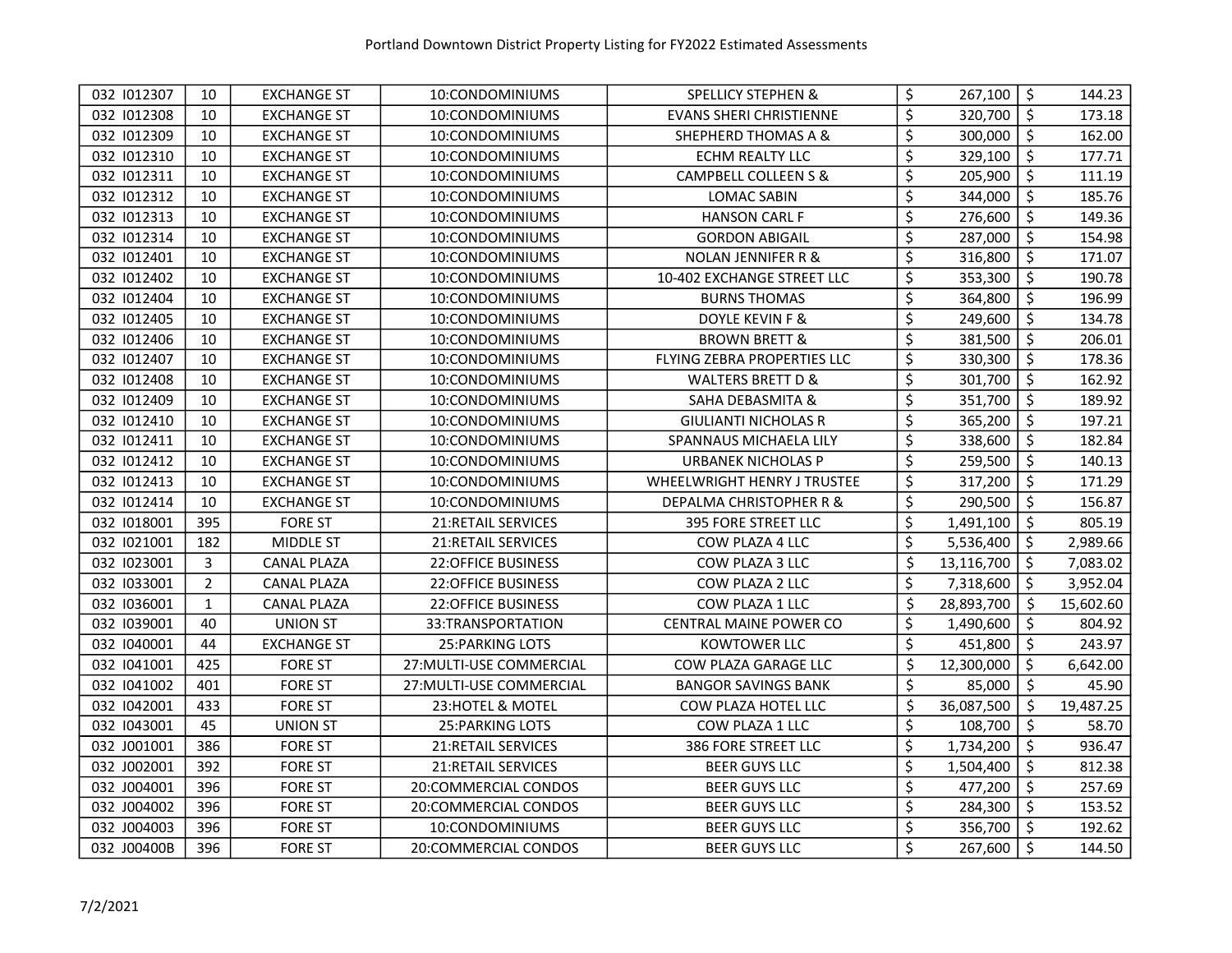| 032 J005001 | 398            | <b>FORE ST</b>            | 20:COMMERCIAL CONDOS      | FORE STREET PARTNERSHIP          | \$<br>883,000    | \$      | 476.82    |
|-------------|----------------|---------------------------|---------------------------|----------------------------------|------------------|---------|-----------|
| 032 J005002 | 398            | <b>FORE ST</b>            | 20:COMMERCIAL CONDOS      | <b>FORE STREET PROPERTIES</b>    | \$<br>706,400    | \$      | 381.46    |
| 032 J005003 | 398            | <b>FORE ST</b>            | 20:COMMERCIAL CONDOS      | <b>INGALLS ROGER E</b>           | \$<br>695,900    | $\zeta$ | 375.79    |
| 032 J005004 | 398            | <b>FORE ST</b>            | 20:COMMERCIAL CONDOS      | <b>INGALLS ROGER E</b>           | \$<br>695,900    | \$      | 375.79    |
| 032 K001001 | $\overline{2}$ | <b>MONUMENT SQ</b>        | <b>22:OFFICE BUSINESS</b> | 800 NORTHERN CORP                | \$<br>25,017,700 | $\zeta$ | 13,509.56 |
| 032 K012001 | $\mathbf{1}$   | <b>MONUMENT SQ</b>        | <b>22:OFFICE BUSINESS</b> | <b>FINARD MURRAY W TR</b>        | \$<br>24,460,000 | \$      | 13,208.40 |
| 032 L001001 | 234            | <b>FEDERAL ST W</b>       | 56:GOVERNMENTAL           | <b>CITY OF PORTLAND</b>          | \$               | \$      |           |
| 032 L002001 | $\mathbf{1}$   | <b>CITY CTR</b>           | <b>22:OFFICE BUSINESS</b> | ONE CITY CENTER ASSOCIATES LLC   | \$<br>42,589,800 | $\zeta$ | 22,998.49 |
| 032 N009001 | 414            | <b>FORE ST</b>            | <b>21:RETAIL SERVICES</b> | <b>GOULD COMPANY LLC</b>         | \$<br>948,900    | \$      | 512.41    |
| 032 N010001 | 416            | <b>FORE ST</b>            | <b>21:RETAIL SERVICES</b> | 416 FORE STREET HOLDINGS LLC     | \$<br>1,512,100  | \$      | 816.53    |
| 032 N011001 | 422            | <b>FORE ST</b>            | 21:RETAIL SERVICES        | HARDING RICHARD B ETAL           | \$<br>683,800    | \$      | 369.25    |
| 032 N012001 | 424            | <b>FORE ST</b>            | 21:RETAIL SERVICES        | SOLETSKY LIMITED LIABILITY CO    | \$<br>1,290,700  | $\zeta$ | 696.98    |
| 032 P001001 | $\overline{2}$ | <b>CITY CTR</b>           | 22:OFFICE BUSINESS        | TWO CITY CENTER LLC              | \$<br>4,291,700  | $\zeta$ | 2,317.52  |
| 032 P003001 | 4              | <b>CITY CTR</b>           | <b>21:RETAIL SERVICES</b> | WIRELESS PARTNERS II LLC ETAL    | \$<br>2,379,800  | $\zeta$ | 1,285.09  |
| 032 P004001 | 6              | <b>CITY CTR</b>           | 20:COMMERCIAL CONDOS      | SIX CITY CENTER LLC              | \$<br>2,860,000  | \$      | 1,544.40  |
| 032 P004002 | 6              | <b>CITY CTR</b>           | 20:COMMERCIAL CONDOS      | H & A PROPERTY GROUP LLC         | \$<br>611,900    | \$      | 330.43    |
| 032 P005001 | $\Omega$       | <b>SPRING ST ARTERIAL</b> | 56:GOVERNMENTAL           | <b>CITY OF PORTLAND</b>          | \$               | \$      |           |
| 032 P017001 | 10             | <b>CITY CTR</b>           | 22:OFFICE BUSINESS        | MINA BUILDING LLC                | \$<br>1,135,000  | \$      | 612.90    |
| 032 R001001 | 428            | <b>FORE ST</b>            | <b>21:RETAIL SERVICES</b> | 428 FORE STREET LLC              | \$<br>1,256,800  | \$      | 678.67    |
| 032 R003001 | 432            | <b>FORE ST</b>            | <b>21:RETAIL SERVICES</b> | <b>TERRAPIN PROPERTIES LLC</b>   | \$<br>757,000    | \$      | 408.78    |
| 032 R004001 | 434            | <b>FORE ST</b>            | <b>21:RETAIL SERVICES</b> | <b>TERRAPIN PROPERTIES LLC</b>   | \$<br>715,200    | \$      | 386.21    |
| 032 R007001 | 436            | <b>FORE ST</b>            | 21: RETAIL SERVICES       | FORE STREET PARTNERS LLC         | \$<br>2,309,500  | \$      | 1,247.13  |
| 032 R008001 | 446            | <b>FORE ST</b>            | <b>21:RETAIL SERVICES</b> | <b>ORANGE CRUSH LLC</b>          | \$<br>2,036,600  | \$      | 1,099.76  |
| 032 S001001 | 366            | <b>FORE ST</b>            | 21: RETAIL SERVICES       | MCGEE CHARLES T &                | \$<br>3,765,400  | \$      | 2,033.32  |
| 032 S003001 | $\overline{7}$ | <b>MOULTON ST</b>         | 21:RETAIL SERVICES        | 7-9 MOULTON LLC                  | \$<br>642,100    | \$      | 346.73    |
| 032 S004001 | 161            | <b>COMMERCIAL ST</b>      | <b>21:RETAIL SERVICES</b> | <b>ROB DOG REALTY LLC</b>        | \$<br>2,445,400  | \$      | 1,320.52  |
| 032 S005001 | 5              | <b>MOULTON ST</b>         | 22:OFFICE BUSINESS        | <b>MOULTON STREET REALTY LLC</b> | \$<br>3,719,000  | $\zeta$ | 2,008.26  |
| 032 T004001 | 4              | <b>MOULTON ST</b>         | <b>21:RETAIL SERVICES</b> | ADRIENNE-JANE INCORPORATED       | \$<br>5,025,400  | \$      | 2,713.72  |
| 032 U003001 | 185            | <b>COMMERCIAL ST</b>      | 25: PARKING LOTS          | <b>COMPARK LLC</b>               | \$<br>432,100    | $\zeta$ | 233.33    |
| 032 U004001 | $\mathbf{1}$   | <b>DANA ST</b>            | <b>22:OFFICE BUSINESS</b> | ONE DANA LLC                     | \$<br>2,102,700  | \$      | 1,135.46  |
| 032 U005001 | $\overline{7}$ | DANA ST                   | 21: RETAIL SERVICES       | TRANSMAINE                       | \$<br>1,040,900  | \$      | 562.09    |
| 032 V001001 | 10             | <b>DANA ST</b>            | <b>21:RETAIL SERVICES</b> | <b>IVY HOLDINGS LLC</b>          | \$<br>2,111,800  | \$      | 1,140.37  |
| 032 V002001 | 205            | <b>COMMERCIAL ST</b>      | <b>21:RETAIL SERVICES</b> | LANDFALL LLC                     | \$<br>829,200    | $\zeta$ | 447.77    |
| 032 V004001 | 211            | <b>COMMERCIAL ST</b>      | <b>22:OFFICE BUSINESS</b> | <b>GRANITE FACE LLC</b>          | \$<br>3,353,400  | \$      | 1,810.84  |
| 032 V005001 | 217            | <b>COMMERCIAL ST</b>      | <b>22:OFFICE BUSINESS</b> | <b>CHASE BLOCK LLC</b>           | \$<br>5,531,000  | \$      | 2,986.74  |
| 032 V008001 | 225            | <b>COMMERCIAL ST</b>      | 24: WHOLESALE             | 225 COMMERCIAL ST ASSOC INC      | \$<br>3,062,300  | \$      | 1,653.64  |
| 032 V012001 | $\mathbf{1}$   | <b>UNION ST</b>           | 22:OFFICE BUSINESS        | 237 COMMERCIAL STREET LLC        | \$<br>2,613,100  | \$      | 1,411.07  |
| 032 V014001 | 50             | <b>WHARF ST</b>           | <b>21:RETAIL SERVICES</b> | DEERING AVE ASSOCIATES INC &     | \$<br>1,315,300  | $\zeta$ | 710.26    |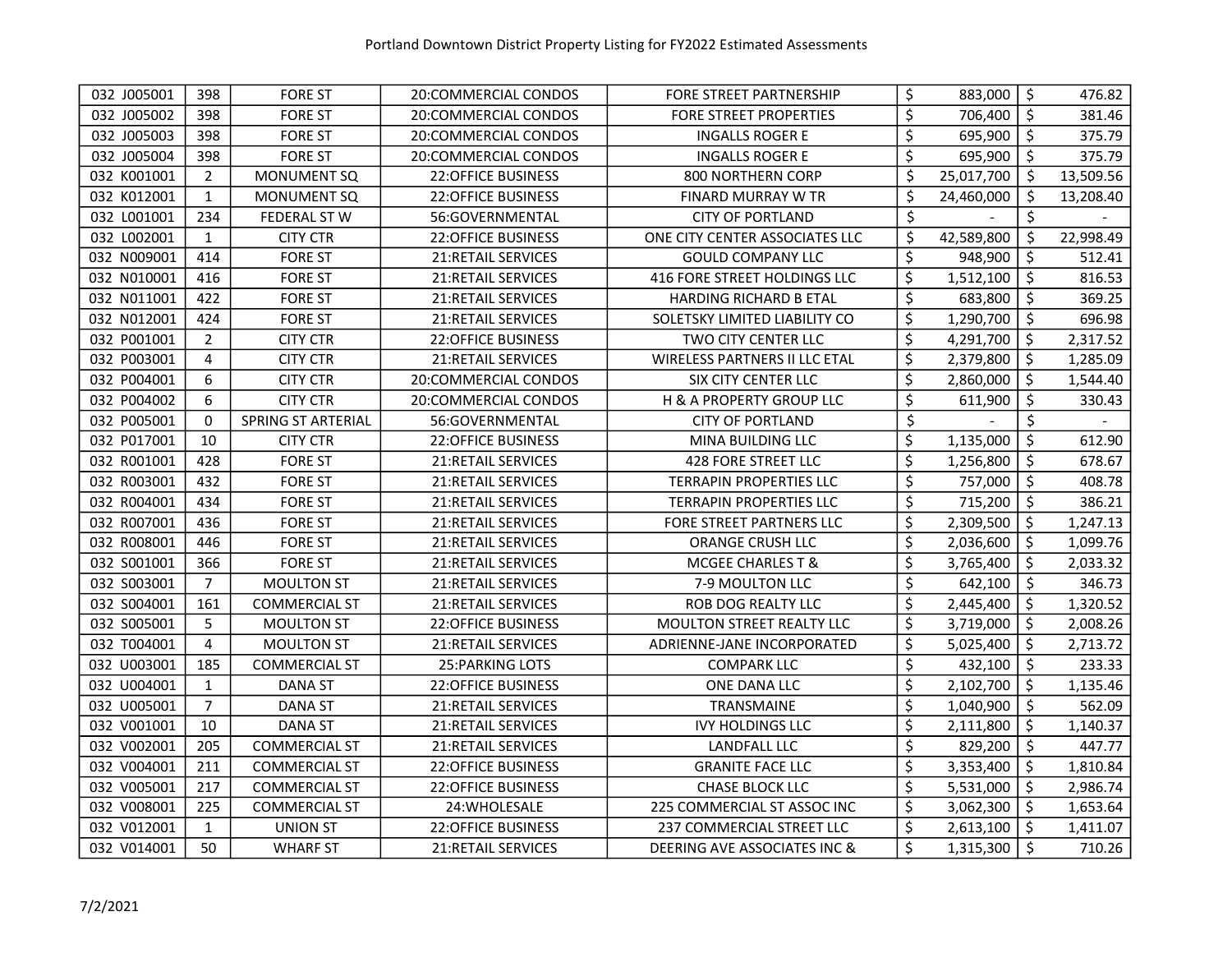| 032 V015001 | 42             | <b>WHARF ST</b>       | 24: WHOLESALE             | DEERING AVE ASSOCIATES INC &   | \$<br>767,100    | \$                  | 414.23    |
|-------------|----------------|-----------------------|---------------------------|--------------------------------|------------------|---------------------|-----------|
| 032 V016001 | 34             | <b>WHARF ST</b>       | <b>21:RETAIL SERVICES</b> | <b>IVY HOLDINGS LLC</b>        | \$<br>747,900    | \$                  | 403.87    |
| 037 A001001 | 45             | <b>FOREST AVE</b>     | 33:TRANSPORTATION         | NORTHERN NEW ENGLAND           | \$<br>20,839,500 | \$                  | 11,253.33 |
| 037 A009001 | 104            | OAK ST                | 17:21 PLUS FAMILY         | PARK STREET PROPERTY LLC       | \$<br>3,832,700  | $\ddot{\mathsf{S}}$ | 2,069.66  |
| 037 A011001 | 92             | <b>OAK ST</b>         | <b>22:OFFICE BUSINESS</b> | 84 OAK STREET LLC              | \$<br>500,200    | \$                  | 270.11    |
| 037 A012001 | 39             | <b>FOREST AVE</b>     | <b>22:OFFICE BUSINESS</b> | 39 LLC                         | \$<br>3,851,500  | \$                  | 2,079.81  |
| 037 A022001 | 25             | <b>FOREST AVE</b>     | 21: RETAIL SERVICES       | PORTLAND STAGE COMPANY         | \$<br>1,986,200  | \$                  | 1,072.55  |
| 037 A023001 | 84             | <b>OAK ST</b>         | <b>25: PARKING LOTS</b>   | <b>84 OAK STREET LLC</b>       | \$<br>582,500    | \$                  | 314.55    |
| 037 A033001 | 11             | <b>FOREST AVE</b>     | <b>25: PARKING LOTS</b>   | PACHIOS BROTHERS I LLC &       | \$<br>887,100    | \$                  | 479.03    |
| 037 A035001 | 72             | <b>OAK ST</b>         | 17:21 PLUS FAMILY         | AVESTA OAK STREET LP           | \$<br>5,289,100  | \$                  | 2,856.11  |
| 037 A038001 | 565            | <b>CONGRESS ST</b>    | <b>21:RETAIL SERVICES</b> | PACHIOS BROTHERS I LLC &       | \$<br>3,749,400  | \$                  | 2,024.68  |
| 037 A042001 | 559            | <b>CONGRESS ST</b>    | 27: MULTI-USE COMMERCIAL  | <b>HER LLC</b>                 | \$<br>633,100    | \$                  | 341.87    |
| 037 A043001 | 555            | <b>CONGRESS ST</b>    | <b>21:RETAIL SERVICES</b> | <b>CORRYMORE ZELLERTON LLC</b> | \$<br>556,400    | $\zeta$             | 300.46    |
| 037 A044001 | 553            | <b>CONGRESS ST</b>    | 21:RETAIL SERVICES        | ROCCO HOLDINGS LLC             | \$<br>1,327,000  | \$                  | 716.58    |
| 037 A045001 | 575            | <b>CONGRESS ST</b>    | <b>21:RETAIL SERVICES</b> | 571 ENTERPRISES LLC            | \$<br>747,500    | $\zeta$             | 403.65    |
| 037 A046001 | $\overline{7}$ | <b>FOREST AVE</b>     | <b>22:OFFICE BUSINESS</b> | <b>D &amp; D PARTNERS LLC</b>  | \$<br>710,100    | \$                  | 383.45    |
| 037 B001001 | 380            | <b>CUMBERLAND AVE</b> | <b>22:OFFICE BUSINESS</b> | SWEETWATER PARTNERS LLC        | \$<br>3,518,300  | \$                  | 1,899.88  |
| 037 B013001 | 95             | <b>OAK ST</b>         | 25: PARKING LOTS          | NORTHERN NEW ENGLAND           | \$<br>375,100    | \$                  | 202.55    |
| 037 B014001 | 15             | <b>SHEPLEY ST</b>     | 55: LITERARY & SCIENTIFIC | MAINE COLLEGE OF ART           | \$               | \$                  |           |
| 037 B015001 | 11             | SHEPLEY ST            | 17:21 PLUS FAMILY         | <b>11 SHEPLEY STREET</b>       | \$<br>5,233,100  | \$                  | 2,825.87  |
| 037 C001001 | 0              | <b>SHEPLEY ST</b>     | <b>25: PARKING LOTS</b>   | <b>CITY OAK LLC</b>            | \$<br>574,400    | \$                  | 310.18    |
| 037 C004001 | 0              | SHEPLEY ST            | 25: PARKING LOTS          | <b>CITY OAK LLC</b>            | \$<br>364,600    | \$                  | 196.88    |
| 037 C006001 | 18             | CASCO ST              | 17:21 PLUS FAMILY         | SHEPLEY LLC                    | \$<br>8,249,500  | \$                  | 4,454.73  |
| 037 C008001 | 83             | OAK ST                | 25: PARKING LOTS          | <b>HEGA REALTY LLC</b>         | \$<br>576,800    | \$                  | 311.47    |
| 037 C010001 | 16             | <b>CASCO ST</b>       | <b>22:OFFICE BUSINESS</b> | SHEEPDOG LLC                   | \$<br>1,778,300  | $\zeta$             | 960.28    |
| 037 C014100 | 531            | <b>CONGRESS ST</b>    | 20:COMMERCIAL CONDOS      | <b>HEGA REALTY LLC</b>         | \$<br>3,402,200  | \$                  | 1,837.19  |
| 037 C014200 | 531            | <b>CONGRESS ST</b>    | 20:COMMERCIAL CONDOS      | <b>HEGA REALTY LLC</b>         | \$<br>3,648,400  | $\zeta$             | 1,970.14  |
| 037 C014300 | 531            | <b>CONGRESS ST</b>    | 20:COMMERCIAL CONDOS      | HEGA REALTY LLC                | \$<br>2,211,000  | $\zeta$             | 1,193.94  |
| 037 C014400 | 531            | <b>CONGRESS ST</b>    | 20:COMMERCIAL CONDOS      | <b>HEGA REALTY LLC</b>         | \$<br>2,065,900  | \$                  | 1,115.59  |
| 037 C014501 | 531            | <b>CONGRESS ST</b>    | 10:CONDOMINIUMS           | WILLIAMS DEBORAH J &           | \$<br>600,400    | \$                  | 324.22    |
| 037 C014502 | 531            | <b>CONGRESS ST</b>    | 10:CONDOMINIUMS           | <b>HEGA REALTY LLC</b>         | \$<br>519,000    | \$                  | 280.26    |
| 037 C014503 | 531            | <b>CONGRESS ST</b>    | 10:CONDOMINIUMS           | <b>SHOREY LINDA J &amp;</b>    | \$<br>696,500    | \$                  | 376.11    |
| 037 C014504 | 531            | <b>CONGRESS ST</b>    | 10:CONDOMINIUMS           | <b>HEGA REALTY LLC</b>         | \$<br>933,900    | \$                  | 504.31    |
| 037 C014505 | 531            | <b>CONGRESS ST</b>    | 10:CONDOMINIUMS           | WALBRIDGE HOYT &               | \$<br>898,200    | \$                  | 485.03    |
| 037 C014506 | 531            | <b>CONGRESS ST</b>    | 10:CONDOMINIUMS           | <b>HEGA REALTY LLC</b>         | \$<br>653,900    | \$                  | 353.11    |
| 037 C014507 | 531            | <b>CONGRESS ST</b>    | 10:CONDOMINIUMS           | <b>HEGA REALTY LLC</b>         | \$<br>582,400    | $\zeta$             | 314.50    |
| 037 C014508 | 531            | <b>CONGRESS ST</b>    | 10:CONDOMINIUMS           | HEGA REALTY LLC                | \$<br>755,600    | $\zeta$             | 408.02    |
| 037 C014509 | 531            | <b>CONGRESS ST</b>    | 10:CONDOMINIUMS           | <b>HEGA REALTY LLC</b>         | \$<br>487,600    | $\zeta$             | 263.30    |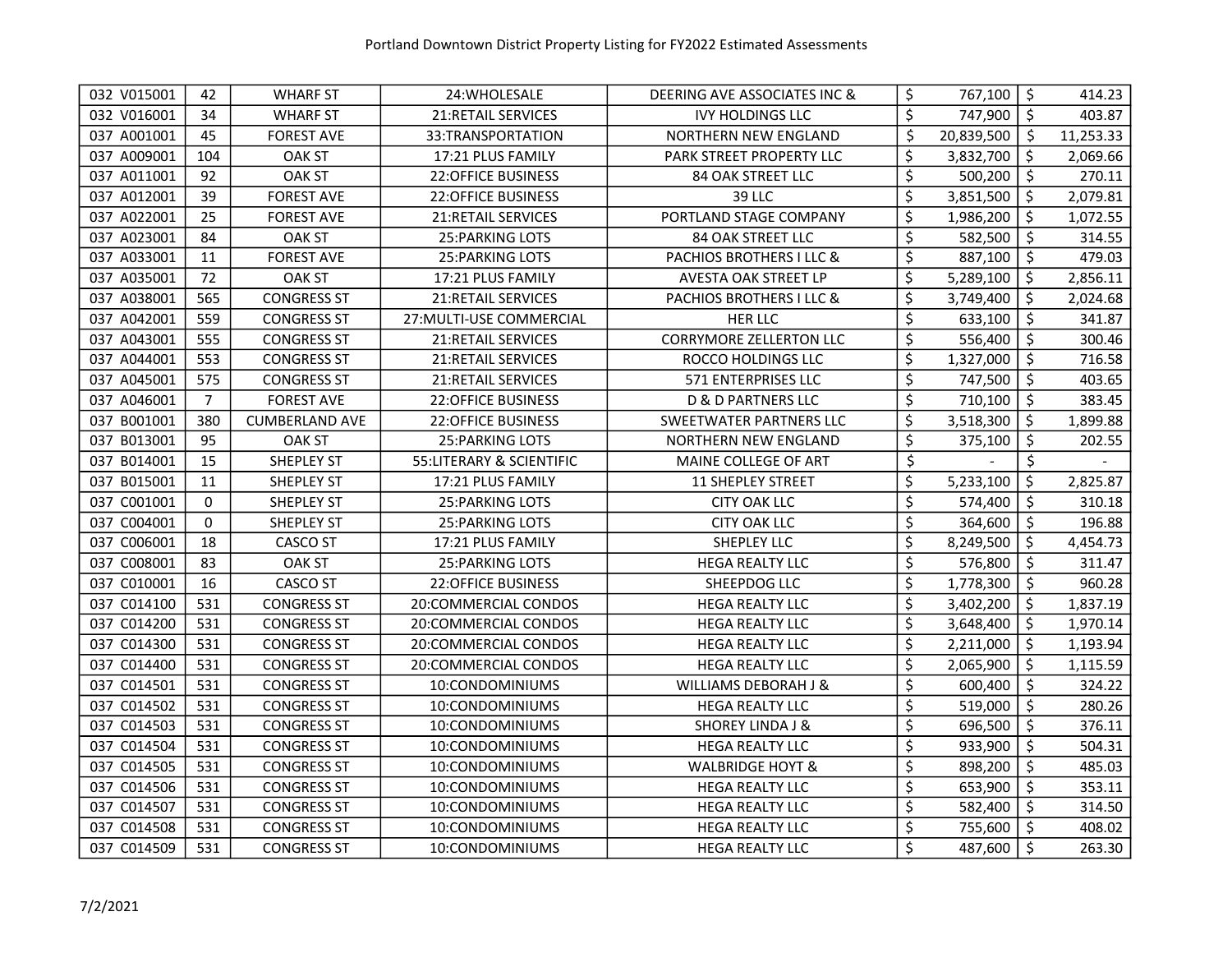| 037 C014510    | 531 | <b>CONGRESS ST</b>    | 10:CONDOMINIUMS             | SEASIDE PARTNERS LLC             | \$                              | 637,800    | \$                  | 344.41    |
|----------------|-----|-----------------------|-----------------------------|----------------------------------|---------------------------------|------------|---------------------|-----------|
| 037 C016001    | 551 | <b>CONGRESS ST</b>    | <b>21:RETAIL SERVICES</b>   | <b>BENTLEY BUILDING LLC</b>      | \$                              | 1,631,400  | $\ddot{\mathsf{s}}$ | 880.96    |
| 037 C017006    | 547 | <b>CONGRESS ST</b>    | 10:CONDOMINIUMS             | <b>BLISSFUL BOUND LLC</b>        | \$                              | 637,100    | $\ddot{\mathsf{s}}$ | 344.03    |
| 037 C01701A    | 547 | <b>CONGRESS ST</b>    | 20:COMMERCIAL CONDOS        | R & J 545 PARTNERS LLC           | \$                              | 411,200    | \$                  | 222.05    |
| 037 C01701B    | 547 | <b>CONGRESS ST</b>    | 20:COMMERCIAL CONDOS        | R & J 545 PARTNERS LLC           | \$                              | 434,700    | \$                  | 234.74    |
| 037 C01701C    | 547 | <b>CONGRESS ST</b>    | 20:COMMERCIAL CONDOS        | R & J 545 PARTNERS LLC           | \$                              | 596,000    | \$                  | 321.84    |
| 037 C01702A    | 547 | <b>CONGRESS ST</b>    | 10:CONDOMINIUMS             | <b>HENAULT DOUGLAS S &amp;</b>   | \$                              | 247,400    | \$                  | 133.60    |
| 037 C01702B    | 547 | <b>CONGRESS ST</b>    | 10:CONDOMINIUMS             | <b>SCULLY JOHN M</b>             | \$                              | 206,800    | \$                  | 111.67    |
| 037 C01702C    | 547 | <b>CONGRESS ST</b>    | 10:CONDOMINIUMS             | <b>FRIEL MATTHEW R</b>           | \$                              | 233,100    | \$                  | 125.87    |
| 037 C01702D    | 547 | <b>CONGRESS ST</b>    | 10:CONDOMINIUMS             | WHEELER-BERTA FRANCES H TRUSTEE  | \$                              | 262,000    | $\zeta$             | 141.48    |
| 037 C01702E    | 547 | <b>CONGRESS ST</b>    | 10:CONDOMINIUMS             | JONES NICOLE M                   | \$                              | 211,400    | $\zeta$             | 114.16    |
| 037 C01703A    | 547 | <b>CONGRESS ST</b>    | 10:CONDOMINIUMS             | YANG DAVID I                     | $\overline{\boldsymbol{\zeta}}$ | 282,200    | \$                  | 152.39    |
| 037 C01703B    | 547 | <b>CONGRESS ST</b>    | 10:CONDOMINIUMS             | <b>FOREMAN BROCK &amp;</b>       | \$                              | 302,800    | $\zeta$             | 163.51    |
| 037 C01703C    | 547 | <b>CONGRESS ST</b>    | 10:CONDOMINIUMS             | PACKARD JEFFREY G &              | \$                              | 318,300    | \$                  | 171.88    |
| 037 C01704A    | 547 | <b>CONGRESS ST</b>    | 10:CONDOMINIUMS             | <b>FITZPATRICK SUSAN E</b>       | \$                              | 274,000    | $\zeta$             | 147.96    |
| 037 C01704B    | 547 | <b>CONGRESS ST</b>    | 10:CONDOMINIUMS             | <b>GRANO ROBERT C TRUSTEE</b>    | \$                              | 263,900    | \$                  | 142.51    |
| 037 C01704C    | 547 | <b>CONGRESS ST</b>    | 10:CONDOMINIUMS             | <b>TYSON BRUCE &amp;</b>         | \$                              | 369,200    | \$                  | 199.37    |
| 037 C01705A    | 547 | <b>CONGRESS ST</b>    | 10:CONDOMINIUMS             | <b>HENRY MICHAEL T &amp;</b>     | \$                              | 526,800    | \$                  | 284.47    |
| 037 C01705B    | 547 | <b>CONGRESS ST</b>    | 10:CONDOMINIUMS             | <b>BLISSFUL BOUND LLC</b>        | \$                              | 290,200    | \$                  | 156.71    |
| 037 D001001    | 45  | <b>CASCO ST</b>       | <b>21:RETAIL SERVICES</b>   | FORTY FIVE CASCO STREET LLC      | \$                              | 1,646,700  | \$                  | 889.22    |
| 037 D002001    | 511 | <b>CONGRESS ST</b>    | <b>22:OFFICE BUSINESS</b>   | OCEAN GATE LLC                   | \$                              | 25,988,000 | \$                  | 14,033.52 |
| D003001<br>037 | 360 | <b>CUMBERLAND AVE</b> | 27: MULTI-USE COMMERCIAL    | STARK INDUSTRIES LLC             | \$                              | 951,800    | \$                  | 513.97    |
| 037 D004001    | 48  | <b>BROWN ST</b>       | 27: MULTI-USE COMMERCIAL    | OCEAN GATE LLC                   | \$                              | 8,400,000  | \$                  | 4,536.00  |
| 037 D007001    | 37  | CASCO ST              | 17:21 PLUS FAMILY           | AMBASSADOR LLC                   | \$                              | 9,893,500  | \$                  | 5,342.49  |
| 037 D023001    | 15  | <b>CASCO ST</b>       | 54: BENEVOLENT & CHARITABLE | <b>EQUALITY COMMUNITY CENTER</b> | \$                              |            | \$                  |           |
| 037 D024001    | 519 | <b>CONGRESS ST</b>    | 21: RETAIL SERVICES         | MAINE CHARITABLE MECHANIC        | \$                              | 1,189,900  | \$                  | 642.55    |
| 037 E001001    | 595 | <b>CONGRESS ST</b>    | 58:LAND BANKS               | <b>CITY OF PORTLAND</b>          | $\zeta$                         |            | \$                  |           |
| 037 E002001    | 585 | <b>CONGRESS ST</b>    | 20:COMMERCIAL CONDOS        | <b>HAMMOND HEIRS LLC</b>         | \$                              | 353,200    | $\zeta$             | 190.73    |
| 037 E002002    | 585 | <b>CONGRESS ST</b>    | 20:COMMERCIAL CONDOS        | <b>HAMMOND HEIRS LLC</b>         | \$                              | 763,600    | $\zeta$             | 412.34    |
| 037 E002003    | 585 | <b>CONGRESS ST</b>    | 20:COMMERCIAL CONDOS        | PAUL'S BOUTIQUE LLC              | \$                              | 2,411,000  | \$                  | 1,301.94  |
| 037 E002004    | 585 | <b>CONGRESS ST</b>    | 20:COMMERCIAL CONDOS        | <b>HAMMOND HEIRS LLC</b>         | \$                              | 1,073,200  | \$                  | 579.53    |
| 037 E003001    | 10  | <b>CONGRESS SQ</b>    | 27: MULTI-USE COMMERCIAL    | PLAZA ASSOCIATES AT CONGRESS     | \$                              | 20,647,100 | \$                  | 11,149.43 |
| 037 E004001    | 28  | <b>FOREST AVE</b>     | 25: PARKING LOTS            | PLAZA ASSOCIATES AT CONGRESS     | \$                              | 347,300    | \$                  | 187.54    |
| 037 E005001    | 32  | <b>FOREST AVE</b>     | 40: VACANT LAND             | RB PORTLAND LLC                  | \$                              | 353,700    | \$                  | 191.00    |
| 037 E005002    | 32  | <b>FOREST AVE</b>     | 25: PARKING LOTS            | PLAZA ASSOCIATES AT CONGRESS     | \$                              | 312,300    | \$                  | 168.64    |
| 037 E006001    | 173 | <b>HIGH ST</b>        | 20:COMMERCIAL CONDOS        | 420 CUMBERLAND AVE LLC           | \$                              | 1,490,200  | \$                  | 804.71    |
| 037 E006002    | 173 | <b>HIGH ST</b>        | 20:COMMERCIAL CONDOS        | 420 CUMBERLAND AVE LLC           | \$                              | 695,700    | $\zeta$             | 375.68    |
| 037 E006003    | 173 | <b>HIGH ST</b>        | 20:COMMERCIAL CONDOS        | 420 CUMBERLAND AVE LLC           | \$                              | 1,274,800  | $\ddot{\mathsf{s}}$ | 688.39    |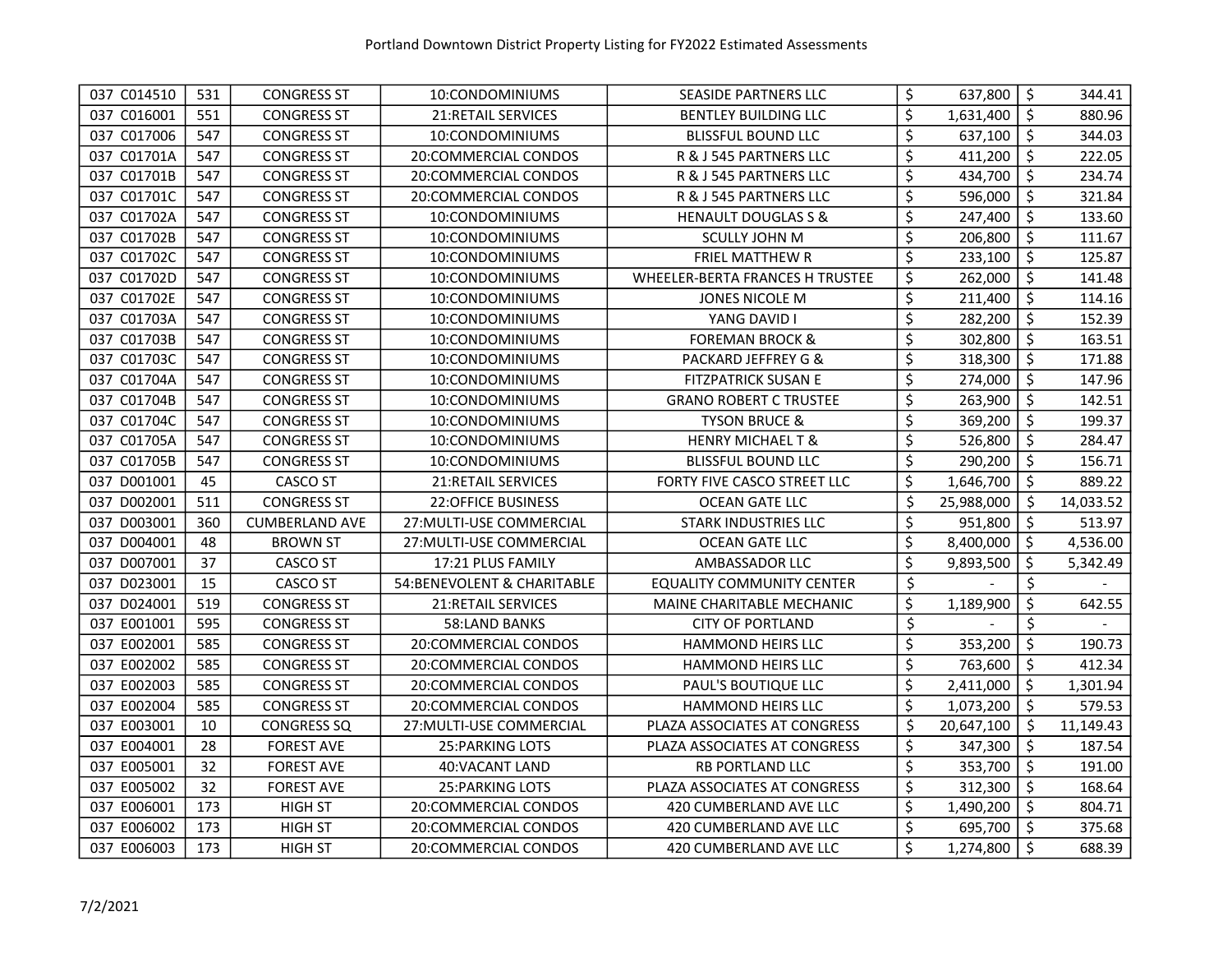| 037 E006004 | 173 | HIGH ST        | 20:COMMERCIAL CONDOS | LUDWIG ROBERT C              | \$<br>1,163,200  | \$                  | 628.13   |
|-------------|-----|----------------|----------------------|------------------------------|------------------|---------------------|----------|
| 037 E006005 | 173 | <b>HIGH ST</b> | 20:COMMERCIAL CONDOS | CAPITAL AREA PROPERTIES LLC  | \$<br>439,600    | $\ddot{\mathsf{s}}$ | 237.38   |
| 037 E006006 | 173 | <b>HIGH ST</b> | 20:COMMERCIAL CONDOS | <b>HOPE GATEWAY UNITED</b>   | \$<br>456,400    | $\zeta$             | 246.46   |
| 037 E006007 | 173 | <b>HIGH ST</b> | 20:COMMERCIAL CONDOS | 177 HIGH LLC                 | \$<br>669,000    | \$                  | 361.26   |
| 037 E006008 | 173 | <b>HIGH ST</b> | 20:COMMERCIAL CONDOS | <b>6 EAST OXFORD ST LLC</b>  | \$<br>338,600    | $\zeta$             | 182.84   |
| 037 E006009 | 173 | <b>HIGH ST</b> | 20:COMMERCIAL CONDOS | <b>181 HIGH STREET LLC</b>   | \$<br>18,500,000 | \$                  | 9,990.00 |
| 037 E006010 | 173 | <b>HIGH ST</b> | 10:CONDOMINIUMS      | <b>CML LLC</b>               | \$<br>28,500     | \$                  | 15.39    |
| 037 E006011 | 173 | <b>HIGH ST</b> | 10:CONDOMINIUMS      | <b>CML LLC</b>               | \$<br>28,500     | $\zeta$             | 15.39    |
| 037 E006012 | 173 | <b>HIGH ST</b> | 10:CONDOMINIUMS      | <b>CML LLC</b>               | \$<br>28,500     | $\zeta$             | 15.39    |
| 037 E006013 | 173 | <b>HIGH ST</b> | 10:CONDOMINIUMS      | <b>CML LLC</b>               | \$<br>28,500     | $\zeta$             | 15.39    |
| 037 E006014 | 173 | <b>HIGH ST</b> | 10:CONDOMINIUMS      | <b>CML LLC</b>               | \$<br>28,500     | $\zeta$             | 15.39    |
| 037 E006015 | 173 | <b>HIGH ST</b> | 10:CONDOMINIUMS      | <b>CML LLC</b>               | \$<br>28,500     | $\zeta$             | 15.39    |
| 037 E006016 | 173 | <b>HIGH ST</b> | 10:CONDOMINIUMS      | <b>CML LLC</b>               | \$<br>28,500     | \$                  | 15.39    |
| 037 E006017 | 173 | <b>HIGH ST</b> | 10:CONDOMINIUMS      | <b>CML LLC</b>               | \$<br>28,500     | $\zeta$             | 15.39    |
| 037 E006018 | 173 | <b>HIGH ST</b> | 10:CONDOMINIUMS      | <b>CML LLC</b>               | \$<br>28,500     | \$                  | 15.39    |
| 037 E006019 | 173 | <b>HIGH ST</b> | 10:CONDOMINIUMS      | <b>CML LLC</b>               | \$<br>28,500     | $\zeta$             | 15.39    |
| 037 E006020 | 173 | <b>HIGH ST</b> | 10:CONDOMINIUMS      | 420 CUMBERLAND AVE LLC       | \$<br>28,500     | \$                  | 15.39    |
| 037 E006021 | 173 | <b>HIGH ST</b> | 10:CONDOMINIUMS      | 420 CUMBERLAND AVE LLC       | \$<br>28,500     | \$                  | 15.39    |
| 037 E006022 | 173 | <b>HIGH ST</b> | 10:CONDOMINIUMS      | 420 CUMBERLAND AVE LLC       | \$<br>28,500     | \$                  | 15.39    |
| 037 E006023 | 173 | <b>HIGH ST</b> | 10:CONDOMINIUMS      | 420 CUMBERLAND AVE LLC       | \$<br>28,500     | \$                  | 15.39    |
| 037 E006024 | 173 | <b>HIGH ST</b> | 10:CONDOMINIUMS      | 420 CUMBERLAND AVE LLC       | \$<br>28,500     | \$                  | 15.39    |
| 037 E006025 | 173 | <b>HIGH ST</b> | 10:CONDOMINIUMS      | CAPITAL AREA PROPERTIES LLC  | \$<br>28,500     | \$                  | 15.39    |
| 037 E006026 | 173 | <b>HIGH ST</b> | 10:CONDOMINIUMS      | CAPITAL AREA PROPERTIES LLC  | \$<br>28,500     | \$                  | 15.39    |
| 037 E006027 | 173 | <b>HIGH ST</b> | 10:CONDOMINIUMS      | <b>LUDWIG ROBERT C &amp;</b> | \$<br>28,500     | \$                  | 15.39    |
| 037 E006028 | 173 | <b>HIGH ST</b> | 10:CONDOMINIUMS      | LUDWIG ROBERT C &            | \$<br>28,500     | \$                  | 15.39    |
| 037 E006029 | 173 | <b>HIGH ST</b> | 10:CONDOMINIUMS      | LUDWIG ROBERT C &            | \$<br>28,500     | $\zeta$             | 15.39    |
| 037 E006030 | 173 | <b>HIGH ST</b> | 10:CONDOMINIUMS      | LUDWIG ROBERT C &            | \$<br>28,500     | $\zeta$             | 15.39    |
| 037 E006031 | 173 | <b>HIGH ST</b> | 10:CONDOMINIUMS      | 420 CUMBERLAND AVE LLC       | \$<br>28,500     | $\zeta$             | 15.39    |
| 037 E006032 | 173 | <b>HIGH ST</b> | 10:CONDOMINIUMS      | 420 CUMBERLAND AVE LLC       | \$<br>28,500     | $\zeta$             | 15.39    |
| 037 E006033 | 173 | <b>HIGH ST</b> | 10:CONDOMINIUMS      | 420 CUMBERLAND AVE LLC       | \$<br>28,500     | $\zeta$             | 15.39    |
| 037 E006034 | 173 | <b>HIGH ST</b> | 10:CONDOMINIUMS      | 420 CUMBERLAND AVE LLC       | \$<br>28,500     | \$                  | 15.39    |
| 037 E006035 | 173 | <b>HIGH ST</b> | 10:CONDOMINIUMS      | 420 CUMBERLAND AVE LLC       | \$<br>28,500     | \$                  | 15.39    |
| 037 E006036 | 173 | <b>HIGH ST</b> | 10:CONDOMINIUMS      | LUDWIG ROBERT C              | \$<br>28,500     | \$                  | 15.39    |
| 037 E006037 | 173 | <b>HIGH ST</b> | 10:CONDOMINIUMS      | LUDWIG ROBERT C              | \$<br>28,500     | \$                  | 15.39    |
| 037 E006038 | 173 | <b>HIGH ST</b> | 10:CONDOMINIUMS      | 420 CUMBERLAND AVE LLC       | \$<br>28,500     | $\zeta$             | 15.39    |
| 037 E006039 | 173 | <b>HIGH ST</b> | 10:CONDOMINIUMS      | 177 HIGH LLC                 | \$<br>28,500     | $\zeta$             | 15.39    |
| 037 E006040 | 173 | <b>HIGH ST</b> | 10:CONDOMINIUMS      | 177 HIGH LLC                 | \$<br>28,500     | $\zeta$             | 15.39    |
| 037 E006041 | 173 | <b>HIGH ST</b> | 10:CONDOMINIUMS      | LUDWIG ROBERT C &            | \$<br>28,500     | $\zeta$             | 15.39    |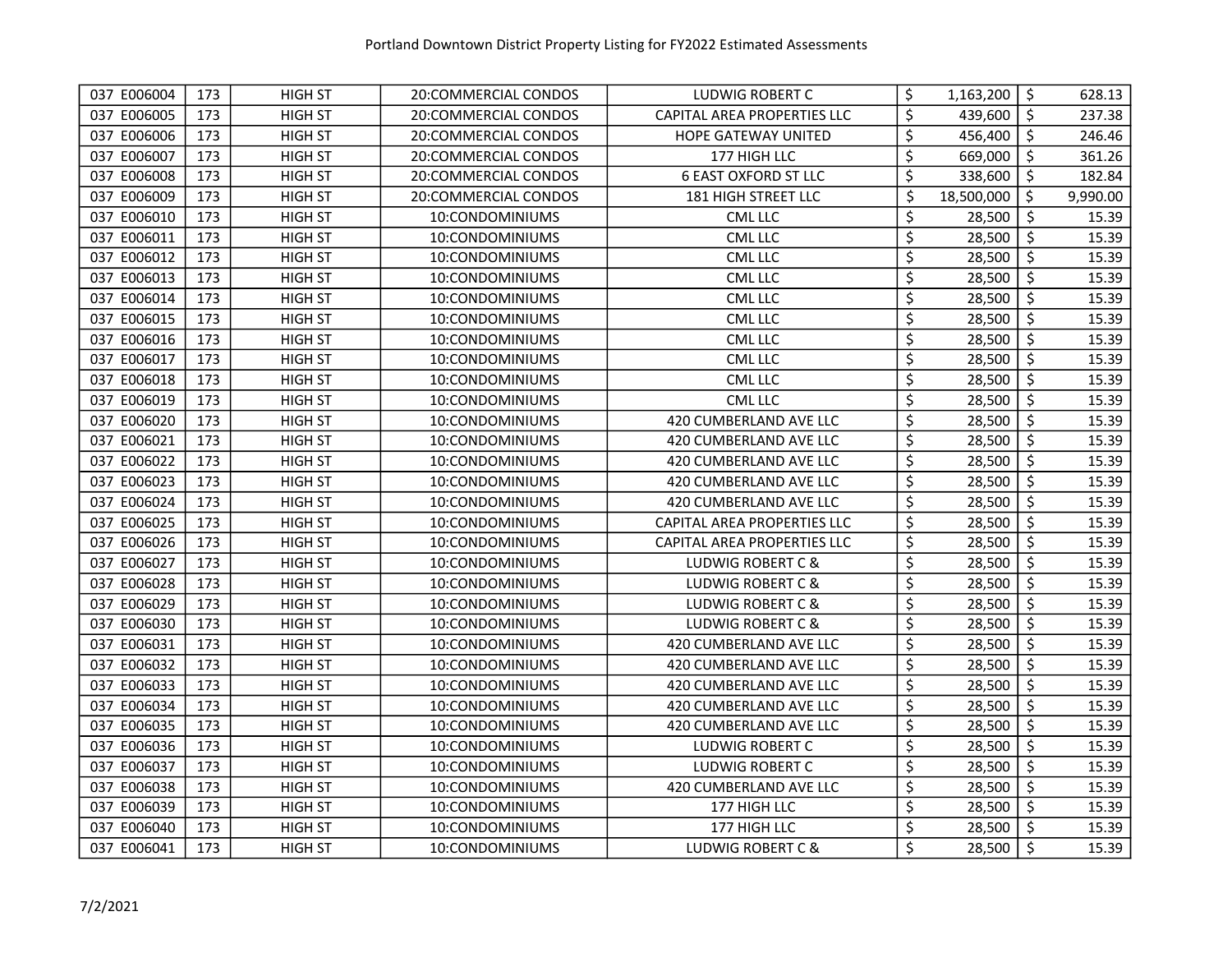| 037 E006042 | 173 | <b>HIGH ST</b>        | 10:CONDOMINIUMS             | LUDWIG ROBERT C &               | \$                              | 28,500     | $\ddot{\mathsf{S}}$ | 15.39     |
|-------------|-----|-----------------------|-----------------------------|---------------------------------|---------------------------------|------------|---------------------|-----------|
| 037 E007001 | 157 | <b>HIGH ST</b>        | 23: HOTEL & MOTEL           | <b>RB PORTLAND LLC</b>          | \$                              | 63,625,400 | -\$                 | 34,357.72 |
| 037 F002001 | 45  | <b>BROWN ST</b>       | 27: MULTI-USE COMMERCIAL    | <b>BROWN TOWER LLC</b>          | \$                              | 3,335,800  | $\zeta$             | 1,801.33  |
| 037 F005001 | 28  | <b>PREBLE ST</b>      | 27: MULTI-USE COMMERCIAL    | <b>EARL APARTMENTS LLC</b>      | \$                              | 7,075,600  | $\ddot{\mathsf{S}}$ | 3,820.82  |
| 037 F007001 | 24  | PREBLE ST             | <b>22:OFFICE BUSINESS</b>   | 24 PREBLE STREET PROPERTIES LLC | \$                              | 2,132,900  | \$                  | 1,151.77  |
| 037 F009001 | 338 | <b>CUMBERLAND AVE</b> | 32: WAREHOUSE & STORAGE     | SWEETWATER PARTNERS LLC         | \$                              | 4,509,400  | \$                  | 2,435.08  |
| 037 F012001 | 41  | <b>BROWN ST</b>       | 55: LITERARY & SCIENTIFIC   | MHS INC                         | \$                              |            | \$                  |           |
| 037 F014001 | 483 | <b>CONGRESS ST</b>    | 54: BENEVOLENT & CHARITABLE | <b>MAINE HISTORICAL SOCIETY</b> | \$                              |            | \$                  |           |
| 037 F017001 | 489 | <b>CONGRESS ST</b>    | 55: LITERARY & SCIENTIFIC   | MHS INC                         | \$                              |            | \$                  |           |
| 037 F020001 | 38  | PREBLE ST             | 54: BENEVOLENT & CHARITABLE | <b>PREBLE STREET</b>            | $\overline{\boldsymbol{\zeta}}$ |            | \$                  |           |
| 037 F022001 | 477 | <b>CONGRESS ST</b>    | 27: MULTI-USE COMMERCIAL    | TT MAINE VENTURE LLC            | \$                              | 11,490,000 | \$                  | 6,204.60  |
| 037 G001001 | 594 | <b>CONGRESS ST</b>    | 21:RETAIL SERVICES          | HIGH POINT REALTY LLC           | \$                              | 1,293,600  | $\zeta$             | 698.54    |
| 037 G004001 | 582 | <b>CONGRESS ST</b>    | 21:RETAIL SERVICES          | <b>CORNER FREAK LLC</b>         | \$                              | 762,400    | $\zeta$             | 411.70    |
| 037 G005001 | 580 | <b>CONGRESS ST</b>    | <b>21:RETAIL SERVICES</b>   | <b>BBBINC</b>                   | \$                              | 1,008,300  | \$                  | 544.48    |
| 037 G006001 | 578 | <b>CONGRESS ST</b>    | 27: MULTI-USE COMMERCIAL    | 578 CONGRESS LLC                | \$                              | 438,300    | $\zeta$             | 236.68    |
| 037 G007001 | 576 | <b>CONGRESS ST</b>    | 27: MULTI-USE COMMERCIAL    | 576 CONGRESS LLC                | \$                              | 420,600    | \$                  | 227.12    |
| 037 G008001 | 574 | <b>CONGRESS ST</b>    | 27: MULTI-USE COMMERCIAL    | 576 CONGRESS LLC                | \$                              | 449,100    | \$                  | 242.51    |
| 037 G009001 | 570 | <b>CONGRESS ST</b>    | 22:OFFICE BUSINESS          | PRIDE RALPH H TRUSTEE           | \$                              | 712,900    | \$                  | 384.97    |
| 037 G010001 | 133 | <b>FREE ST</b>        | 27: MULTI-USE COMMERCIAL    | <b>HUBBARD'S APTS INC</b>       | \$                              | 1,085,300  | \$                  | 586.06    |
| 037 G012001 | 584 | <b>CONGRESS ST</b>    | <b>21:RETAIL SERVICES</b>   | <b>CORNER FREAK LLC</b>         | \$                              | 405,500    | \$                  | 218.97    |
| 037 G014001 | 562 | <b>CONGRESS ST</b>    | <b>22:OFFICE BUSINESS</b>   | <b>TERBAX REALTY INC</b>        | \$                              | 9,536,600  | \$                  | 5,149.76  |
| 037 H001001 | 550 | <b>CONGRESS ST</b>    | 27: MULTI-USE COMMERCIAL    | 550 CONGRESS STREET LLC         | \$                              | 1,015,800  | \$                  | 548.53    |
| 037 H002001 | 540 | <b>CONGRESS ST</b>    | 55: LITERARY & SCIENTIFIC   | MAINE COLLEGE OF ART            | \$                              |            | \$                  |           |
| 037 H002002 | 540 | <b>CONGRESS ST</b>    | 20:COMMERCIAL CONDOS        | 540 CONGRESS STREET LLC         | \$                              | 2,795,600  | $\zeta$             | 1,509.62  |
| 037 H002003 | 540 | <b>CONGRESS ST</b>    | 10:CONDOMINIUMS             | 540 CONGRESS STREET LLC         | \$                              | 259,400    | \$                  | 140.08    |
| 037 H002004 | 540 | <b>CONGRESS ST</b>    | 10:CONDOMINIUMS             | 540 CONGRESS STREET LLC         | \$                              | 264,500    | \$                  | 142.83    |
| 037 H002005 | 540 | <b>CONGRESS ST</b>    | 10:CONDOMINIUMS             | 540 CONGRESS STREET LLC         | \$                              | 259,400    | $\zeta$             | 140.08    |
| 037 H002006 | 540 | <b>CONGRESS ST</b>    | 10:CONDOMINIUMS             | <b>540 CONGRESS STREET LLC</b>  | \$                              | 290,300    | $\zeta$             | 156.76    |
| 037 H005001 | 536 | <b>CONGRESS ST</b>    | 54: BENEVOLENT & CHARITABLE | <b>SPACE GALLERY</b>            | \$                              |            | \$                  |           |
| 037 H005003 | 536 | <b>CONGRESS ST</b>    | 20:COMMERCIAL CONDOS        | <b>SPACE GALLERY</b>            | \$                              | 1,651,600  | \$                  | 891.86    |
| 037 H006001 | 522 | <b>CONGRESS ST</b>    | 55: LITERARY & SCIENTIFIC   | MAINE COLLEGE OF ART            | \$                              |            | \$                  |           |
| 037 H009001 | 516 | <b>CONGRESS ST</b>    | 21: RETAIL SERVICES         | PACHIOS BROTHERS II LLC         | \$                              | 2,922,400  | \$                  | 1,578.10  |
| 037 H010001 | 510 | <b>CONGRESS ST</b>    | <b>21:RETAIL SERVICES</b>   | CENTER CITY PLAZA ASSOC         | \$                              | 5,747,900  | \$                  | 3,103.87  |
| 037 H011001 | 500 | <b>CONGRESS ST</b>    | 20:COMMERCIAL CONDOS        | <b>MATERIAL OBJECTS</b>         | \$                              | 491,800    | \$                  | 265.57    |
| 037 H011002 | 500 | <b>CONGRESS ST</b>    | 20:COMMERCIAL CONDOS        | 500 CONGRESS TOP FLOOR LLC      | \$                              | 429,000    | \$                  | 231.66    |
| 037 H013001 | 504 | <b>CONGRESS ST</b>    | <b>21:RETAIL SERVICES</b>   | KAPLAN 504 LLC                  | \$                              | 2,445,500  | $\zeta$             | 1,320.57  |
| 037 H014001 | 51  | <b>OAK ST</b>         | 20:COMMERCIAL CONDOS        | MAINE COLLEGE OF ART            | \$                              | 318,000    | $\zeta$             | 171.72    |
| 037 H014002 | 51  | <b>OAK ST</b>         | 55:LITERARY & SCIENTIFIC    | MAINE COLLEGE OF ART            | \$                              |            | \$                  |           |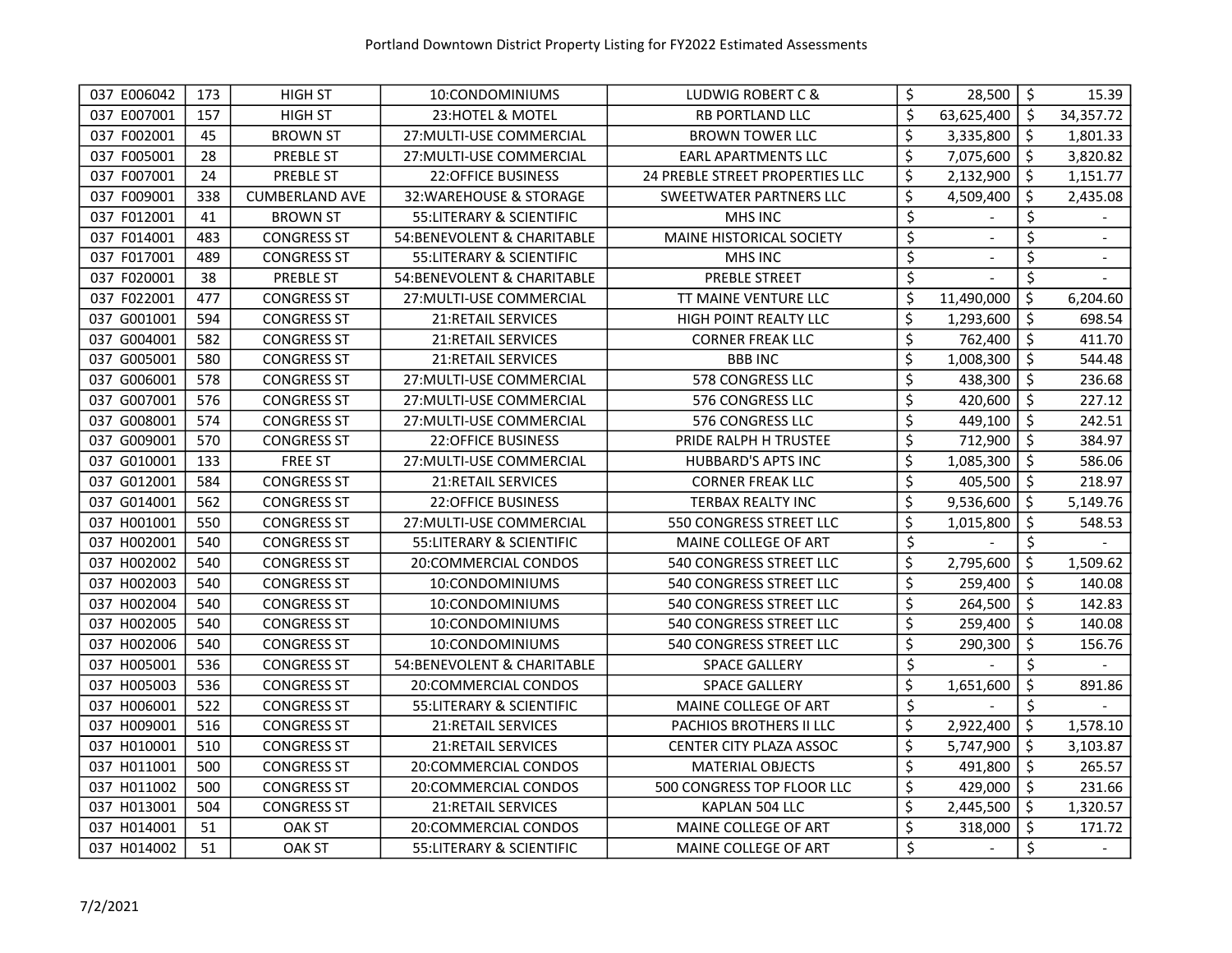| 037 H014003 | 51  | OAK ST             | 20:COMMERCIAL CONDOS      | MAINE COLLEGE OF ART                | \$      | 319,000   | \$      | 172.26   |
|-------------|-----|--------------------|---------------------------|-------------------------------------|---------|-----------|---------|----------|
| 037 H014004 | 51  | <b>OAK ST</b>      | 55:LITERARY & SCIENTIFIC  | MAINE COLLEGE OF ART                | \$      |           | \$      |          |
| 037 H014005 | 51  | <b>OAK ST</b>      | 20:COMMERCIAL CONDOS      | MAINE COLLEGE OF ART                | \$      | 217,800   | \$      | 117.61   |
| 037 H025001 | 57  | <b>OAK ST</b>      | <b>21:RETAIL SERVICES</b> | <b>NEKOIE BAHMAN &amp;</b>          | \$      | 316,800   | \$      | 171.07   |
| 037 1001001 | 498 | <b>CONGRESS ST</b> | <b>21:RETAIL SERVICES</b> | <b>498 CONGRESS LLC</b>             | \$      | 1,690,900 | \$      | 913.09   |
| 037 1002101 | 490 | <b>CONGRESS ST</b> | 20:COMMERCIAL CONDOS      | <b>GRACE LLC</b>                    | \$      | 647,800   | \$      | 349.81   |
| 037 1002102 | 492 | <b>CONGRESS ST</b> | 20:COMMERCIAL CONDOS      | MZ-KIMBALL COURT LLC                | \$      | 768,000   | \$      | 414.72   |
| 037 1002103 | 15  | <b>BROWN ST</b>    | 20:COMMERCIAL CONDOS      | THE DOROTHEA &                      | \$      | 239,500   | \$      | 129.33   |
| 037 1002104 | 15  | <b>BROWN ST</b>    | 10:CONDOMINIUMS           | O'SULLIVAN MICHAEL &                | \$      | 651,500   | $\zeta$ | 351.81   |
| 037 1002105 | 15  | <b>BROWN ST</b>    | 10:CONDOMINIUMS           | ADLER JANICE B                      | \$      | 617,600   | \$      | 333.50   |
| 037 1002201 | 15  | <b>BROWN ST</b>    | 10:CONDOMINIUMS           | PYE JOHN F &                        | \$      | 371,500   | \$      | 200.61   |
| 037 1002202 | 15  | <b>BROWN ST</b>    | 10:CONDOMINIUMS           | SAUCEDO CHRISTIAN MANUEL            | \$      | 426,400   | \$      | 230.26   |
| 037 1002203 | 15  | <b>BROWN ST</b>    | 10:CONDOMINIUMS           | HAVEY BENJAMIN M                    | \$      | 497,500   | $\zeta$ | 268.65   |
| 037 1002204 | 15  | <b>BROWN ST</b>    | 10:CONDOMINIUMS           | <b>SINGER JASON &amp;</b>           | \$      | 416,500   | \$      | 224.91   |
| 037 1002205 | 15  | <b>BROWN ST</b>    | 10:CONDOMINIUMS           | 207 INVESTS I LLC                   | \$      | 406,800   | \$      | 219.67   |
| 037 1002206 | 15  | <b>BROWN ST</b>    | 10:CONDOMINIUMS           | MCILVAIN JOHN &                     | \$      | 320,400   | \$      | 173.02   |
| 037 1002207 | 15  | <b>BROWN ST</b>    | 10:CONDOMINIUMS           | <b>SOULE GEORGE &amp;</b>           | \$      | 236,600   | \$      | 127.76   |
| 037 1002208 | 15  | <b>BROWN ST</b>    | 10:CONDOMINIUMS           | DOCTOROFF MARK G                    | \$      | 454,100   | \$      | 245.21   |
| 037 1002301 | 15  | <b>BROWN ST</b>    | 10:CONDOMINIUMS           | <b>BERZON TODD S</b>                | \$      | 438,400   | \$      | 236.74   |
| 037 1002302 | 15  | <b>BROWN ST</b>    | 10:CONDOMINIUMS           | <b>ANDREOLI HELEN L</b>             | \$      | 423,400   | \$      | 228.64   |
| 037 1002303 | 15  | <b>BROWN ST</b>    | 10:CONDOMINIUMS           | <b>BAUMAN PATRICIA J TRUSTEE</b>    | \$      | 499,400   | \$      | 269.68   |
| 037 1002304 | 15  | <b>BROWN ST</b>    | 10:CONDOMINIUMS           | <b>MOORE BRIAN D</b>                | \$      | 443,000   | \$      | 239.22   |
| 037 1002305 | 15  | <b>BROWN ST</b>    | 10:CONDOMINIUMS           | COFFIN KATHLEEN M                   | \$      | 354,600   | \$      | 191.48   |
| 037 1002306 | 15  | <b>BROWN ST</b>    | 10:CONDOMINIUMS           | <b>HUNT RYAN ETAL</b>               | \$      | 406,500   | \$      | 219.51   |
| 037 1002307 | 15  | <b>BROWN ST</b>    | 10:CONDOMINIUMS           | DOCTOROFF MARK G                    | \$      | 442,100   | \$      | 238.73   |
| 037 1002401 | 15  | <b>BROWN ST</b>    | 10:CONDOMINIUMS           | KIM PAUL ETAL JTS                   | \$      | 537,100   | \$      | 290.03   |
| 037 1002402 | 15  | <b>BROWN ST</b>    | 10:CONDOMINIUMS           | JONES RUSSELL J                     | $\zeta$ | 540,800   | $\zeta$ | 292.03   |
| 037 1002403 | 15  | <b>BROWN ST</b>    | 10:CONDOMINIUMS           | <b>LANGDON DARBY TRUSTEE</b>        | \$      | 554,900   | \$      | 299.65   |
| 037 1002404 | 15  | <b>BROWN ST</b>    | 10:CONDOMINIUMS           | <b>RICCI MICHAEL &amp;</b>          | \$      | 536,600   | \$      | 289.76   |
| 037 1002405 | 15  | <b>BROWN ST</b>    | 10:CONDOMINIUMS           | <b>MARCUS PETER H TRUSTEE &amp;</b> | \$      | 479,900   | \$      | 259.15   |
| 037 1002406 | 15  | <b>BROWN ST</b>    | 10:CONDOMINIUMS           | SANTORO DAVID M                     | \$      | 506,400   | \$      | 273.46   |
| 037 1003001 | 482 | <b>CONGRESS ST</b> | 21:RETAIL SERVICES        | <b>CENTER CONGRESS LLC</b>          | \$      | 5,677,800 | \$      | 3,066.01 |
| 037 1004001 | 480 | <b>CONGRESS ST</b> | <b>22:OFFICE BUSINESS</b> | <b>ASHBY TEAM LLC</b>               | \$      | 1,696,500 | \$      | 916.11   |
| 037 1005001 | 486 | <b>CONGRESS ST</b> | 27: MULTI-USE COMMERCIAL  | <b>BARTHE DONNA</b>                 | \$      | 607,700   | \$      | 328.16   |
| 037 100701A | 11  | <b>BROWN ST</b>    | 20:COMMERCIAL CONDOS      | PHELPS CRAIG REAL                   | \$      | 806,200   | \$      | 435.35   |
| 037 I00702A | 9   | <b>BROWN ST</b>    | 10:CONDOMINIUMS           | <b>HARRISON SYDNEY</b>              | \$      | 391,800   | \$      | 211.57   |
| 037 100702B | 9   | <b>BROWN ST</b>    | 10:CONDOMINIUMS           | <b>BUKER MAILE E</b>                | \$      | 514,100   | \$      | 277.61   |
| 037 I00703A | 9   | <b>BROWN ST</b>    | 10:CONDOMINIUMS           | <b>ZELENER YAN &amp;</b>            | \$      | 652,100   | \$      | 352.13   |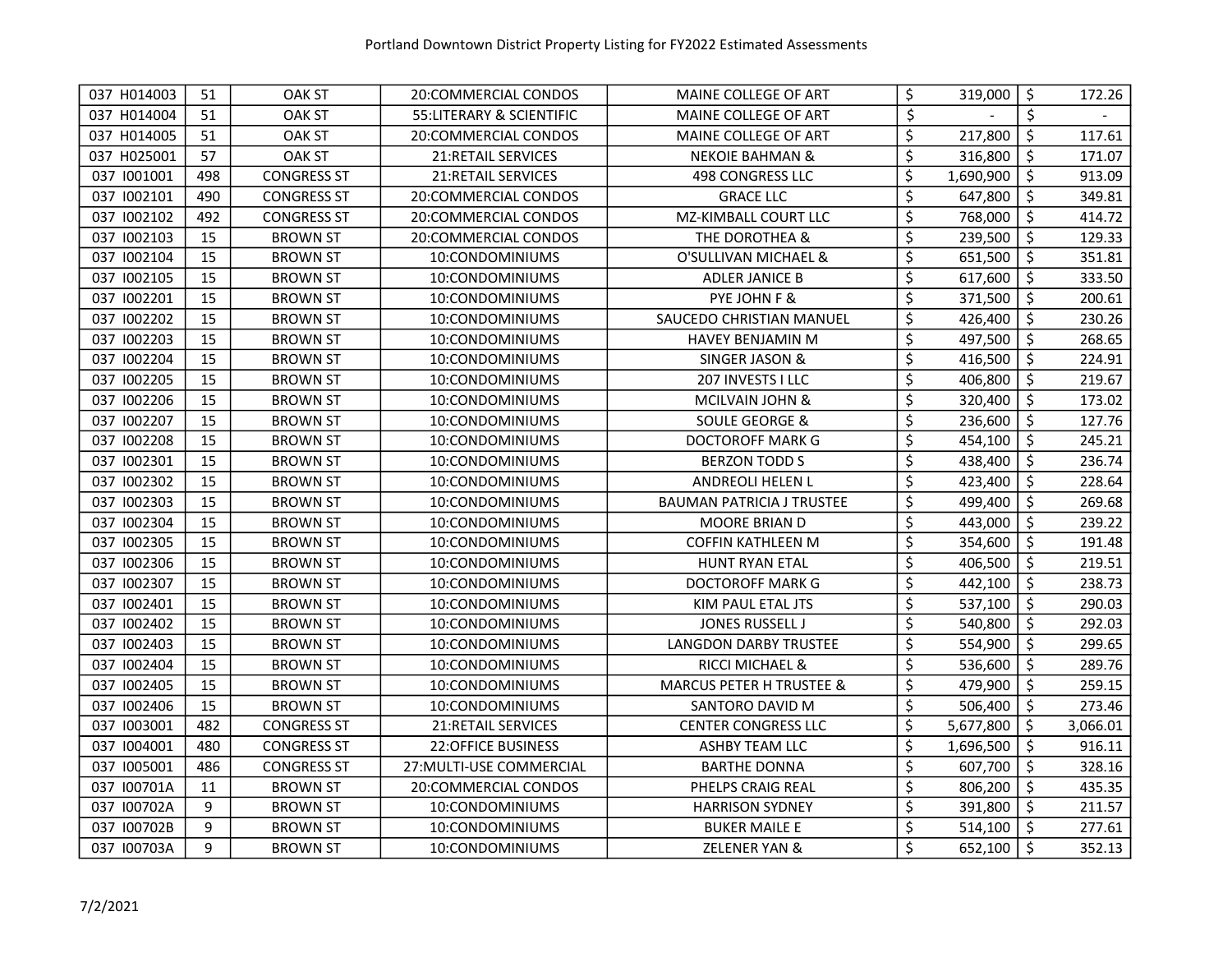| 037 100704A | 9              | <b>BROWN ST</b>  | 10:CONDOMINIUMS           | THORNDIKE WILLIAM N JR &            | \$<br>841,700    | -\$                 | 454.52    |
|-------------|----------------|------------------|---------------------------|-------------------------------------|------------------|---------------------|-----------|
| 037 1009001 | 59             | <b>FREE ST</b>   | <b>25: PARKING LOTS</b>   | <b>JBG &amp; H ASSOCIATES</b>       | \$<br>887,700    | \$                  | 479.36    |
| 037 1012001 | 104            | <b>CENTER ST</b> | <b>25: PARKING LOTS</b>   | <b>CENTER CONGRESS LLC</b>          | \$<br>734,300    | \$                  | 396.52    |
| 038 A001001 | 10             | <b>FREE ST</b>   | 20:COMMERCIAL CONDOS      | <b>JBG&amp;H ASSOCIATES</b>         | \$<br>5,175,600  | \$                  | 2,794.82  |
| 038 A001002 | 10             | <b>FREE ST</b>   | 20:COMMERCIAL CONDOS      | BROWN J B & SONS                    | \$<br>3,909,600  | $\ddot{\mathsf{S}}$ | 2,111.18  |
| 038 A005001 | 22             | <b>FREE ST</b>   | <b>22:OFFICE BUSINESS</b> | BROWN J B & SONS                    | \$<br>4,293,000  | \$                  | 2,318.22  |
| 038 B001001 | $\mathbf{1}$   | PORTLAND SQ      | 20:COMMERCIAL CONDOS      | <b>NORTH RIVER IV LLC</b>           | \$<br>37,155,400 | $\zeta$             | 20,063.92 |
| 038 B001007 | $\mathbf{1}$   | PORTLAND SQ      | 20:COMMERCIAL CONDOS      | PS ONE REALTY LLC                   | \$<br>18,566,400 | $\zeta$             | 10,025.86 |
| 038 B002001 | $\overline{2}$ | PORTLAND SQ      | 22:OFFICE BUSINESS        | NORTH RIVER IV LLC                  | \$<br>40,239,000 | $\zeta$             | 21,729.06 |
| 038 B003001 | 481            | <b>FORE ST</b>   | <b>25: PARKING LOTS</b>   | <b>NORTH RIVER IV LLC</b>           | \$<br>7,209,400  | \$                  | 3,893.08  |
| 038 C008001 | 28             | <b>COTTON ST</b> | 56:GOVERNMENTAL           | <b>CITY OF PORTLAND</b>             | \$               | \$                  |           |
| 038 C009001 | 24             | <b>COTTON ST</b> | <b>25: PARKING LOTS</b>   | CASCO VIEW HOLDINGS III LLC         | \$<br>1,459,000  | \$                  | 787.86    |
| 038 C012001 | 8              | <b>COTTON ST</b> | 27: MULTI-USE COMMERCIAL  | CASCO VIEW HOLDINGS III LLC         | \$<br>2,630,900  | \$                  | 1,420.69  |
| 038 C030001 | 59             | <b>CENTER ST</b> | <b>21:RETAIL SERVICES</b> | CASCO VIEW HOLDINGS III LLC         | \$<br>687,200    | \$                  | 371.09    |
| 038 D015001 | 82             | <b>FREE ST</b>   | 56:GOVERNMENTAL           | <b>CUMBERLAND COUNTY MAINE</b>      | \$               | \$                  |           |
| 038 E009105 | 70             | <b>CENTER ST</b> | 20:COMMERCIAL CONDOS      | MITCHELL JOHN D                     | \$<br>375,000    | \$                  | 202.50    |
| 038 E009106 | 70             | <b>CENTER ST</b> | 20:COMMERCIAL CONDOS      | APPLE REAL ESTATE                   | \$<br>342,900    | \$                  | 185.17    |
| 038 E009204 | 70             | <b>CENTER ST</b> | 20:COMMERCIAL CONDOS      | F & H REALTY PARTNERSHIP            | \$<br>372,300    | \$                  | 201.04    |
| 038 E009205 | 70             | <b>CENTER ST</b> | 20:COMMERCIAL CONDOS      | <b>F &amp; H REALTY PARTNERSHIP</b> | \$<br>387,000    | \$                  | 208.98    |
| 038 E009304 | 70             | <b>CENTER ST</b> | 20:COMMERCIAL CONDOS      | EAST COAST CONSTRUCTION AND         | \$<br>390,100    | \$                  | 210.65    |
| 038 E009305 | 70             | <b>CENTER ST</b> | 20:COMMERCIAL CONDOS      | MCKERSIE FAMILY LLC                 | \$<br>388,200    | \$                  | 209.63    |
| 038 E009401 | 70             | <b>CENTER ST</b> | 20:COMMERCIAL CONDOS      | ALDER RUN DEVELOPMENT               | \$<br>673,900    | \$                  | 363.91    |
| 038 E009G07 | 70             | <b>CENTER ST</b> | 20:COMMERCIAL CONDOS      | 70 CENTER STREET BASEMENT LLC       | \$<br>353,800    | \$                  | 191.05    |
| 038 E009G08 | 70             | <b>CENTER ST</b> | 20:COMMERCIAL CONDOS      | MAINE BUSINESS SERVICES INC         | \$<br>347,600    | \$                  | 187.70    |
| 038 E010001 | 17             | SOUTH ST         | 20:COMMERCIAL CONDOS      | LEVINE ROBERT A &                   | \$<br>228,900    | \$                  | 123.61    |
| 038 E010002 | 17             | <b>SOUTH ST</b>  | 20:COMMERCIAL CONDOS      | SOUTH STREET PARTNERS 2 LLC         | \$<br>228,900    | $\zeta$             | 123.61    |
| 038 E010003 | 17             | SOUTH ST         | 20:COMMERCIAL CONDOS      | PRESTIGE WORLD-WIDE                 | \$<br>371,200    | $\zeta$             | 200.45    |
| 038 E012001 | 52             | <b>CENTER ST</b> | <b>21:RETAIL SERVICES</b> | PICTURE ISLAND INC                  | \$<br>683,300    | \$                  | 368.98    |
| 038 E019001 | $\mathbf{1}$   | PLEASANT ST      | 21: RETAIL SERVICES       | RSP PLEASANT LLC                    | \$<br>2,133,200  | \$                  | 1,151.93  |
| 038 E020001 | 7              | PLEASANT ST      | 27: MULTI-USE COMMERCIAL  | 7-19 PLEASANT STREET LLC            | \$<br>926,400    | \$                  | 500.26    |
| 038 E021001 | 9              | PLEASANT ST      | <b>25: PARKING LOTS</b>   | 7-19 PLEASANT STREET LLC            | \$<br>156,800    | \$                  | 84.67     |
| 038 E022001 | 9              | PLEASANT ST      | <b>25: PARKING LOTS</b>   | 7-19 PLEASANT STREET LLC            | \$<br>22,800     | \$                  | 12.31     |
| 038 E023001 | 15             | PLEASANT ST      | 27: MULTI-USE COMMERCIAL  | 7-19 PLEASANT STREET LLC            | \$<br>2,009,000  | \$                  | 1,084.86  |
| 038 E024001 | 21             | PLEASANT ST      | 27: MULTI-USE COMMERCIAL  | ANADILYA PROPERTIES LLC             | \$<br>1,262,700  | \$                  | 681.86    |
| 038 E025001 | 11             | SOUTH ST         | 13:THREE FAMILY           | AMORY JONATHAN &                    | \$<br>858,500    | \$                  | 463.59    |
| 038 E026001 | 9              | SOUTH ST         | 12:TWO FAMILY             | <b>HANSON ANJA-BRITT &amp;</b>      | \$<br>831,800    | \$                  | 449.17    |
| 038 E027001 | 5              | SOUTH ST         | 27: MULTI-USE COMMERCIAL  | FIVE SOUTH STREET LLC               | \$<br>729,000    | \$                  | 393.66    |
| 038 E029001 | 19             | <b>SOUTH ST</b>  | 27: MULTI-USE COMMERCIAL  | 19 SOUTH STREET DEVELOPMENT LLC     | \$<br>1,535,200  | $\ddot{\mathsf{s}}$ | 829.01    |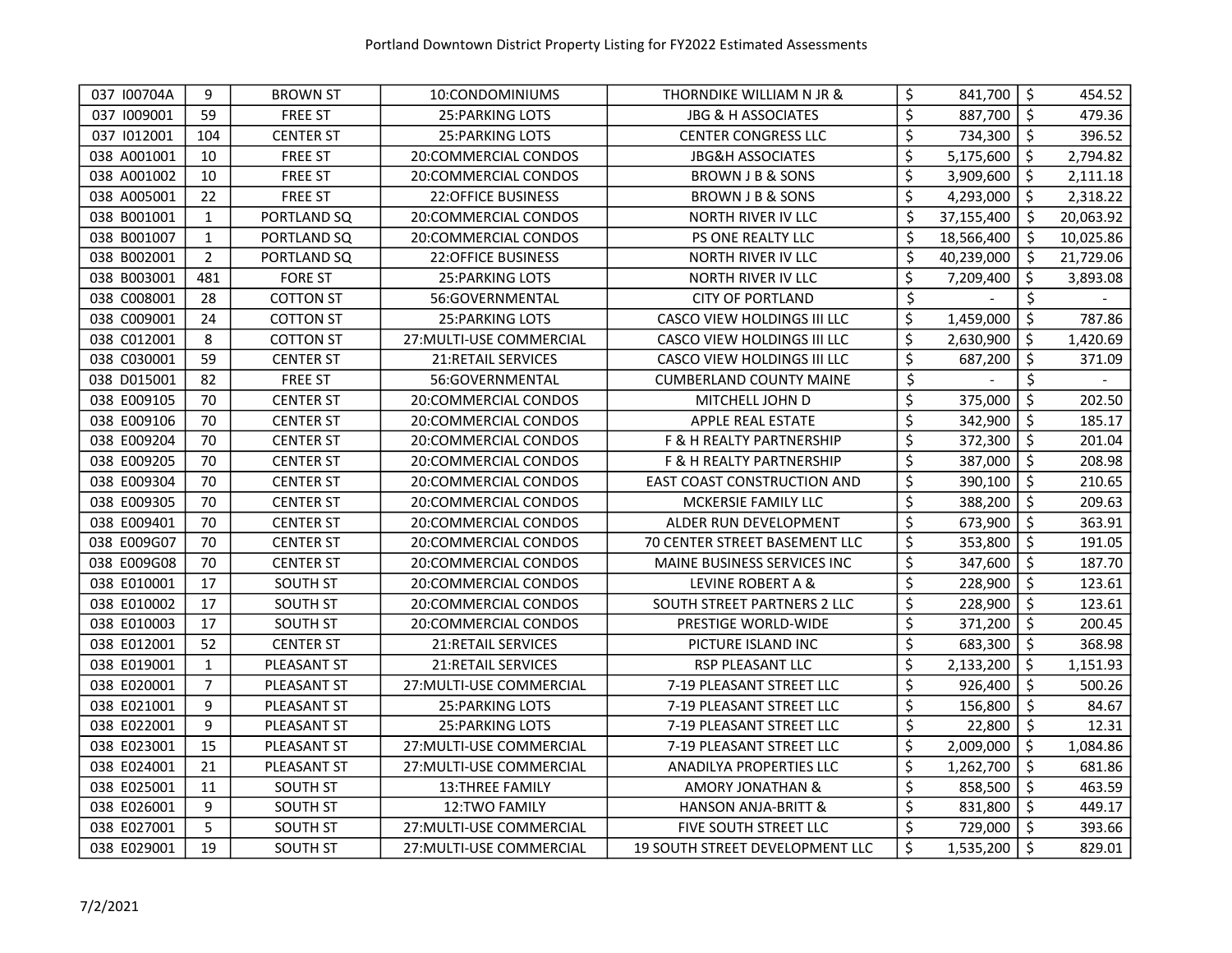| 038 E030001 | 58  | <b>CENTER ST</b>     | <b>25: PARKING LOTS</b>   | STEELE DANIEL L                | \$<br>984,700    | $\zeta$             | 531.74    |
|-------------|-----|----------------------|---------------------------|--------------------------------|------------------|---------------------|-----------|
| 038 F004001 | 241 | <b>COMMERCIAL ST</b> | 24: WHOLESALE             | <b>SLM PROPERTIES INC</b>      | \$<br>3,049,400  | \$                  | 1,646.68  |
| 038 F006001 | 245 | <b>COMMERCIAL ST</b> | <b>22:OFFICE BUSINESS</b> | CASCO VIEW HOLDINGS LLC        | \$<br>6,931,500  | $\ddot{\mathsf{S}}$ | 3,743.01  |
| 038 F008001 | 470 | <b>FORE ST</b>       | <b>22:OFFICE BUSINESS</b> | <b>DICTAR ASSOCIATES II</b>    | \$<br>2,958,500  | \$                  | 1,597.59  |
| 038 F009001 | 468 | <b>FORE ST</b>       | 23:HOTEL & MOTEL          | HARBOR PLAZA ASSOCIATES II     | \$<br>26,021,600 | $\zeta$             | 14,051.66 |
| 038 F009002 | 468 | <b>FORE ST</b>       | <b>22:OFFICE BUSINESS</b> | <b>DICTAR ASSOCIATES II</b>    | \$<br>5,400,000  | \$                  | 2,916.00  |
| 038 F019001 | 19  | <b>CROSS ST</b>      | <b>22:OFFICE BUSINESS</b> | CASCO VIEW HOLDINGS II LLC     | \$<br>8,755,900  | \$                  | 4,728.19  |
| 038 G001001 | 486 | <b>FORE ST</b>       | <b>25: PARKING LOTS</b>   | NORTH RIVER IV LLC             | \$<br>5,877,200  | \$                  | 3,173.69  |
| 038 G00202A | 269 | <b>COMMERCIAL ST</b> | 10:CONDOMINIUMS           | <b>GOSSELIN EUGENE D &amp;</b> | \$<br>244,100    | $\zeta$             | 131.81    |
| 038 G00202B | 269 | <b>COMMERCIAL ST</b> | 10:CONDOMINIUMS           | POE MAXWELL                    | \$<br>248,200    | \$                  | 134.03    |
| 038 G00202C | 269 | <b>COMMERCIAL ST</b> | 10:CONDOMINIUMS           | <b>SCHNEIDER PAUL</b>          | \$<br>244,500    | \$                  | 132.03    |
| 038 G00202D | 269 | <b>COMMERCIAL ST</b> | 10:CONDOMINIUMS           | <b>CUMMING JEAN S &amp;</b>    | \$<br>258,400    | $\zeta$             | 139.54    |
| 038 G00202E | 269 | <b>COMMERCIAL ST</b> | 10:CONDOMINIUMS           | <b>DEVILLIER JACQUES K</b>     | \$<br>227,100    | \$                  | 122.63    |
| 038 G00202F | 269 | <b>COMMERCIAL ST</b> | 10:CONDOMINIUMS           | MCKENZIE ANNE-MARIE &          | \$<br>265,000    | $\zeta$             | 143.10    |
| 038 G00203A | 269 | <b>COMMERCIAL ST</b> | 10:CONDOMINIUMS           | ALBEE PETER J                  | \$<br>253,600    | \$                  | 136.94    |
| 038 G00203B | 269 | <b>COMMERCIAL ST</b> | 10:CONDOMINIUMS           | RICE LEE P                     | \$<br>241,900    | \$                  | 130.63    |
| 038 G00203C | 269 | <b>COMMERCIAL ST</b> | 10:CONDOMINIUMS           | NORCHI CHARLES H               | \$<br>271,100    | \$                  | 146.39    |
| 038 G00203D | 269 | <b>COMMERCIAL ST</b> | 10:CONDOMINIUMS           | <b>HUDON WILFRED R</b>         | \$<br>252,700    | \$                  | 136.46    |
| 038 G00203E | 269 | <b>COMMERCIAL ST</b> | 10:CONDOMINIUMS           | <b>CONKLIN HENRY C</b>         | \$<br>254,900    | \$                  | 137.65    |
| 038 G00203F | 269 | <b>COMMERCIAL ST</b> | 10:CONDOMINIUMS           | <b>TUCKER HAROLD W III</b>     | \$<br>258,700    | \$                  | 139.70    |
| 038 G00204A | 269 | <b>COMMERCIAL ST</b> | 10:CONDOMINIUMS           | <b>SERNOFFSKY SUSAN</b>        | \$<br>229,000    | \$                  | 123.66    |
| 038 G00204B | 269 | <b>COMMERCIAL ST</b> | 10:CONDOMINIUMS           | <b>269 COMMERCIAL LLC</b>      | \$<br>268,800    | \$                  | 145.15    |
| 038 G00204C | 269 | <b>COMMERCIAL ST</b> | 10:CONDOMINIUMS           | VANTAGE RETIREMENT PLANS LLC   | \$<br>336,800    | \$                  | 181.87    |
| 038 G00204D | 269 | <b>COMMERCIAL ST</b> | 10:CONDOMINIUMS           | KIMBLE ELLEN SUE               | \$<br>230,800    | \$                  | 124.63    |
| 038 G00204E | 269 | <b>COMMERCIAL ST</b> | 10:CONDOMINIUMS           | <b>LOWRY KATE</b>              | \$<br>255,200    | \$                  | 137.81    |
| 038 G00204F | 269 | <b>COMMERCIAL ST</b> | 10:CONDOMINIUMS           | <b>WONG ROCKET &amp;</b>       | \$<br>266,900    | $\zeta$             | 144.13    |
| 038 G00205A | 269 | <b>COMMERCIAL ST</b> | 10:CONDOMINIUMS           | <b>BERG ERIC O JR TRUSTEE</b>  | \$<br>285,600    | $\zeta$             | 154.22    |
| 038 G00205B | 269 | <b>COMMERCIAL ST</b> | 10:CONDOMINIUMS           | TARBOX JEFFERY H               | \$<br>309,700    | $\ddot{\bm{\zeta}}$ | 167.24    |
| 038 G00205C | 269 | <b>COMMERCIAL ST</b> | 10:CONDOMINIUMS           | <b>CALDWELL ROBERT A</b>       | \$<br>277,100    | \$                  | 149.63    |
| 038 G00205D | 269 | <b>COMMERCIAL ST</b> | 10:CONDOMINIUMS           | <b>MUEHLE BRENNA L</b>         | \$<br>315,800    | \$                  | 170.53    |
| 038 G00205E | 269 | <b>COMMERCIAL ST</b> | 10:CONDOMINIUMS           | <b>FLAHERTY CHRISTOPHER F</b>  | \$<br>308,500    | \$                  | 166.59    |
| 038 G00205F | 269 | <b>COMMERCIAL ST</b> | 10:CONDOMINIUMS           | <b>FOSTER ANTHONY W</b>        | \$<br>269,500    | $\zeta$             | 145.53    |
| 038 G002267 | 269 | <b>COMMERCIAL ST</b> | 20:COMMERCIAL CONDOS      | <b>TEEDUCFRATAY LLC</b>        | \$<br>659,300    | $\zeta$             | 356.02    |
| 038 G002271 | 269 | <b>COMMERCIAL ST</b> | 20:COMMERCIAL CONDOS      | <b>JKC LLC</b>                 | \$<br>604,700    | \$                  | 326.54    |
| 038 G005001 | 9   | <b>CENTER ST</b>     | 23:HOTEL & MOTEL          | FATHOM CC LLC                  | \$<br>26,552,400 | $\zeta$             | 14,338.30 |
| 038 1001001 | 28  | <b>FREE ST</b>       | 27: MULTI-USE COMMERCIAL  | 40 FREE LLC                    | \$<br>10,009,400 | \$                  | 5,405.08  |
| 038 1003001 | 15  | <b>SPRING ST</b>     | 25: PARKING LOTS          | <b>BROWN J B &amp; SONS</b>    | \$<br>1,783,900  | \$                  | 963.31    |
| 038 1018001 | 46  | <b>FREE ST</b>       | 21:RETAIL SERVICES        | <b>BROWN J B &amp; SONS</b>    | \$<br>4,542,400  | $\zeta$             | 2,452.90  |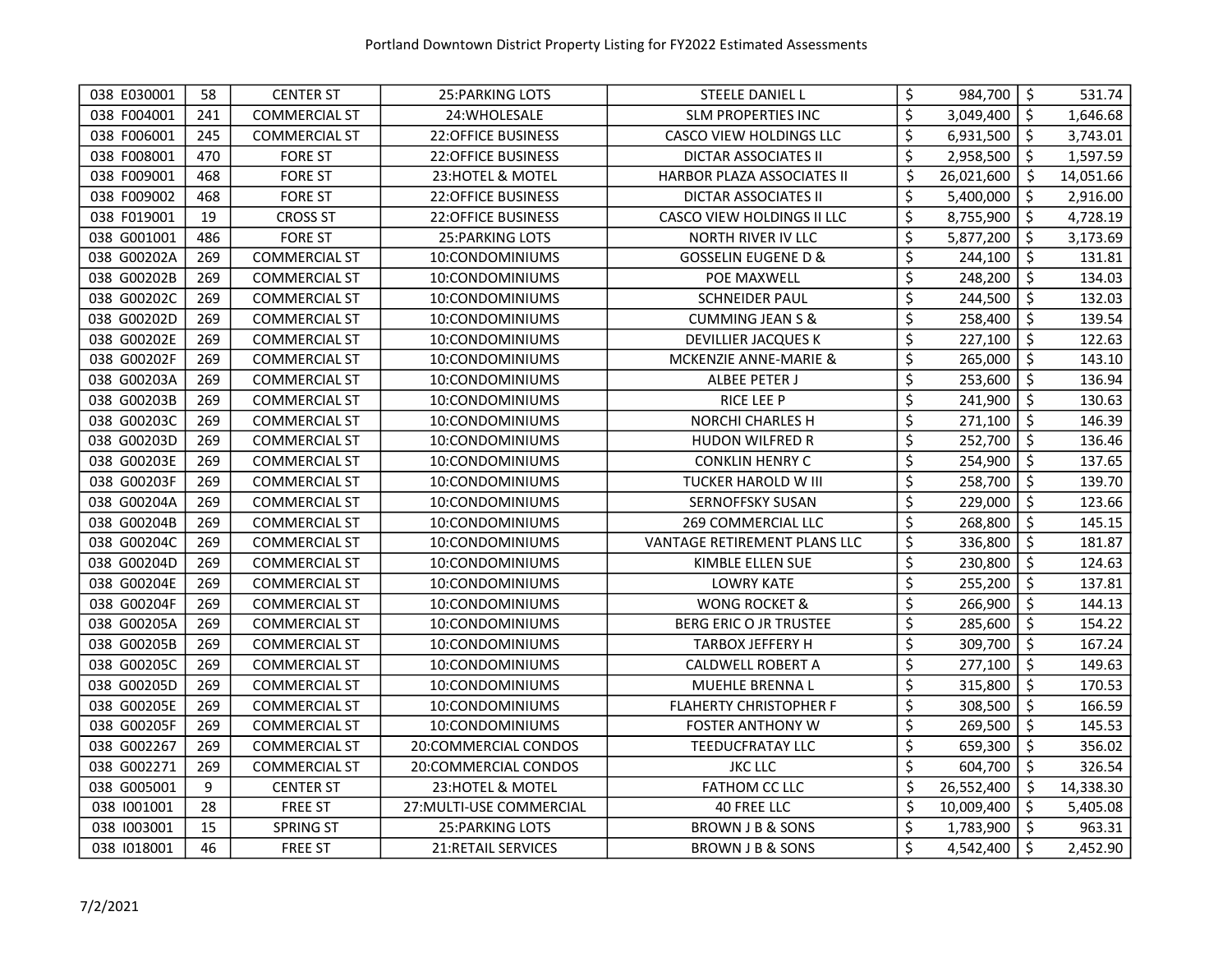| 039 A001001 | 626 | <b>CONGRESS ST</b> | 21: RETAIL SERVICES        | PARK WONBAE &                  | \$               | 1,844,400 | $\zeta$             | 995.98         |
|-------------|-----|--------------------|----------------------------|--------------------------------|------------------|-----------|---------------------|----------------|
| 039 A002001 | 622 | <b>CONGRESS ST</b> | <b>21:RETAIL SERVICES</b>  | <b>WAYNE ENTERPISES LLC</b>    | \$               | 2,814,000 | $\ddot{\mathsf{S}}$ | 1,519.56       |
| 039 A005001 | 616 | <b>CONGRESS ST</b> | <b>21:RETAIL SERVICES</b>  | <b>614 CONGRESS STREET LLC</b> | \$               | 2,113,000 | \$                  | 1,141.02       |
| 039 A006001 | 143 | <b>PARK ST</b>     | <b>25: PARKING LOTS</b>    | <b>614 CONGRESS STREET LLC</b> | \$               | 154,500   | \$                  | 83.43          |
| 039 A007001 | 612 | <b>CONGRESS ST</b> | 25: PARKING LOTS           | <b>RICE GEOFFREY I</b>         | \$               | 108,100   | $\zeta$             | 58.37          |
| 039 A008001 | 610 | <b>CONGRESS ST</b> | <b>21:RETAIL SERVICES</b>  | <b>19 SOUTH STREET LLC</b>     | \$               | 735,600   | \$                  | 397.22         |
| 039 A009001 | 608 | <b>CONGRESS ST</b> | <b>21:RETAIL SERVICES</b>  | <b>19 SOUTH STREET LLC</b>     | \$               | 732,400   | $\zeta$             | 395.50         |
| 039 A010001 | 606 | <b>CONGRESS ST</b> | <b>21:RETAIL SERVICES</b>  | <b>602 CONGRESS LLC</b>        | \$               | 623,100   | $\zeta$             | 336.47         |
| 039 A011001 | 141 | <b>PARK ST</b>     | <b>25: PARKING LOTS</b>    | WAYNE ENTERPRISES LLC          | \$               | 272,800   | $\zeta$             | 147.31         |
| 039 A013001 | 600 | <b>CONGRESS ST</b> | 22:OFFICE BUSINESS         | <b>602 CONGRESS LLC</b>        | \$               | 2,909,500 | \$                  | 1,571.13       |
| 039 A016001 | 122 | <b>HIGH ST</b>     | 40:VACANT LAND             | <b>TEGNA EAST COAST</b>        | \$               | 139,100   | $\zeta$             | 75.11          |
| 039 A016002 | 122 | <b>HIGH ST</b>     | <b>25: PARKING LOTS</b>    | PACIFIC AND SOUTHERN LLC       | \$               | 1,349,600 | \$                  | 728.78         |
| 039 A017001 | 128 | <b>HIGH ST</b>     | <b>22:OFFICE BUSINESS</b>  | <b>TEGNA EAST COAST</b>        | \$               | 4,173,000 | $\zeta$             | 2,253.42       |
| 039 A027001 | 116 | <b>HIGH ST</b>     | <b>26: PRIVATE CLUBS</b>   | <b>CUMBERLAND CLUB</b>         | \$               | 3,745,400 | \$                  | 2,022.52       |
| 039 A028001 | 135 | <b>SPRING ST</b>   | 04:BED & BREAKFAST         | THE WREN LLC                   | \$               | 1,202,000 | \$                  | 649.08         |
| 039 A029001 | 133 | <b>SPRING ST</b>   | 27: MULTI-USE COMMERCIAL   | <b>STADLER CECILE</b>          | \$               | 652,000   | $\zeta$             | 352.08         |
| 039 A030001 | 131 | <b>SPRING ST</b>   | 27: MULTI-USE COMMERCIAL   | NOUVEAU-NE LLC                 | \$               | 570,600   | \$                  | 308.12         |
| 039 A031001 | 129 | <b>SPRING ST</b>   | 27: MULTI-USE COMMERCIAL   | <b>129 SPRING STREET LLC</b>   | $\overline{\xi}$ | 678,900   | \$                  | 366.61         |
| 039 A032001 | 127 | <b>SPRING ST</b>   | <b>25: PARKING LOTS</b>    | <b>CUMBERLAND CLUB</b>         | \$               | 325,600   | \$                  | 175.82         |
| 039 A035001 | 110 | <b>HIGH ST</b>     | 27: MULTI-USE COMMERCIAL   | SOUTH 504 LLC                  | \$               | 681,400   | \$                  | 367.96         |
| 039 A037001 | 106 | <b>HIGH ST</b>     | <b>21:RETAIL SERVICES</b>  | M2BM LLC                       | \$               | 1,041,200 | \$                  | 562.25         |
| 039 A038001 | 612 | <b>CONGRESS ST</b> | 21: RETAIL SERVICES        | <b>BLUE BAY LLC</b>            | \$               | 768,500   | \$                  | 414.99         |
| 039 B001001 | 97  | <b>SPRING ST</b>   | 55: LITERARY & SCIENTIFIC  | PORTLAND MUSEUM OF ART         | \$               |           | \$                  |                |
| 039 B003001 | 142 | <b>FREE ST</b>     | 55:LITERARY & SCIENTIFIC   | PORTLAND MUSEUM OF ART         | \$               |           | \$                  |                |
| 039 B004001 | 130 | <b>FREE ST</b>     | <b>25: PARKING LOTS</b>    | MAINEHEALTH                    | \$               | 1,447,600 | $\zeta$             | 781.70         |
| 039 B007001 | 128 | <b>FREE ST</b>     | <b>21:RETAIL SERVICES</b>  | MAINEHEALTH                    | \$               | 590,200   | $\zeta$             | 318.71         |
| 039 B008001 | 120 | <b>FREE ST</b>     | <b>25: PARKING LOTS</b>    | MAINEHEALTH                    | \$               | 1,145,200 | \$                  | 618.41         |
| 039 B011001 | 44  | <b>OAK ST</b>      | 20:COMMERCIAL CONDOS       | <b>EVERYTHING LLC</b>          | \$               | 921,200   | \$                  | 497.45         |
| 039 B011002 | 44  | <b>OAK ST</b>      | 20:COMMERCIAL CONDOS       | <b>EVERYTHING LLC</b>          | \$               | 478,600   | \$                  | 258.44         |
| 039 B011003 | 44  | <b>OAK ST</b>      | 20:COMMERCIAL CONDOS       | <b>CLOUD SKY LLC</b>           | \$               | 486,900   | \$                  | 262.93         |
| 039 B011004 | 44  | <b>OAK ST</b>      | 10:CONDOMINIUMS            | <b>KEON MICHAEL P</b>          | \$               | 1,030,400 | \$                  | 556.42         |
| 039 B013001 | 148 | <b>FREE ST</b>     | 55:LITERARY & SCIENTIFIC   | PORTLAND MUSEUM OF ART         | \$               |           | \$                  |                |
| 039 B015001 | 87  | <b>SPRING ST</b>   | 55: LITERARY & SCIENTIFIC  | PORTLAND MUSEUM OF ART         | \$               |           | \$                  | $\blacksquare$ |
| 039 C001002 | 110 | <b>FREE ST</b>     | 54:BENEVOLENT & CHARITABLE | MAINEHEALTH                    | \$               |           | \$                  | $\blacksquare$ |
| 039 C00101A | 110 | <b>FREE ST</b>     | 54:BENEVOLENT & CHARITABLE | MAINEHEALTH                    | \$               |           | \$                  |                |
| 039 C00101B | 110 | <b>FREE ST</b>     | 20:COMMERCIAL CONDOS       | MAINEHEALTH                    | \$               | 1,428,700 | \$                  | 771.50         |
| 039 C00101C | 110 | <b>FREE ST</b>     | 20:COMMERCIAL CONDOS       | MAINEHEALTH                    | \$               | 2,019,400 | \$                  | 1,090.48       |
| 039 C0010GB | 110 | <b>FREE ST</b>     | 54:BENEVOLENT & CHARITABLE | MAINEHEALTH                    | \$               |           | \$                  |                |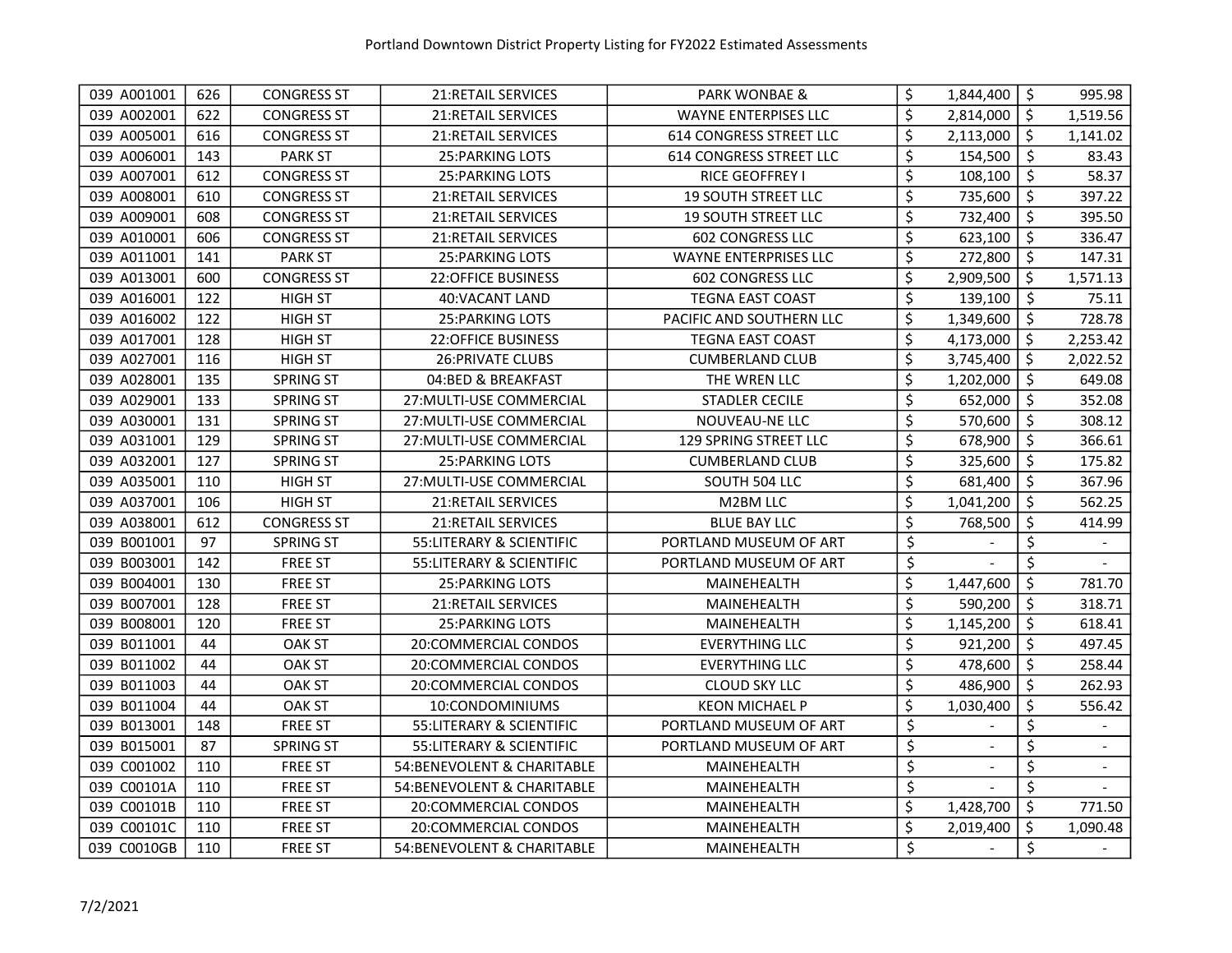| 039 C0010GC | 110 | <b>FREE ST</b>     | 54:BENEVOLENT & CHARITABLE  | MAINEHEALTH                        | \$               | \$      |           |
|-------------|-----|--------------------|-----------------------------|------------------------------------|------------------|---------|-----------|
| 039 C001301 | 110 | <b>FREE ST</b>     | 54: BENEVOLENT & CHARITABLE | MAINEHEALTH                        | \$               | \$      |           |
| 039 C001302 | 110 | <b>FREE ST</b>     | 54: BENEVOLENT & CHARITABLE | MAINEHEALTH                        | \$               | \$      |           |
| 039 C001GA1 | 110 | <b>FREE ST</b>     | 54: BENEVOLENT & CHARITABLE | MAINEHEALTH                        | \$               | \$      |           |
| 039 C001GA2 | 110 | <b>FREE ST</b>     | 54: BENEVOLENT & CHARITABLE | MAINEHEALTH                        | \$               | \$      |           |
| 039 C002001 | 0   | <b>FREE ST</b>     | 56:GOVERNMENTAL             | <b>CITY OF PORTLAND</b>            | \$               | \$      |           |
| 039 D005001 | 98  | <b>HIGH ST</b>     | 56:GOVERNMENTAL             | <b>CITY OF PORTLAND</b>            | \$               | \$      |           |
| 039 E001001 | 94  | SPRING ST ARTERIAL | 56:GOVERNMENTAL             | <b>CITY OF PORTLAND</b>            | \$               | \$      |           |
| 039 E008001 | 93  | <b>HIGH ST</b>     | <b>22:OFFICE BUSINESS</b>   | <b>GREATER PORTLAND</b>            | \$<br>1,092,900  | \$      | 590.17    |
| 039 E009001 | 87  | <b>HIGH ST</b>     | 54: BENEVOLENT & CHARITABLE | ST ELIZABETH'S ROMAN               | \$               | \$      |           |
| 039 E010001 | 88  | <b>SPRING ST</b>   | 23:HOTEL & MOTEL            | LAFAYETTE PORTLAND LLC             | \$<br>32,201,300 | \$      | 17,388.70 |
| 039 F001001 | 40  | SPRING ST ARTERIAL | 25: PARKING LOTS            | LAFAYETTE PORTLAND LLC             | \$<br>9,000,000  | \$      | 4,860.00  |
| 039 F013001 | 59  | <b>PLEASANT ST</b> | 32: WAREHOUSE & STORAGE     | <b>BAKERY LIMITED LIABILITY CO</b> | \$<br>2,121,300  | \$      | 1,145.50  |
| 039 F017001 | 22  | <b>SOUTH ST</b>    | 12:TWO FAMILY               | <b>LOMBARDI BRIAN D</b>            | \$<br>605,100    | $\zeta$ | 326.75    |
| 039 F018001 | 20  | <b>SOUTH ST</b>    | 12:TWO FAMILY               | SCHMIDT REMINGTON O                | \$<br>625,000    | \$      | 337.50    |
| 039 F019001 | 16  | <b>SOUTH ST</b>    | 12:TWO FAMILY               | LEWIS CLARENCE MICHAEL &           | \$<br>628,600    | $\zeta$ | 339.44    |
| 039 F020001 | 14  | <b>SOUTH ST</b>    | <b>12:TWO FAMILY</b>        | MCLAUGHLIN KATHERINE A TRUSTEE     | \$<br>619,900    | \$      | 334.75    |
| 039 F021001 | 10  | SOUTH ST           | <b>25: PARKING LOTS</b>     | BROWN J B & SONS                   | \$<br>27,500     | \$      | 14.85     |
| 039 F022001 | 37  | PLEASANT ST        | 10:CONDOMINIUMS             | <b>SERAICHICK SUSAN &amp;</b>      | \$<br>337,100    | \$      | 182.03    |
| 039 F022002 | 37  | PLEASANT ST        | 10:CONDOMINIUMS             | <b>WEATHERFORD CLAUDINE &amp;</b>  | \$<br>334,700    | \$      | 180.74    |
| 039 F022003 | 37  | PLEASANT ST        | 10:CONDOMINIUMS             | <b>WATSON MICHAEL P &amp;</b>      | \$<br>337,100    | \$      | 182.03    |
| 039 F022004 | 37  | PLEASANT ST        | 10:CONDOMINIUMS             | <b>HOLT MYRA FUJIMOTO TRUSTEE</b>  | \$<br>334,700    | \$      | 180.74    |
| 039 F022005 | 37  | PLEASANT ST        | 10:CONDOMINIUMS             | COMEAU PETER W &                   | \$<br>337,100    | \$      | 182.03    |
| 039 F022006 | 37  | PLEASANT ST        | 10:CONDOMINIUMS             | <b>HAAS JOHN E &amp;</b>           | \$<br>334,700    | \$      | 180.74    |
| 039 F023001 | 35  | PLEASANT ST        | 20:COMMERCIAL CONDOS        | 35 PLEASANT ST LLC                 | \$<br>299,500    | \$      | 161.73    |
| 039 F023002 | 35  | PLEASANT ST        | 10:CONDOMINIUMS             | <b>REITER LAUREN J &amp;</b>       | \$<br>801,300    | \$      | 432.70    |
| 039 F025001 | 24  | <b>SOUTH ST</b>    | 58:LAND BANKS               | <b>CITY OF PORTLAND</b>            | \$               | \$      |           |
| 039 F026001 | 22  | <b>SOUTH ST</b>    | 40: VACANT LAND             | LOMBARDI DEBRA &                   | \$<br>70,100     | \$      | 37.85     |
| 040 A001001 | 79  | <b>HIGH ST</b>     | 16:11 TO 20 FAMILY          | AVESTA INGRAHAM HOUSE LLC          | \$<br>1,039,300  | $\zeta$ | 561.22    |
| 040 A002001 | 98  | <b>PLEASANT ST</b> | <b>14:FOUR FAMILY</b>       | O'SULLIVAN PATRICIA &              | \$<br>905,200    | \$      | 488.81    |
| 040 A003001 | 92  | <b>PLEASANT ST</b> | 12:TWO FAMILY               | CROTEAU COLLEEN O &                | \$<br>725,400    | \$      | 391.72    |
| 040 A004001 | 88  | PLEASANT ST        | 15:5 TO 10 FAMILY           | C M SCRIBNER & CO LIMITED          | \$<br>1,366,900  | \$      | 738.13    |
| 040 A005001 | 76  | PLEASANT ST        | <b>25: PARKING LOTS</b>     | LAFAYETTE PORTLAND LLC             | \$<br>423,200    | \$      | 228.53    |
| 040 A008001 | 74  | PLEASANT ST        | 25: PARKING LOTS            | <b>BROWN J B &amp; SONS</b>        | \$<br>100,900    | \$      | 54.49     |
| 040 A009001 | 68  | PLEASANT ST        | <b>14:FOUR FAMILY</b>       | <b>SCHWARTZ DONNAL</b>             | \$<br>997,500    | \$      | 538.65    |
| 040 A010001 | 54  | <b>MAPLE ST</b>    | 27: MULTI-USE COMMERCIAL    | AXE CAP LLC                        | \$<br>558,200    | \$      | 301.43    |
| 040 A011001 | 67  | <b>HIGH ST</b>     | <b>11:SINGLE FAMILY</b>     | <b>SCHAIR ANNEMIEKE</b>            | \$<br>732,600    | \$      | 395.60    |
| 040 A013001 | 53  | <b>DANFORTH ST</b> | 17:21 PLUS FAMILY           | 53 DANFORTH STREET LP              | \$<br>8,001,800  | $\zeta$ | 4,320.97  |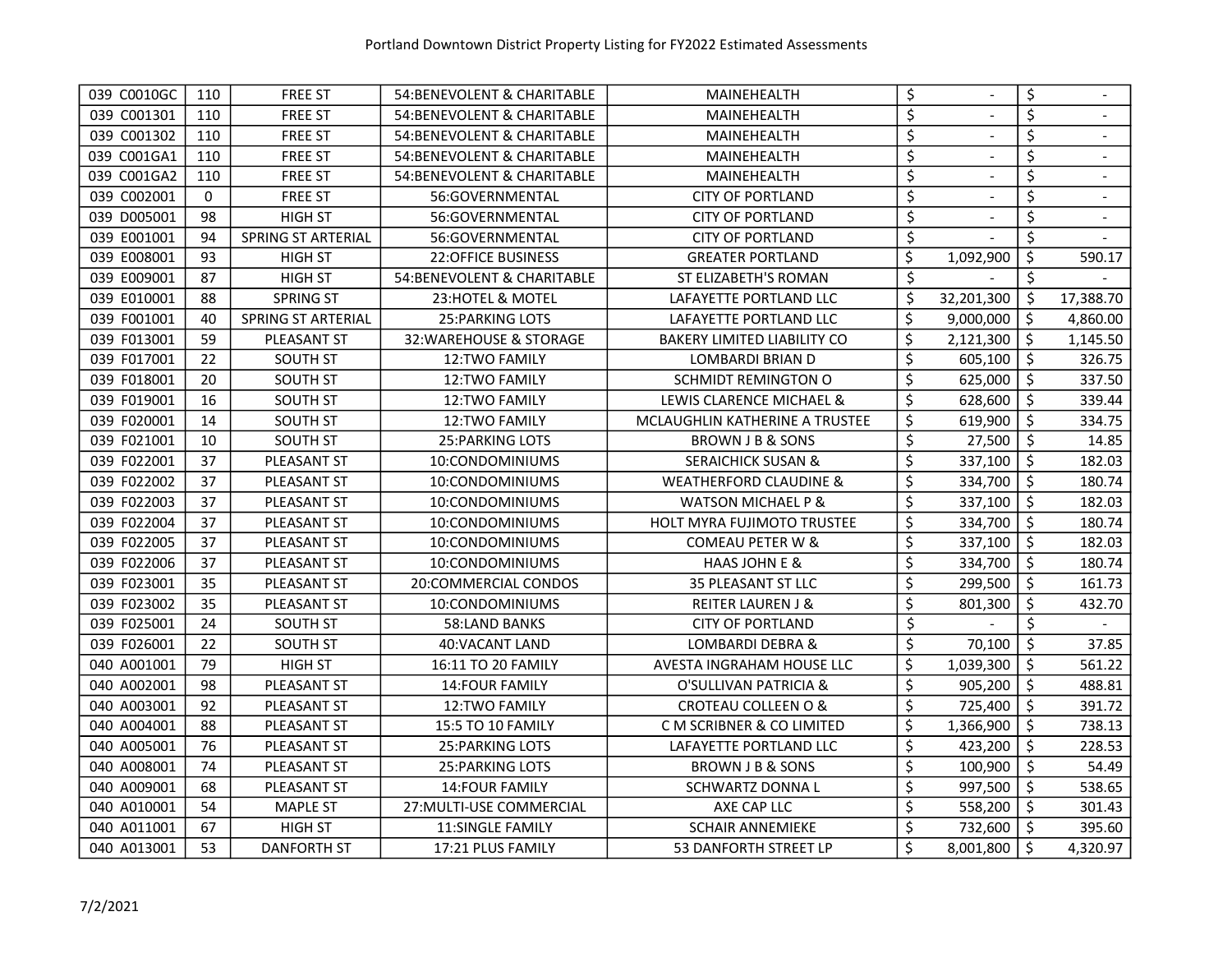| 040 A014001 | 52           | <b>MAPLE ST</b>    | <b>11:SINGLE FAMILY</b>   | <b>ADLER BRENT</b>                   | \$<br>514,400   | \$                  | 277.78   |
|-------------|--------------|--------------------|---------------------------|--------------------------------------|-----------------|---------------------|----------|
| 040 A015001 | 65           | <b>HIGH ST</b>     | <b>15:5 TO 10 FAMILY</b>  | <b>BRICKLIGHT PROPERTIES LLC</b>     | \$<br>1,162,300 | $\ddot{\mathsf{s}}$ | 627.64   |
| 040 A016001 | 81           | <b>DANFORTH ST</b> | 17:21 PLUS FAMILY         | <b>DANFORTH ON HIGH LP</b>           | \$<br>5,211,400 | $\zeta$             | 2,814.16 |
| 040 A017001 | 77           | DANFORTH ST        | <b>15:5 TO 10 FAMILY</b>  | <b>EAST DANFORTH LLC</b>             | \$<br>1,118,900 | \$                  | 604.21   |
| 040 A018001 | 75           | DANFORTH ST        | <b>15:5 TO 10 FAMILY</b>  | <b>EAST DANFORTH LLC</b>             | \$<br>987,300   | \$                  | 533.14   |
| 040 A019001 | 71           | <b>DANFORTH ST</b> | <b>15:5 TO 10 FAMILY</b>  | <b>EAST DANFORTH LLC</b>             | \$<br>1,476,300 | \$                  | 797.20   |
| 040 A022001 | 67           | DANFORTH ST        | 15:5 TO 10 FAMILY         | <b>EAST DANFORTH LLC</b>             | \$<br>1,101,400 | \$                  | 594.76   |
| 040 A024001 | 63           | <b>DANFORTH ST</b> | <b>15:5 TO 10 FAMILY</b>  | <b>EAST DANFORTH LLC</b>             | \$<br>998,300   | \$                  | 539.08   |
| 040 A027001 | 50           | <b>MAPLE ST</b>    | <b>11:SINGLE FAMILY</b>   | <b>BRIGHAM JORDAN &amp;</b>          | \$<br>598,000   | \$                  | 322.92   |
| 040 A028001 | 46           | <b>MAPLE ST</b>    | <b>25: PARKING LOTS</b>   | BROWN J B & SONS                     | \$<br>96,100    | \$                  | 51.89    |
| 040 A030001 | 69           | <b>HIGH ST</b>     | 16:11 TO 20 FAMILY        | <b>BRICKLIGHT PROPERTIES LLC</b>     | \$<br>1,301,300 | $\zeta$             | 702.70   |
| 040 B001001 | 55           | <b>MAPLE ST</b>    | 25: PARKING LOTS          | BAKERY LIMITED LIABILITY CO          | \$<br>119,200   | \$                  | 64.37    |
| 040 B002001 | 58           | PLEASANT ST        | 25: PARKING LOTS          | <b>BROWN J B &amp; SONS</b>          | \$<br>89,200    | $\zeta$             | 48.17    |
| 040 B003001 | 54           | PLEASANT ST        | <b>13:THREE FAMILY</b>    | JR SAPPERSTEIN HOLDINGS LLC          | \$<br>795,000   | \$                  | 429.30   |
| 040 B004001 | 44           | PLEASANT ST        | 27: MULTI-USE COMMERCIAL  | <b>44 PLEASANT STREET LLC</b>        | \$<br>1,528,400 | $\zeta$             | 825.34   |
| 040 B006001 | 40           | PLEASANT ST        | <b>11:SINGLE FAMILY</b>   | <b>SPERRY ELISABETH &amp;</b>        | \$<br>972,600   | \$                  | 525.20   |
| 040 B007001 | 23           | <b>DANFORTH ST</b> | 27: MULTI-USE COMMERCIAL  | <b>SCHWARTZ DONNAL</b>               | \$<br>682,100   | \$                  | 368.33   |
| 040 B008001 | 32           | PLEASANT ST        | 22:OFFICE BUSINESS        | 32 PLEASANT STREET LLC               | \$<br>418,100   | \$                  | 225.77   |
| 040 B009001 | 30           | PLEASANT ST        | 10:CONDOMINIUMS           | LEVANDOSKI THERESE M                 | \$<br>312,000   | \$                  | 168.48   |
| 040 B009002 | 30           | PLEASANT ST        | 10:CONDOMINIUMS           | <b>HANSON JUNE ANDREA</b>            | \$<br>325,900   | \$                  | 175.99   |
| 040 B009003 | 30           | PLEASANT ST        | 10:CONDOMINIUMS           | <b>HOULE RONALD J &amp;</b>          | \$<br>400,800   | \$                  | 216.43   |
| 040 B010001 | 20           | <b>PLEASANT ST</b> | 12:TWO FAMILY             | <b>18 PLEASANT STREET ASSOCIATES</b> | \$<br>553,300   | \$                  | 298.78   |
| 040 B012001 | 18           | PLEASANT ST        | <b>22:OFFICE BUSINESS</b> | <b>18 PLEASANT ST ASSOC</b>          | \$<br>250,500   | \$                  | 135.27   |
| 040 B013001 | 14           | PLEASANT ST        | <b>11:SINGLE FAMILY</b>   | GIOBBI CARLO A JR &                  | \$<br>638,700   | \$                  | 344.90   |
| 040 B015001 | 10           | <b>PLEASANT ST</b> | <b>25: PARKING LOTS</b>   | <b>GIOBBI CARLO A JR &amp;</b>       | \$<br>43,100    | $\zeta$             | 23.27    |
| 040 B017001 | 4            | <b>PLEASANT ST</b> | 21: RETAIL SERVICES       | <b>SANTE LLC</b>                     | \$<br>114,300   | \$                  | 61.72    |
| 040 B018001 | 51           | <b>MAPLE ST</b>    | 40:VACANT LAND            | <b>BRIGHAM JORDAN &amp;</b>          | \$<br>16,100    | $\zeta$             | 8.69     |
| 040 B020001 | 35           | DANFORTH ST        | 21: RETAIL SERVICES       | <b>TOBEY LINDA W</b>                 | \$<br>689,100   | $\zeta$             | 372.11   |
| 040 B021001 | 33           | <b>DANFORTH ST</b> | <b>13:THREE FAMILY</b>    | <b>FOX STEPHEN H</b>                 | \$<br>574,600   | $\zeta$             | 310.28   |
| 040 B022001 | 29           | DANFORTH ST        | 40: VACANT LAND           | <b>SCHAIR-CARDONA ERICA &amp;</b>    | \$<br>298,000   | $\zeta$             | 160.92   |
| 040 B023001 | 13           | DANFORTH ST        | 25: PARKING LOTS          | <b>WRIGHT-RYAN REAL ESTATE LLC</b>   | \$<br>200,800   | \$                  | 108.43   |
| 040 B028001 | $\mathbf{1}$ | DANFORTH ST        | 21: RETAIL SERVICES       | SANTE LLC                            | \$<br>652,500   | \$                  | 352.35   |
| 040 B032001 | 45           | <b>DANFORTH ST</b> | <b>21:RETAIL SERVICES</b> | CIGRI & DENG PROPERTIES LLC          | \$<br>506,200   | $\zeta$             | 273.35   |
| 040 B033001 | 56           | PLEASANT ST        | 10:CONDOMINIUMS           | <b>SPRAGUE ERIC T</b>                | \$<br>339,000   | \$                  | 183.06   |
| 040 B033002 | 56           | PLEASANT ST        | 10:CONDOMINIUMS           | MARCOUX VANESSA L &                  | \$<br>374,800   | \$                  | 202.39   |
| 040 B033003 | 56           | PLEASANT ST        | 10:CONDOMINIUMS           | <b>RUNNING SALLY</b>                 | \$<br>358,300   | $\zeta$             | 193.48   |
| 040 C001001 | 51           | <b>HIGH ST</b>     | 16:11 TO 20 FAMILY        | <b>GILLIS PETER J</b>                | \$<br>1,929,300 | \$                  | 1,041.82 |
| 040 C002001 | 78           | <b>DANFORTH ST</b> | <b>15:5 TO 10 FAMILY</b>  | <b>WEST COMPANY</b>                  | \$<br>1,124,800 | $\zeta$             | 607.39   |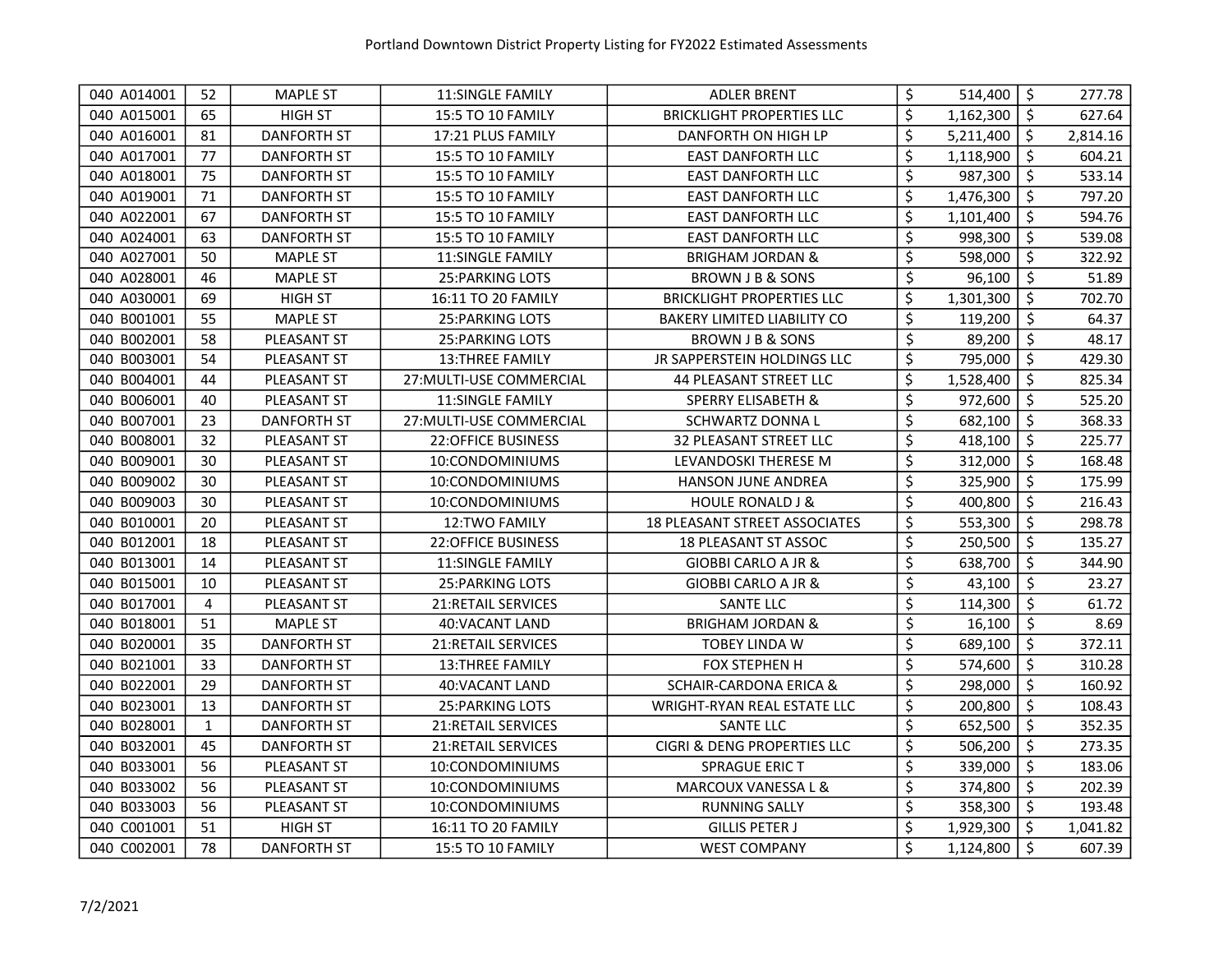| 040 C005001 | 101 | YORK ST        | 20:COMMERCIAL CONDOS | BROWN J B & SONS                  | \$<br>1,586,800 | $\ddot{\bm{\zeta}}$ | 856.87 |
|-------------|-----|----------------|----------------------|-----------------------------------|-----------------|---------------------|--------|
| 040 C005201 | 25  | <b>HIGH ST</b> | 10:CONDOMINIUMS      | <b>VEALE PATRICK J &amp;</b>      | \$<br>482,400   | \$                  | 260.50 |
| 040 C005202 | 25  | <b>HIGH ST</b> | 10:CONDOMINIUMS      | <b>ESCHBACH KELLY S &amp;</b>     | \$<br>340,500   | \$                  | 183.87 |
| 040 C005203 | 25  | <b>HIGH ST</b> | 10:CONDOMINIUMS      | KLEINLERER MICHAL FREDA           | \$<br>465,200   | \$                  | 251.21 |
| 040 C005204 | 25  | <b>HIGH ST</b> | 10:CONDOMINIUMS      | <b>PARK KYUNG SAM</b>             | \$<br>389,800   | \$                  | 210.49 |
| 040 C005206 | 25  | <b>HIGH ST</b> | 10:CONDOMINIUMS      | <b>MYSA RENTALS LLC</b>           | \$<br>341,800   | \$                  | 184.57 |
| 040 C005207 | 25  | <b>HIGH ST</b> | 10:CONDOMINIUMS      | <b>CARRAHER DARIN L</b>           | \$<br>337,900   | \$                  | 182.47 |
| 040 C005208 | 25  | <b>HIGH ST</b> | 10:CONDOMINIUMS      | <b>LAGHAEI FARID &amp;</b>        | \$<br>452,200   | $\zeta$             | 244.19 |
| 040 C005209 | 25  | <b>HIGH ST</b> | 10:CONDOMINIUMS      | <b>GATOS PAMELA &amp;</b>         | \$<br>452,200   | \$                  | 244.19 |
| 040 C005210 | 25  | <b>HIGH ST</b> | 10:CONDOMINIUMS      | 239 MADISON AVENUE ASSOCIATES LLC | \$<br>458,200   | \$                  | 247.43 |
| 040 C005211 | 25  | <b>HIGH ST</b> | 10:CONDOMINIUMS      | LIEBERMAN KYLE A ETAL JTS         | \$<br>457,300   | $\zeta$             | 246.94 |
| 040 C005212 | 25  | <b>HIGH ST</b> | 10:CONDOMINIUMS      | WEATHERILL CAROLINE AVERY         | \$<br>432,300   | $\zeta$             | 233.44 |
| 040 C005213 | 25  | <b>HIGH ST</b> | 10:CONDOMINIUMS      | PRICE JASON LLOYD &               | \$<br>432,300   | $\zeta$             | 233.44 |
| 040 C005214 | 25  | <b>HIGH ST</b> | 10:CONDOMINIUMS      | <b>DIRECTOR STEVEN &amp;</b>      | \$<br>457,300   | \$                  | 246.94 |
| 040 C005215 | 25  | <b>HIGH ST</b> | 10:CONDOMINIUMS      | <b>CUSHMAN ROBIN MARI TRUSTEE</b> | \$<br>512,800   | $\zeta$             | 276.91 |
| 040 C005216 | 25  | <b>HIGH ST</b> | 10:CONDOMINIUMS      | <b>CHADBOURNE DENNISS</b>         | \$<br>458,700   | \$                  | 247.70 |
| 040 C005301 | 25  | <b>HIGH ST</b> | 10:CONDOMINIUMS      | LYONS THOMAS W &                  | \$<br>457,400   | \$                  | 247.00 |
| 040 C005302 | 25  | <b>HIGH ST</b> | 10:CONDOMINIUMS      | <b>HARROW DAVID</b>               | \$<br>340,500   | \$                  | 183.87 |
| 040 C005303 | 25  | <b>HIGH ST</b> | 10:CONDOMINIUMS      | <b>SMITH TEALE &amp;</b>          | \$<br>465,200   | \$                  | 251.21 |
| 040 C005304 | 25  | <b>HIGH ST</b> | 10:CONDOMINIUMS      | <b>BROWN LAUREN HINSON &amp;</b>  | \$<br>389,800   | \$                  | 210.49 |
| 040 C005305 | 25  | <b>HIGH ST</b> | 10:CONDOMINIUMS      | <b>WRIGHT WILLIAM R &amp;</b>     | \$<br>471,200   | \$                  | 254.45 |
| 040 C005306 | 25  | <b>HIGH ST</b> | 10:CONDOMINIUMS      | LACOGNATA STUART A                | \$<br>341,800   | \$                  | 184.57 |
| 040 C005307 | 25  | <b>HIGH ST</b> | 10:CONDOMINIUMS      | <b>GRIFFIN ALEXANDER &amp;</b>    | \$<br>337,900   | \$                  | 182.47 |
| 040 C005308 | 25  | <b>HIGH ST</b> | 10:CONDOMINIUMS      | MARTINEZ DANIEL M &               | \$<br>452,200   | \$                  | 244.19 |
| 040 C005309 | 25  | <b>HIGH ST</b> | 10:CONDOMINIUMS      | <b>ADLER SUSAN</b>                | \$<br>427,200   | \$                  | 230.69 |
| 040 C005310 | 25  | <b>HIGH ST</b> | 10:CONDOMINIUMS      | <b>MORRIS AARON</b>               | \$<br>433,200   | $\zeta$             | 233.93 |
| 040 C005311 | 25  | <b>HIGH ST</b> | 10:CONDOMINIUMS      | LAMPNER GLENNA H &                | \$<br>457,300   | $\zeta$             | 246.94 |
| 040 C005312 | 25  | <b>HIGH ST</b> | 10:CONDOMINIUMS      | MCCARTHY SHAUN N &                | \$<br>457,300   | $\zeta$             | 246.94 |
| 040 C005313 | 25  | <b>HIGH ST</b> | 10:CONDOMINIUMS      | <b>GRIDLEY GUY G</b>              | \$<br>457,300   | \$                  | 246.94 |
| 040 C005314 | 25  | <b>HIGH ST</b> | 10:CONDOMINIUMS      | MAHMOUD AMMAR                     | \$<br>457,300   | Ŝ.                  | 246.94 |
| 040 C005315 | 25  | <b>HIGH ST</b> | 10:CONDOMINIUMS      | MARICHEL LLC                      | \$<br>537,800   | \$                  | 290.41 |
| 040 C005316 | 25  | <b>HIGH ST</b> | 10:CONDOMINIUMS      | <b>MILLER DEREK</b>               | \$<br>458,700   | \$                  | 247.70 |
| 040 C005401 | 25  | <b>HIGH ST</b> | 10:CONDOMINIUMS      | <b>KEELING MATTHEW R &amp;</b>    | \$<br>481,600   | \$                  | 260.06 |
| 040 C005402 | 25  | <b>HIGH ST</b> | 10:CONDOMINIUMS      | TAMASHIRO KASEY-KALEI             | \$<br>357,500   | \$                  | 193.05 |
| 040 C005403 | 25  | <b>HIGH ST</b> | 10:CONDOMINIUMS      | WOON ASHLEY HARDI                 | \$<br>488,400   | \$                  | 263.74 |
| 040 C005404 | 25  | <b>HIGH ST</b> | 10:CONDOMINIUMS      | MORSE KRISTY M                    | \$<br>384,300   | $\zeta$             | 207.52 |
| 040 C005405 | 25  | <b>HIGH ST</b> | 10:CONDOMINIUMS      | <b>CHEUNG PATRICIA K</b>          | \$<br>494,800   | \$                  | 267.19 |
| 040 C005406 | 25  | <b>HIGH ST</b> | 10:CONDOMINIUMS      | <b>SKACEL LAURA E</b>             | \$<br>358,900   | $\zeta$             | 193.81 |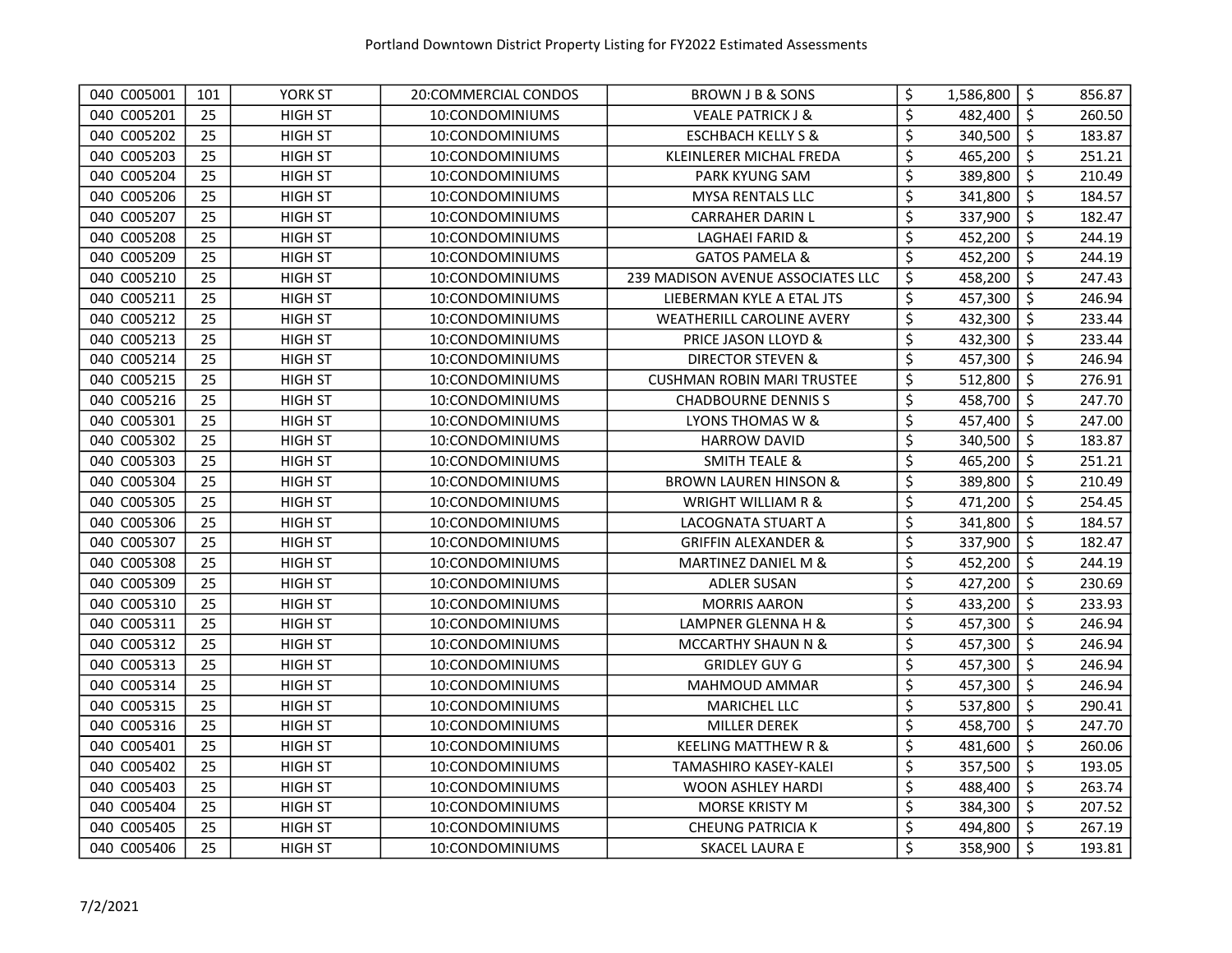| 040 C005407 | 25 | <b>HIGH ST</b>     | 10:CONDOMINIUMS           | SHELLEY W KIRBY &               | \$<br>329,800   | $\ddot{\mathsf{S}}$ | 178.09   |
|-------------|----|--------------------|---------------------------|---------------------------------|-----------------|---------------------|----------|
| 040 C005408 | 25 | <b>HIGH ST</b>     | 10:CONDOMINIUMS           | <b>WELCH STANLEY E &amp;</b>    | \$<br>474,800   | \$                  | 256.39   |
| 040 C005409 | 25 | <b>HIGH ST</b>     | 10:CONDOMINIUMS           | PIASIO GEOFF B                  | \$<br>474,800   | $\zeta$             | 256.39   |
| 040 C005410 | 25 | <b>HIGH ST</b>     | 10:CONDOMINIUMS           | <b>SADLER CLIFFORD H &amp;</b>  | \$<br>456,100   | \$                  | 246.29   |
| 040 C005411 | 25 | <b>HIGH ST</b>     | 10:CONDOMINIUMS           | <b>SCHAFER MORGAN &amp;</b>     | \$<br>480,200   | \$                  | 259.31   |
| 040 C005412 | 25 | <b>HIGH ST</b>     | 10:CONDOMINIUMS           | KRONENBERG MARIANNE L &         | \$<br>480,200   | \$                  | 259.31   |
| 040 C005413 | 25 | <b>HIGH ST</b>     | 10:CONDOMINIUMS           | DORNEMAN PENELOPE LEE &         | \$<br>480,200   | $\zeta$             | 259.31   |
| 040 C005414 | 25 | <b>HIGH ST</b>     | 10:CONDOMINIUMS           | <b>BARNETT THOMAS R &amp;</b>   | \$<br>480,200   | \$                  | 259.31   |
| 040 C005415 | 25 | <b>HIGH ST</b>     | 10:CONDOMINIUMS           | <b>MUNDHENK THOMAS &amp;</b>    | \$<br>539,700   | $\zeta$             | 291.44   |
| 040 C005416 | 25 | <b>HIGH ST</b>     | 10:CONDOMINIUMS           | <b>ROSS NATHAN T &amp;</b>      | \$<br>481,600   | \$                  | 260.06   |
| 040 C005501 | 25 | <b>HIGH ST</b>     | 10:CONDOMINIUMS           | <b>CHANG BENNY &amp;</b>        | \$<br>554,800   | $\zeta$             | 299.59   |
| 040 C005502 | 25 | <b>HIGH ST</b>     | 10:CONDOMINIUMS           | <b>JOHNSTON EDWARD R &amp;</b>  | \$<br>391,500   | $\zeta$             | 211.41   |
| 040 C005503 | 25 | <b>HIGH ST</b>     | 10:CONDOMINIUMS           | <b>HARK ROBERT S &amp;</b>      | \$<br>509,900   | $\zeta$             | 275.35   |
| 040 C005504 | 25 | <b>HIGH ST</b>     | 10:CONDOMINIUMS           | FREEDMAN PAUL R TRUSTEE         | \$<br>448,300   | \$                  | 242.08   |
| 040 C005505 | 25 | <b>HIGH ST</b>     | 10:CONDOMINIUMS           | <b>JOHNSON THOMAS</b>           | \$<br>516,900   | $\zeta$             | 279.13   |
| 040 C005506 | 25 | <b>HIGH ST</b>     | 10:CONDOMINIUMS           | <b>MARSDEN DAVID &amp;</b>      | \$<br>393,000   | \$                  | 212.22   |
| 040 C005507 | 25 | <b>HIGH ST</b>     | 10:CONDOMINIUMS           | <b>LADAN LUKA</b>               | \$<br>388,500   | \$                  | 209.79   |
| 040 C005508 | 25 | <b>HIGH ST</b>     | 10:CONDOMINIUMS           | CARTER DONALD D JR &            | \$<br>495,000   | \$                  | 267.30   |
| 040 C005509 | 25 | <b>HIGH ST</b>     | 10:CONDOMINIUMS           | GALLUZZO DONNA &                | \$<br>520,000   | \$                  | 280.80   |
| 040 C005510 | 25 | <b>HIGH ST</b>     | 10:CONDOMINIUMS           | LARLEE BRENT A &                | \$<br>527,000   | \$                  | 284.58   |
| 040 C005511 | 25 | <b>HIGH ST</b>     | 10:CONDOMINIUMS           | <b>OSTERGAARD LLC</b>           | \$<br>526,000   | \$                  | 284.04   |
| 040 C005512 | 25 | <b>HIGH ST</b>     | 10:CONDOMINIUMS           | DANIELSEN KERRY E               | \$<br>526,000   | \$                  | 284.04   |
| 040 C005513 | 25 | <b>HIGH ST</b>     | 10:CONDOMINIUMS           | <b>CONRAD ERIC &amp;</b>        | \$<br>526,000   | \$                  | 284.04   |
| 040 C005514 | 25 | <b>HIGH ST</b>     | 10:CONDOMINIUMS           | SHAW DAVID E &                  | \$<br>526,000   | \$                  | 284.04   |
| 040 C005515 | 25 | <b>HIGH ST</b>     | 10:CONDOMINIUMS           | <b>PARK MIRI</b>                | \$<br>618,500   | \$                  | 333.99   |
| 040 C005516 | 25 | <b>HIGH ST</b>     | 10:CONDOMINIUMS           | STEWART ROBERT W TRUSTEE        | \$<br>527,500   | $\zeta$             | 284.85   |
| 040 C009001 | 50 | <b>DANFORTH ST</b> | 31:MANUFACTURING          | <b>BROWN J B &amp; SONS</b>     | \$<br>1,234,700 | $\zeta$             | 666.74   |
| 040 C014001 | 41 | <b>HIGH ST</b>     | <b>14:FOUR FAMILY</b>     | SACRE LINDA &                   | \$<br>675,000   | \$                  | 364.50   |
| 040 C015001 | 37 | <b>HIGH ST</b>     | 10:CONDOMINIUMS           | <b>CORRALES ANNAMARIE &amp;</b> | \$<br>272,600   | $\zeta$             | 147.20   |
| 040 C015002 | 37 | <b>HIGH ST</b>     | 10:CONDOMINIUMS           | SOLSTICE INVESTMENTS LLC        | \$<br>161,200   | $\zeta$             | 87.05    |
| 040 C015003 | 37 | <b>HIGH ST</b>     | 10:CONDOMINIUMS           | <b>BAILLARGEON CHARLES C</b>    | \$<br>312,400   | \$                  | 168.70   |
| 040 C015004 | 37 | <b>HIGH ST</b>     | 10:CONDOMINIUMS           | THIS THYME AROUND LLC           | \$<br>216,900   | \$                  | 117.13   |
| 040 C016001 | 31 | <b>HIGH ST</b>     | <b>12:TWO FAMILY</b>      | BERNOTAVICZ JARAD               | \$<br>606,400   | \$                  | 327.46   |
| 040 C021001 | 27 | <b>HIGH ST</b>     | 27: MULTI-USE COMMERCIAL  | <b>BROWN J B &amp; SONS</b>     | \$<br>6,330,000 | \$                  | 3,418.20 |
| 040 C026001 | 75 | YORK ST            | 24: WHOLESALE             | <b>75 YORK STREET LLC</b>       | \$<br>1,328,500 | \$                  | 717.39   |
| 040 C030001 | 53 | YORK ST            | 21: RETAIL SERVICES       | CASTINE 53 LLC                  | \$<br>2,133,900 | \$                  | 1,152.31 |
| 040 D001001 | 20 | <b>DANFORTH ST</b> | 22:OFFICE BUSINESS        | BROWN J B & SONS                | \$<br>6,121,100 | \$                  | 3,305.39 |
| 040 D002001 | 10 | <b>DANFORTH ST</b> | <b>22:OFFICE BUSINESS</b> | WRIGHT-RYAN REAL ESTATE LLC     | \$<br>1,667,900 | $\zeta$             | 900.67   |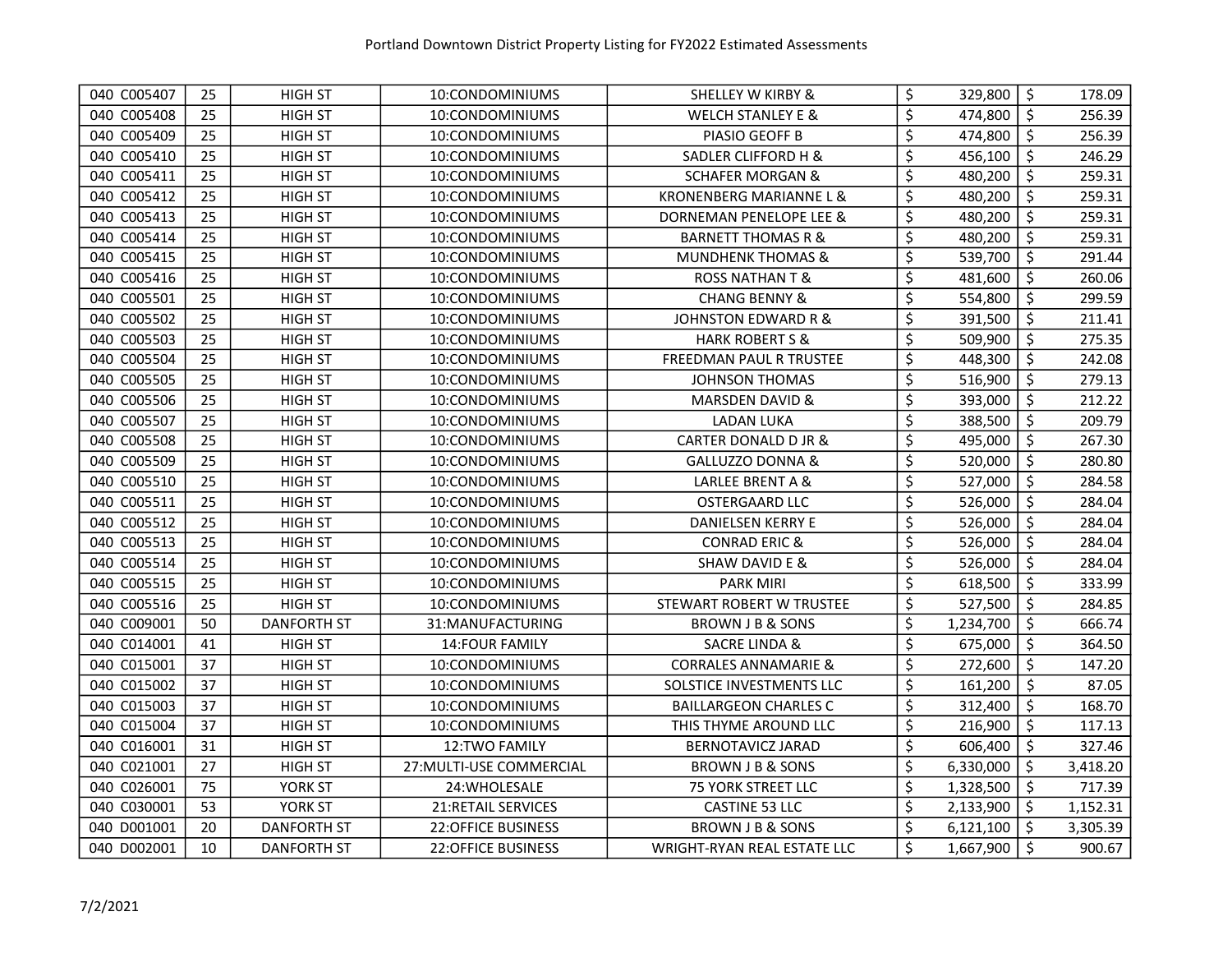| 040 E001001 | 40  | <b>YORK ST</b>       | <b>25: PARKING LOTS</b>   | BROWN J B & SONS                   | \$<br>1,176,500  | \$                  | 635.31    |
|-------------|-----|----------------------|---------------------------|------------------------------------|------------------|---------------------|-----------|
| 040 E003001 | 311 | <b>COMMERCIAL ST</b> | 10:CONDOMINIUMS           | SAMBATAKOS JOHN P &                | \$<br>537,700    | $\ddot{\mathsf{s}}$ | 290.36    |
| 040 E003002 | 311 | <b>COMMERCIAL ST</b> | 10:CONDOMINIUMS           | <b>HIGONNET CAMILLE</b>            | \$<br>437,900    | $\zeta$             | 236.47    |
| 040 E003003 | 311 | <b>COMMERCIAL ST</b> | 10:CONDOMINIUMS           | WOODS MARY A &                     | \$<br>372,500    | \$                  | 201.15    |
| 040 E003004 | 311 | <b>COMMERCIAL ST</b> | 10:CONDOMINIUMS           | LEVIN-MARTIN MINDY F &             | \$<br>541,200    | \$                  | 292.25    |
| 040 E003005 | 311 | <b>COMMERCIAL ST</b> | 10:CONDOMINIUMS           | <b>TAYLOR-CHIARELLO ROBIN</b>      | \$<br>593,500    | \$                  | 320.49    |
| 040 E003006 | 311 | <b>COMMERCIAL ST</b> | 10:CONDOMINIUMS           | DODGE MEREDITH A &                 | \$<br>532,300    | \$                  | 287.44    |
| 040 E003007 | 311 | <b>COMMERCIAL ST</b> | 10:CONDOMINIUMS           | <b>KRUITHOFF CATHERINE H &amp;</b> | \$<br>389,200    | $\zeta$             | 210.17    |
| 040 E003008 | 311 | <b>COMMERCIAL ST</b> | 10:CONDOMINIUMS           | DODGE MEREDITH A &                 | \$<br>453,300    | \$                  | 244.78    |
| 040 E003009 | 311 | <b>COMMERCIAL ST</b> | 10:CONDOMINIUMS           | <b>KROON THOMAS J &amp;</b>        | \$<br>472,000    | \$                  | 254.88    |
| 040 E00300H | 311 | <b>COMMERCIAL ST</b> | 20:COMMERCIAL CONDOS      | <b>JBB HOSPITALITY I LLC</b>       | \$<br>31,863,200 | \$                  | 17,206.13 |
| 040 E00300R | 311 | <b>COMMERCIAL ST</b> | 20:COMMERCIAL CONDOS      | TIQA LEGACY LLC                    | \$<br>1,753,400  | \$                  | 946.84    |
| 040 E003010 | 311 | <b>COMMERCIAL ST</b> | 10:CONDOMINIUMS           | <b>GRIMM KRISTY &amp;</b>          | \$<br>714,000    | $\zeta$             | 385.56    |
| 040 E003011 | 311 | <b>COMMERCIAL ST</b> | 10:CONDOMINIUMS           | <b>CLANCY PAUL</b>                 | \$<br>498,500    | \$                  | 269.19    |
| 040 E003012 | 311 | <b>COMMERCIAL ST</b> | 10:CONDOMINIUMS           | <b>HOUCK THOMAS K &amp;</b>        | \$<br>532,300    | $\zeta$             | 287.44    |
| 040 E003013 | 311 | <b>COMMERCIAL ST</b> | 10:CONDOMINIUMS           | <b>SNITE DEBORAH</b>               | \$<br>469,300    | \$                  | 253.42    |
| 040 E003014 | 311 | <b>COMMERCIAL ST</b> | 10:CONDOMINIUMS           | <b>POWER CHRISTOPHER J &amp;</b>   | \$<br>513,700    | \$                  | 277.40    |
| 040 F009001 | 305 | <b>COMMERCIAL ST</b> | 27: MULTI-USE COMMERCIAL  | <b>BAXTER PLACE LLC</b>            | \$<br>13,908,900 | \$                  | 7,510.81  |
| 040 F011001 | 14  | <b>YORK ST</b>       | <b>22:OFFICE BUSINESS</b> | BROWN J B & SONS                   | \$<br>5,009,800  | \$                  | 2,705.29  |
| 041 A015001 | 260 | <b>COMMERCIAL ST</b> | 24:WHOLESALE              | <b>WATERFRONT MAINE BT LLC</b>     | \$<br>2,270,600  | $\zeta$             | 1,226.12  |
| 041 A016001 | 252 | <b>COMMERCIAL ST</b> | <b>22:OFFICE BUSINESS</b> | <b>WATERFRONT MAINE</b>            | \$<br>22,937,700 | \$                  | 12,386.36 |
| 042 A001001 | 379 | <b>COMMERCIAL ST</b> | 23: HOTEL & MOTEL         | <b>NPCC LLC</b>                    | \$<br>22,288,500 | \$                  | 12,035.79 |
| 042 A002140 | 383 | <b>COMMERCIAL ST</b> | 20:COMMERCIAL CONDOS      | <b>DEERING PROPERTY</b>            | \$<br>245,400    | \$                  | 132.52    |
| 042 A002141 | 383 | <b>COMMERCIAL ST</b> | 20:COMMERCIAL CONDOS      | <b>DEERING PROPERTY</b>            | \$<br>128,600    | \$                  | 69.44     |
| 042 A002143 | 383 | <b>COMMERCIAL ST</b> | 20:COMMERCIAL CONDOS      | <b>DEERING PROPERTY</b>            | \$<br>202,500    | $\zeta$             | 109.35    |
| 042 A002144 | 383 | <b>COMMERCIAL ST</b> | 20:COMMERCIAL CONDOS      | <b>DEERING PROPERTY</b>            | \$<br>239,500    | $\zeta$             | 129.33    |
| 042 A002145 | 383 | <b>COMMERCIAL ST</b> | 20:COMMERCIAL CONDOS      | <b>DEERING PROPERTY</b>            | \$<br>85,500     | $\zeta$             | 46.17     |
| 042 A002146 | 383 | <b>COMMERCIAL ST</b> | 20:COMMERCIAL CONDOS      | <b>DEERING PROPERTY</b>            | \$<br>1,140,000  | $\zeta$             | 615.60    |
| 042 A002200 | 383 | <b>COMMERCIAL ST</b> | 10:CONDOMINIUMS           | <b>BRUCE ELIZABETH B</b>           | \$<br>595,000    | $\zeta$             | 321.30    |
| 042 A002201 | 383 | <b>COMMERCIAL ST</b> | 10:CONDOMINIUMS           | <b>DEERING PROPERTY</b>            | \$<br>362,600    | \$                  | 195.80    |
| 042 A002202 | 383 | <b>COMMERCIAL ST</b> | 10:CONDOMINIUMS           | <b>DEERING PROPERTY</b>            | \$<br>415,600    | \$                  | 224.42    |
| 042 A002203 | 383 | <b>COMMERCIAL ST</b> | 10:CONDOMINIUMS           | ALEXANDER LORI &                   | \$<br>433,700    | \$                  | 234.20    |
| 042 A002204 | 383 | <b>COMMERCIAL ST</b> | 10:CONDOMINIUMS           | YOUNG BRADLEY S &                  | \$<br>458,400    | $\zeta$             | 247.54    |
| 042 A002300 | 383 | <b>COMMERCIAL ST</b> | 10:CONDOMINIUMS           | STINSON MARTHA                     | \$<br>691,800    | \$                  | 373.57    |
| 042 A002301 | 383 | <b>COMMERCIAL ST</b> | 10:CONDOMINIUMS           | <b>DEERING PROPERTY</b>            | \$<br>739,600    | \$                  | 399.38    |
| 042 A002302 | 383 | <b>COMMERCIAL ST</b> | 10:CONDOMINIUMS           | <b>DEERING PROPERTY</b>            | \$<br>542,400    | $\zeta$             | 292.90    |
| 042 A002303 | 383 | <b>COMMERCIAL ST</b> | 10:CONDOMINIUMS           | <b>LANE RYAN S</b>                 | \$<br>423,900    | \$                  | 228.91    |
| 042 A002304 | 383 | <b>COMMERCIAL ST</b> | 10:CONDOMINIUMS           | <b>SKELLY ABIGAIL M &amp;</b>      | \$<br>538,300    | $\ddot{\mathsf{s}}$ | 290.68    |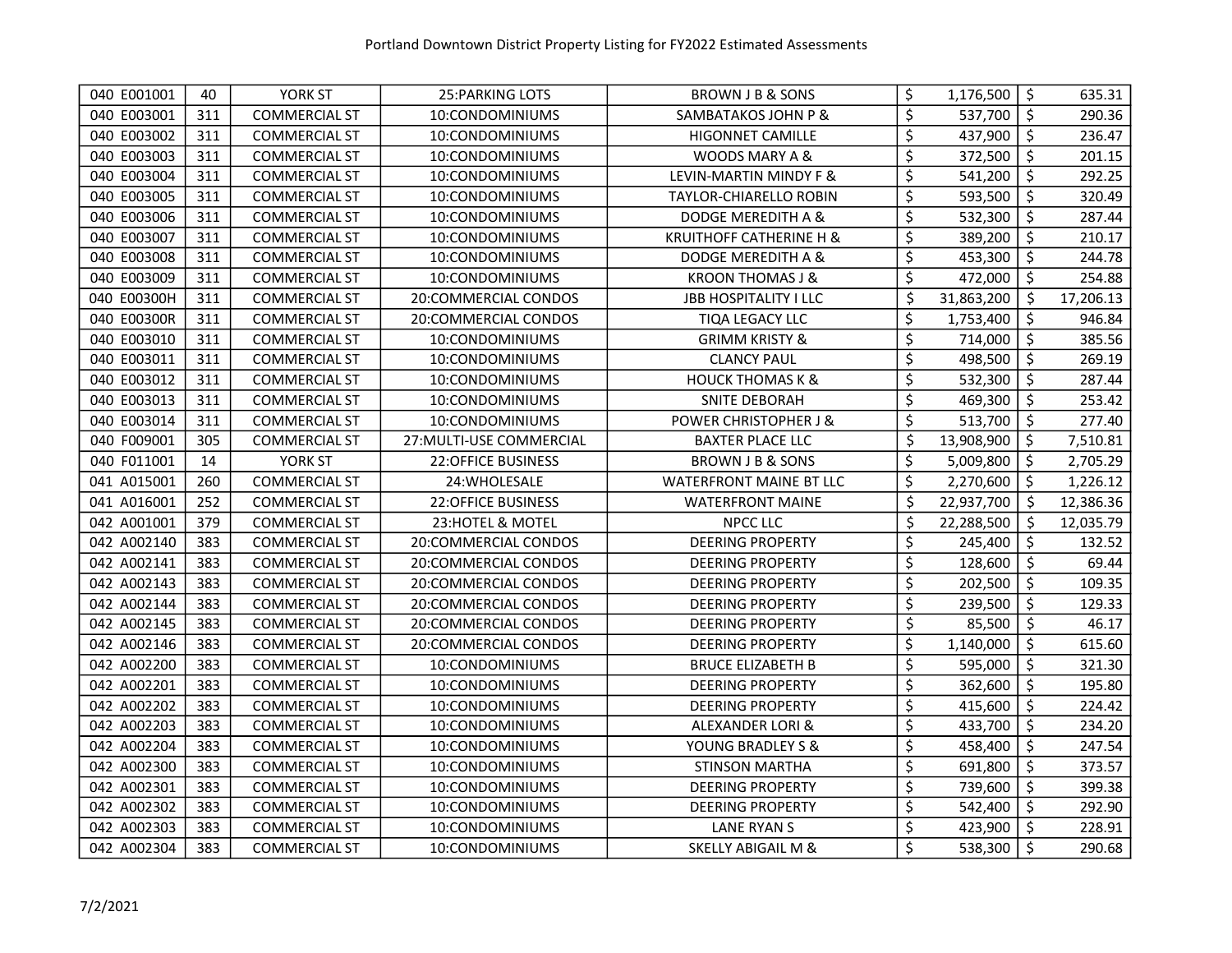| 042 A002305 | 383 | <b>COMMERCIAL ST</b> | 10:CONDOMINIUMS | <b>DEERING PROPERTY</b>        | \$<br>423,900   | l \$                | 228.91 |
|-------------|-----|----------------------|-----------------|--------------------------------|-----------------|---------------------|--------|
| 042 A002306 | 383 | <b>COMMERCIAL ST</b> | 10:CONDOMINIUMS | <b>LEE FRANK</b>               | \$<br>395,400   | $\ddot{\mathsf{S}}$ | 213.52 |
| 042 A002307 | 383 | <b>COMMERCIAL ST</b> | 10:CONDOMINIUMS | <b>DEERING PROPERTY</b>        | \$<br>857,800   | \$                  | 463.21 |
| 042 A002308 | 383 | <b>COMMERCIAL ST</b> | 10:CONDOMINIUMS | <b>DEERING PROPERTY</b>        | \$<br>423,400   | \$                  | 228.64 |
| 042 A002309 | 383 | <b>COMMERCIAL ST</b> | 10:CONDOMINIUMS | <b>DEERING PROPERTY</b>        | \$<br>621,100   | \$                  | 335.39 |
| 042 A002310 | 383 | <b>COMMERCIAL ST</b> | 10:CONDOMINIUMS | <b>MUMME YVONNE B &amp;</b>    | \$<br>562,900   | \$                  | 303.97 |
| 042 A002311 | 383 | <b>COMMERCIAL ST</b> | 10:CONDOMINIUMS | DIRKMAAT ERIK L &              | \$<br>837,400   | $\zeta$             | 452.20 |
| 042 A002312 | 383 | <b>COMMERCIAL ST</b> | 10:CONDOMINIUMS | <b>DEERING PROPERTY</b>        | \$<br>410,300   | $\zeta$             | 221.56 |
| 042 A002313 | 383 | <b>COMMERCIAL ST</b> | 10:CONDOMINIUMS | <b>DEERING PROPERTY</b>        | \$<br>419,700   | \$                  | 226.64 |
| 042 A002314 | 383 | <b>COMMERCIAL ST</b> | 10:CONDOMINIUMS | <b>DEVLIN ELIZABETH &amp;</b>  | \$<br>539,400   | $\zeta$             | 291.28 |
| 042 A002315 | 383 | <b>COMMERCIAL ST</b> | 10:CONDOMINIUMS | <b>DEERING PROPERTY</b>        | \$<br>431,500   | $\zeta$             | 233.01 |
| 042 A002316 | 383 | <b>COMMERCIAL ST</b> | 10:CONDOMINIUMS | <b>FECHER RICHARD J &amp;</b>  | \$<br>537,300   | $\ddot{\mathsf{s}}$ | 290.14 |
| 042 A002317 | 383 | <b>COMMERCIAL ST</b> | 10:CONDOMINIUMS | <b>KENNEDY TODD M</b>          | \$<br>379,500   | $\ddot{\mathsf{S}}$ | 204.93 |
| 042 A002318 | 383 | <b>COMMERCIAL ST</b> | 10:CONDOMINIUMS | <b>FAVREAU SCOTT A &amp;</b>   | \$<br>536,900   | $\ddot{\mathsf{s}}$ | 289.93 |
| 042 A002319 | 383 | <b>COMMERCIAL ST</b> | 10:CONDOMINIUMS | UZEE JOHN H                    | \$<br>691,400   | $\ddot{\mathsf{S}}$ | 373.36 |
| 042 A002320 | 383 | <b>COMMERCIAL ST</b> | 10:CONDOMINIUMS | KALM HARBOUR LLC               | \$<br>440,800   | \$                  | 238.03 |
| 042 A002321 | 383 | <b>COMMERCIAL ST</b> | 10:CONDOMINIUMS | <b>HALLOCK BRADLEY L &amp;</b> | \$<br>719,600   | \$                  | 388.58 |
| 042 A002400 | 383 | <b>COMMERCIAL ST</b> | 10:CONDOMINIUMS | MJECO LLC                      | \$<br>719,100   | \$                  | 388.31 |
| 042 A002401 | 383 | <b>COMMERCIAL ST</b> | 10:CONDOMINIUMS | <b>COOK RICHARD F JR</b>       | \$<br>647,800   | \$                  | 349.81 |
| 042 A002402 | 383 | <b>COMMERCIAL ST</b> | 10:CONDOMINIUMS | <b>CARAMANDO ANTHONY N</b>     | \$<br>593,000   | \$                  | 320.22 |
| 042 A002403 | 383 | <b>COMMERCIAL ST</b> | 10:CONDOMINIUMS | TIDD PAULETTE S                | \$<br>512,800   | \$                  | 276.91 |
| 042 A002404 | 383 | <b>COMMERCIAL ST</b> | 10:CONDOMINIUMS | <b>DEERING PROPERTY</b>        | \$<br>574,500   | \$                  | 310.23 |
| 042 A002405 | 383 | <b>COMMERCIAL ST</b> | 10:CONDOMINIUMS | <b>DEERING PROPERTY</b>        | \$<br>435,400   | \$                  | 235.12 |
| 042 A002406 | 383 | <b>COMMERCIAL ST</b> | 10:CONDOMINIUMS | <b>DEERING PROPERTY</b>        | \$<br>435,400   | \$                  | 235.12 |
| 042 A002407 | 383 | <b>COMMERCIAL ST</b> | 10:CONDOMINIUMS | <b>DEERING PROPERTY</b>        | \$<br>911,900   | \$                  | 492.43 |
| 042 A002408 | 383 | <b>COMMERCIAL ST</b> | 10:CONDOMINIUMS | RUGGLES PATRICIA WELLS         | \$<br>455,400   | $\zeta$             | 245.92 |
| 042 A002409 | 383 | <b>COMMERCIAL ST</b> | 10:CONDOMINIUMS | <b>DEERING PROPERTY</b>        | \$<br>756,800   | $\ddot{\mathsf{S}}$ | 408.67 |
| 042 A002410 | 383 | <b>COMMERCIAL ST</b> | 10:CONDOMINIUMS | <b>HOLMES JOANNE C TRUSTEE</b> | \$<br>574,500   | $\ddot{\mathsf{S}}$ | 310.23 |
| 042 A002411 | 383 | <b>COMMERCIAL ST</b> | 10:CONDOMINIUMS | <b>TOPPER DAVID C &amp;</b>    | \$<br>892,800   | $\ddot{\mathsf{S}}$ | 482.11 |
| 042 A002412 | 383 | <b>COMMERCIAL ST</b> | 10:CONDOMINIUMS | DARBY DOUGLAS M                | \$<br>485,900   | $\zeta$             | 262.39 |
| 042 A002413 | 383 | <b>COMMERCIAL ST</b> | 10:CONDOMINIUMS | <b>DERRIEY LIONEL H</b>        | \$<br>493,300   | \$                  | 266.38 |
| 042 A002414 | 383 | <b>COMMERCIAL ST</b> | 10:CONDOMINIUMS | NEWMAN SUSANNE HICKS           | \$<br>716,600   | \$                  | 386.96 |
| 042 A002415 | 383 | <b>COMMERCIAL ST</b> | 10:CONDOMINIUMS | <b>DEERING PROPERTY</b>        | \$<br>435,400   | $\zeta$             | 235.12 |
| 042 A002416 | 383 | <b>COMMERCIAL ST</b> | 10:CONDOMINIUMS | SIMONDS MELISSA G              | \$<br>599,300   | $\zeta$             | 323.62 |
| 042 A002417 | 383 | <b>COMMERCIAL ST</b> | 10:CONDOMINIUMS | <b>CEFALO KYLE J</b>           | \$<br>490,900   | \$                  | 265.09 |
| 042 A002419 | 383 | <b>COMMERCIAL ST</b> | 10:CONDOMINIUMS | PRATT CAROLYN R                | \$<br>647,900   | \$                  | 349.87 |
| 042 A002420 | 383 | <b>COMMERCIAL ST</b> | 10:CONDOMINIUMS | PARK DIANA L &                 | \$<br>1,031,400 | $\ddot{\mathsf{S}}$ | 556.96 |
| 042 A002421 | 383 | <b>COMMERCIAL ST</b> | 10:CONDOMINIUMS | <b>DARBY CORINN A</b>          | \$<br>783,500   | $\ddot{\mathsf{s}}$ | 423.09 |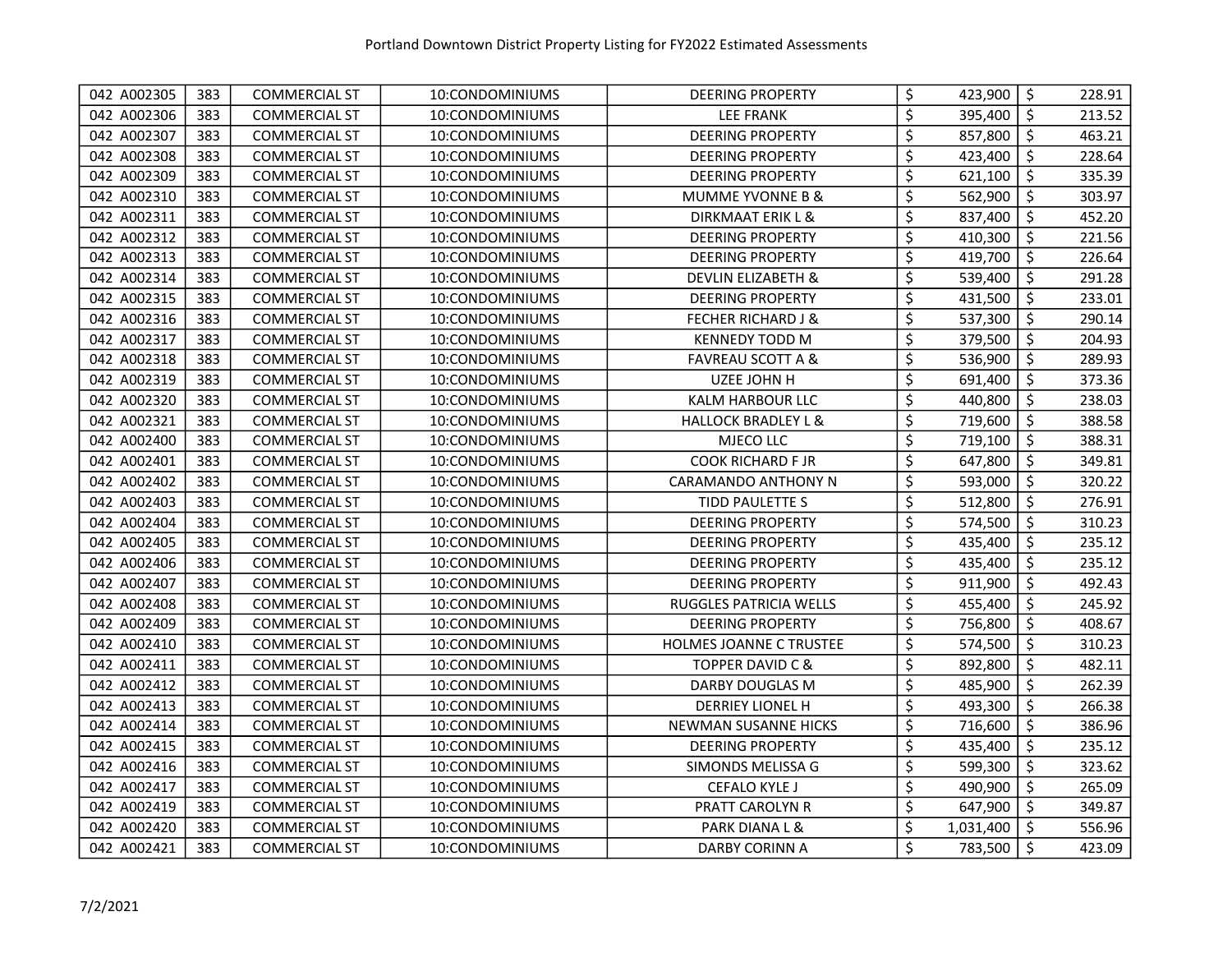| 042 A002500 | 383 | <b>COMMERCIAL ST</b> | 10:CONDOMINIUMS           | CHILDRESS JAMES WOODROW &        | \$<br>786,100   | l \$                | 424.49   |
|-------------|-----|----------------------|---------------------------|----------------------------------|-----------------|---------------------|----------|
| 042 A002501 | 383 | <b>COMMERCIAL ST</b> | 10:CONDOMINIUMS           | <b>HARVEY WHITNEY N</b>          | \$<br>675,000   | -\$                 | 364.50   |
| 042 A002502 | 383 | <b>COMMERCIAL ST</b> | 10:CONDOMINIUMS           | <b>BRIKIATIS SYLVIE &amp;</b>    | \$<br>648,800   | \$                  | 350.35   |
| 042 A002503 | 383 | <b>COMMERCIAL ST</b> | 10:CONDOMINIUMS           | KOZLOWSKI BENJAMIN               | \$<br>565,400   | $\zeta$             | 305.32   |
| 042 A002504 | 383 | <b>COMMERCIAL ST</b> | 10:CONDOMINIUMS           | <b>GRADY JANET M</b>             | \$<br>657,400   | $\zeta$             | 355.00   |
| 042 A002505 | 383 | <b>COMMERCIAL ST</b> | 10:CONDOMINIUMS           | <b>DEERING PROPERTY</b>          | \$<br>493,300   | \$                  | 266.38   |
| 042 A002506 | 383 | <b>COMMERCIAL ST</b> | 10:CONDOMINIUMS           | <b>DEERING PROPERTY</b>          | \$<br>495,300   | \$                  | 267.46   |
| 042 A002507 | 383 | <b>COMMERCIAL ST</b> | 10:CONDOMINIUMS           | LAFFERTY JEROME S &              | \$<br>966,000   | \$                  | 521.64   |
| 042 A002509 | 383 | <b>COMMERCIAL ST</b> | 10:CONDOMINIUMS           | NIERMAN MERYL E                  | \$<br>1,158,100 | \$                  | 625.37   |
| 042 A002510 | 383 | <b>COMMERCIAL ST</b> | 10:CONDOMINIUMS           | <b>NGUYEN DOUGLAS</b>            | \$<br>603,500   | \$                  | 325.89   |
| 042 A002511 | 383 | <b>COMMERCIAL ST</b> | 10:CONDOMINIUMS           | <b>DEERING PROPERTY</b>          | \$<br>932,300   | $\zeta$             | 503.44   |
| 042 A002512 | 383 | <b>COMMERCIAL ST</b> | 10:CONDOMINIUMS           | <b>COSTANTINO PAUL &amp;</b>     | \$<br>529,100   | \$                  | 285.71   |
| 042 A002513 | 383 | <b>COMMERCIAL ST</b> | 10:CONDOMINIUMS           | <b>DEERING PROPERTY</b>          | \$<br>514,900   | $\ddot{\mathsf{S}}$ | 278.05   |
| 042 A002514 | 383 | <b>COMMERCIAL ST</b> | 10:CONDOMINIUMS           | GLOVER DAWSON COLEMAN IV         | \$<br>724,400   | $\ddot{\bm{\zeta}}$ | 391.18   |
| 042 A002515 | 383 | <b>COMMERCIAL ST</b> | 10:CONDOMINIUMS           | <b>DEERING PROPERTY</b>          | \$<br>493,300   | $\ddot{\mathsf{s}}$ | 266.38   |
| 042 A002516 | 383 | <b>COMMERCIAL ST</b> | 10:CONDOMINIUMS           | RITTENBERG RHONDA L &            | \$<br>650,900   | $\zeta$             | 351.49   |
| 042 A002517 | 383 | <b>COMMERCIAL ST</b> | 10:CONDOMINIUMS           | <b>DEERING PROPERTY</b>          | \$<br>512,800   | \$                  | 276.91   |
| 042 A002519 | 383 | <b>COMMERCIAL ST</b> | 10:CONDOMINIUMS           | <b>METZ CHRISTINE MARY &amp;</b> | \$<br>716,100   | \$                  | 386.69   |
| 042 A002520 | 383 | <b>COMMERCIAL ST</b> | 10:CONDOMINIUMS           | <b>OTTOLINI MARY C &amp;</b>     | \$<br>1,121,800 | \$                  | 605.77   |
| 042 A002521 | 383 | <b>COMMERCIAL ST</b> | 10:CONDOMINIUMS           | DAVIN CHRISTOPHER P &            | \$<br>887,900   | \$                  | 479.47   |
| 042 A002600 | 383 | <b>COMMERCIAL ST</b> | 10:CONDOMINIUMS           | <b>DEERING PROPERTY</b>          | \$<br>1,327,500 | \$                  | 716.85   |
| 042 A002601 | 383 | <b>COMMERCIAL ST</b> | 10:CONDOMINIUMS           | <b>DEERING PROPERTY</b>          | \$<br>1,364,300 | \$                  | 736.72   |
| 042 A002602 | 383 | <b>COMMERCIAL ST</b> | 10:CONDOMINIUMS           | <b>DEERING PROPERTY</b>          | \$<br>719,800   | \$                  | 388.69   |
| 042 A002603 | 383 | <b>COMMERCIAL ST</b> | 10:CONDOMINIUMS           | <b>DEERING PROPERTY</b>          | \$<br>1,375,500 | \$                  | 742.77   |
| 042 A002604 | 383 | <b>COMMERCIAL ST</b> | 10:CONDOMINIUMS           | <b>DEERING PROPERTY</b>          | \$<br>911,500   | $\zeta$             | 492.21   |
| 042 A002605 | 383 | <b>COMMERCIAL ST</b> | 10:CONDOMINIUMS           | <b>DEERING PROPERTY</b>          | \$<br>706,100   | \$                  | 381.29   |
| 042 A002606 | 383 | <b>COMMERCIAL ST</b> | 10:CONDOMINIUMS           | DRIZLIKH NIMROD E                | \$<br>606,100   | \$                  | 327.29   |
| 042 A002607 | 383 | <b>COMMERCIAL ST</b> | 10:CONDOMINIUMS           | <b>DEERING PROPERTY</b>          | \$<br>1,080,500 | $\zeta$             | 583.47   |
| 042 A002608 | 383 | <b>COMMERCIAL ST</b> | 10:CONDOMINIUMS           | <b>DEERING PROPERTY</b>          | \$<br>588,400   | \$                  | 317.74   |
| 042 A002609 | 383 | <b>COMMERCIAL ST</b> | 10:CONDOMINIUMS           | <b>DEERING PROPERTY</b>          | \$<br>1,519,300 | $\ddot{\mathsf{S}}$ | 820.42   |
| 042 A002610 | 383 | <b>COMMERCIAL ST</b> | 10:CONDOMINIUMS           | <b>DEERING PROPERTY</b>          | \$<br>1,282,500 | $\ddot{\bm{\zeta}}$ | 692.55   |
| 042 A002611 | 383 | <b>COMMERCIAL ST</b> | 10:CONDOMINIUMS           | <b>DEERING PROPERTY</b>          | \$<br>2,114,600 | $\ddot{\mathsf{S}}$ | 1,141.88 |
| 042 A002701 | 383 | <b>COMMERCIAL ST</b> | 10:CONDOMINIUMS           | <b>DEERING PROPERTY</b>          | \$<br>2,806,300 | $\ddot{\mathsf{S}}$ | 1,515.40 |
| 042 A002702 | 383 | <b>COMMERCIAL ST</b> | 10:CONDOMINIUMS           | <b>DEERING PROPERTY</b>          | \$<br>2,134,500 | $\ddot{\mathsf{S}}$ | 1,152.63 |
| 042 A002704 | 383 | <b>COMMERCIAL ST</b> | 10:CONDOMINIUMS           | <b>DEERING PROPERTY</b>          | \$<br>1,192,800 | \$                  | 644.11   |
| 042 A002705 | 383 | <b>COMMERCIAL ST</b> | 10:CONDOMINIUMS           | <b>DEERING PROPERTY</b>          | \$<br>2,140,100 | \$                  | 1,155.65 |
| 042 A002706 | 383 | <b>COMMERCIAL ST</b> | 10:CONDOMINIUMS           | <b>DEERING PROPERTY</b>          | \$<br>2,754,900 | $\ddot{\mathsf{S}}$ | 1,487.65 |
| 042 A003001 | 387 | <b>COMMERCIAL ST</b> | <b>21:RETAIL SERVICES</b> | DPD LOT 3 LLC                    | \$<br>846,700   | $\zeta$             | 457.22   |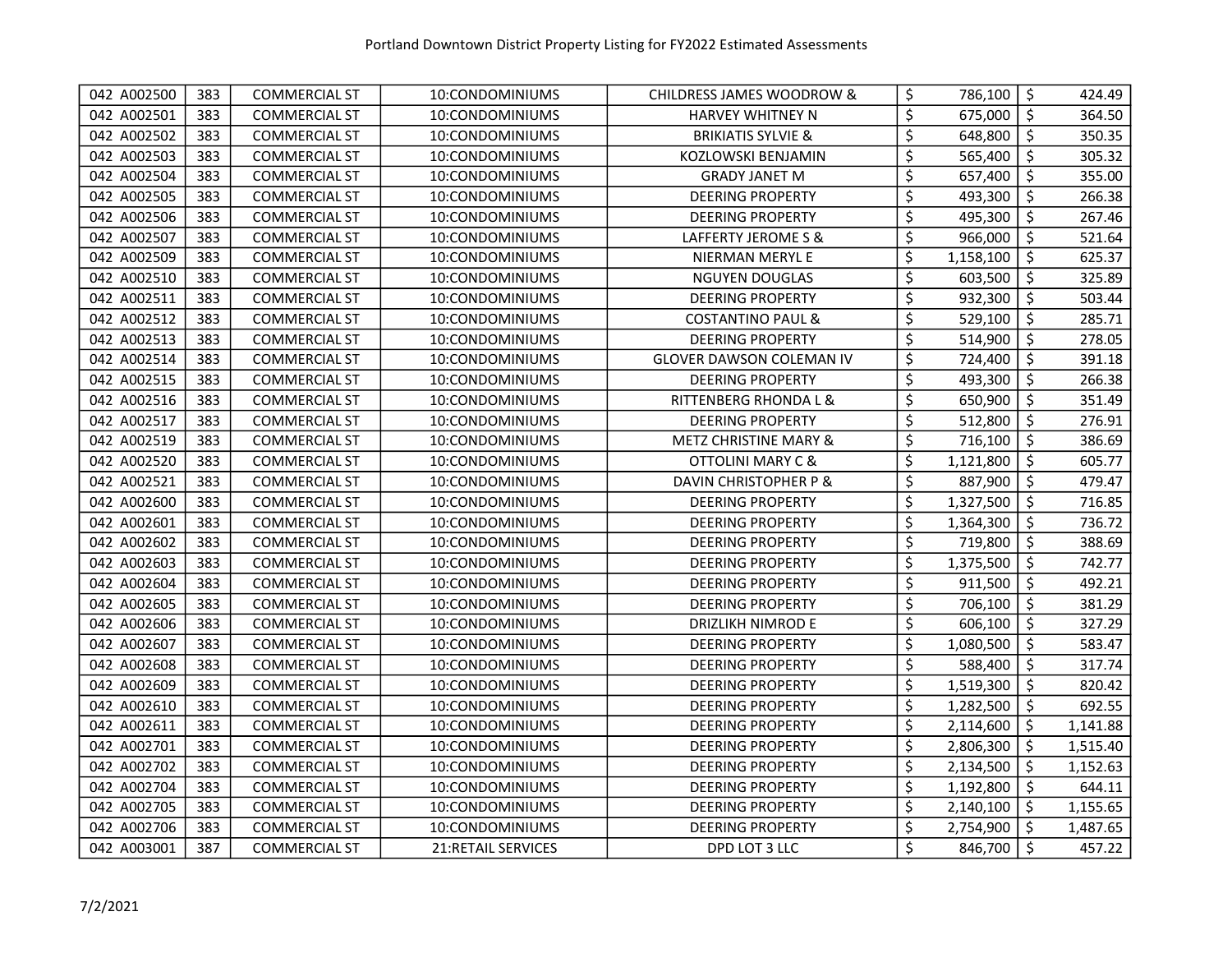| 042 A007001 | 54  | YORK ST              | 55: LITERARY & SCIENTIFIC | UNITY COLLEGE                       | \$                              |                | \$                  |                |
|-------------|-----|----------------------|---------------------------|-------------------------------------|---------------------------------|----------------|---------------------|----------------|
| 042 C001110 | 344 | <b>COMMERCIAL ST</b> | 55: LITERARY & SCIENTIFIC | <b>GULF OF MAINE PROPERTIES INC</b> | \$                              |                | \$                  |                |
| 042 C001120 | 344 | <b>COMMERCIAL ST</b> | 55: LITERARY & SCIENTIFIC | <b>GULF OF MAINE PROPERTIES INC</b> | $\overline{\boldsymbol{\zeta}}$ |                | \$                  |                |
| 042 C001130 | 344 | <b>COMMERCIAL ST</b> | 20:COMMERCIAL CONDOS      | <b>GULF OF MAINE PROPERTIES INC</b> | \$                              | 239,100        | $\zeta$             | 129.11         |
| 042 C00114A | 344 | <b>COMMERCIAL ST</b> | 20:COMMERCIAL CONDOS      | <b>GULF OF MAINE PROPERTIES INC</b> | \$                              | 167,700        | $\zeta$             | 90.56          |
| 042 C00114B | 344 | <b>COMMERCIAL ST</b> | 20:COMMERCIAL CONDOS      | <b>GULF OF MAINE PROPERTIES INC</b> | \$                              | 86,500         | $\zeta$             | 46.71          |
| 042 C00114C | 344 | <b>COMMERCIAL ST</b> | 20:COMMERCIAL CONDOS      | <b>GULF OF MAINE PROPERTIES INC</b> | \$                              | 41,000         | $\zeta$             | 22.14          |
| 042 C00114D | 344 | <b>COMMERCIAL ST</b> | 20:COMMERCIAL CONDOS      | <b>GULF OF MAINE PROPERTIES INC</b> | \$                              | 40,600         | \$                  | 21.92          |
| 042 C001150 | 344 | <b>COMMERCIAL ST</b> | 55: LITERARY & SCIENTIFIC | <b>GULF OF MAINE PROPERTIES INC</b> | \$                              |                | \$                  |                |
| 042 C001160 | 344 | <b>COMMERCIAL ST</b> | 20:COMMERCIAL CONDOS      | <b>GULF OF MAINE PROPERTIES INC</b> | \$                              | 38,500         | \$                  | 20.79          |
| 042 C001170 | 344 | <b>COMMERCIAL ST</b> | 20:COMMERCIAL CONDOS      | <b>GULF OF MAINE PROPERTIES INC</b> | \$                              | 38,200         | \$                  | 20.63          |
| 042 C00118A | 344 | <b>COMMERCIAL ST</b> | 20:COMMERCIAL CONDOS      | <b>GULF OF MAINE PROPERTIES INC</b> | \$                              | 60,600         | \$                  | 32.72          |
| 042 C00118B | 344 | <b>COMMERCIAL ST</b> | 55:LITERARY & SCIENTIFIC  | <b>GULF OF MAINE PROPERTIES INC</b> | \$                              |                | \$                  |                |
| 042 C001190 | 344 | <b>COMMERCIAL ST</b> | 20:COMMERCIAL CONDOS      | <b>GULF OF MAINE PROPERTIES INC</b> | \$                              | 58,800         | \$                  | 31.75          |
| 042 C001210 | 344 | <b>COMMERCIAL ST</b> | 55:LITERARY & SCIENTIFIC  | <b>GULF OF MAINE PROPERTIES INC</b> | \$                              |                | \$                  |                |
| 042 C001310 | 344 | <b>COMMERCIAL ST</b> | 55:LITERARY & SCIENTIFIC  | <b>GULF OF MAINE PROPERTIES INC</b> | \$                              | $\blacksquare$ | \$                  | $\blacksquare$ |
| 042 C001320 | 344 | <b>COMMERCIAL ST</b> | 55: LITERARY & SCIENTIFIC | <b>GULF OF MAINE PROPERTIES INC</b> | \$                              | $\overline{a}$ | \$                  | $\blacksquare$ |
| 042 C001330 | 344 | <b>COMMERCIAL ST</b> | 55:LITERARY & SCIENTIFIC  | <b>GULF OF MAINE PROPERTIES INC</b> | \$                              | $\blacksquare$ | \$                  | $\blacksquare$ |
| 042 C001CCL | 344 | <b>COMMERCIAL ST</b> | 55: LITERARY & SCIENTIFIC | <b>GULF OF MAINE PROPERTIES INC</b> | \$                              |                | \$                  |                |
| 045 A001001 | 660 | <b>CONGRESS ST</b>   | 27: MULTI-USE COMMERCIAL  | A K LONGFELLOW LLC                  | \$                              | 578,400        | \$                  | 312.34         |
| 045 A002001 | 656 | <b>CONGRESS ST</b>   | 27: MULTI-USE COMMERCIAL  | <b>RICE GEOFFREY I</b>              | \$                              | 2,155,300      | \$                  | 1,163.86       |
| 045 A003001 | 638 | <b>CONGRESS ST</b>   | 27: MULTI-USE COMMERCIAL  | <b>638 CONGRESS STREET</b>          | \$                              | 14,389,400     | \$                  | 7,770.28       |
| 045 A033001 | 177 | <b>STATE ST</b>      | 15:5 TO 10 FAMILY         | <b>RANS LLC</b>                     | \$                              | 968,600        | \$                  | 523.04         |
| 045 A034001 | 664 | <b>CONGRESS ST</b>   | <b>21:RETAIL SERVICES</b> | <b>RANS LLC</b>                     | \$                              | 919,900        | \$                  | 496.75         |
| 045 A035001 | 670 | <b>CONGRESS ST</b>   | 21: RETAIL SERVICES       | LONGFELLOW SQUARE                   | \$                              | 896,300        | \$                  | 484.00         |
| 046 C011001 | 675 | <b>CONGRESS ST</b>   | 27: MULTI-USE COMMERCIAL  | RITA LINDA LLC                      | \$                              | 698,500        | \$                  | 377.19         |
| 046 C012001 | 673 | <b>CONGRESS ST</b>   | 21: RETAIL SERVICES       | DOUKAS ANDREW J                     | \$                              | 342,500        | \$                  | 184.95         |
| 046 C013001 | 671 | <b>CONGRESS ST</b>   | <b>21:RETAIL SERVICES</b> | <b>DOUKAS ANDREW J &amp;</b>        | \$                              | 383,700        | $\zeta$             | 207.20         |
| 046 C019001 | 667 | <b>CONGRESS ST</b>   | 27: MULTI-USE COMMERCIAL  | REDFERN LONGFELLOW LLC              | \$                              | 32,315,800     | \$                  | 17,450.53      |
| 046 D008001 | 15  | <b>AVON ST</b>       | <b>11:SINGLE FAMILY</b>   | <b>WIEDERKEHR RYAN A</b>            | \$                              | 553,300        | $\zeta$             | 298.78         |
| 046 D017001 | 156 | <b>HIGH ST</b>       | 53:RELIGIOUS              | WILLISTON-IMMANUEL UNITED CHURCH    | \$                              |                | \$                  |                |
| 046 D018001 | 653 | <b>CONGRESS ST</b>   | <b>21:RETAIL SERVICES</b> | RICE GEOFFREY TRUSTEE               | \$                              | 437,500        | $\zeta$             | 236.25         |
| 046 D021001 | 655 | <b>CONGRESS ST</b>   | 27: MULTI-USE COMMERCIAL  | TRELAWNY 657 LLC                    | \$                              | 15,967,100     | $\ddot{\mathsf{S}}$ | 8,622.23       |
| 046 D022001 | 645 | <b>CONGRESS ST</b>   | 27: MULTI-USE COMMERCIAL  | <b>BAYSIDE MAINE LLC</b>            | \$                              | 7,816,700      | \$                  | 4,221.02       |
| 046 D026001 | 633 | <b>CONGRESS ST</b>   | 27: MULTI-USE COMMERCIAL  | <b>BURNHAM ARMS LLC</b>             | \$                              | 6,500,100      | \$                  | 3,510.05       |
| 046 D027001 | 629 | <b>CONGRESS ST</b>   | 40: VACANT LAND           | <b>BURNHAM ARMS ANNEX LLC</b>       | \$                              | 345,000        | $\zeta$             | 186.30         |
| 046 D028001 | 625 | <b>CONGRESS ST</b>   | <b>21:RETAIL SERVICES</b> | <b>BURNHAM ARMS ANNEX LLC</b>       | \$                              | 568,500        | \$                  | 306.99         |
| 046 D029001 | 619 | <b>CONGRESS ST</b>   | <b>22:OFFICE BUSINESS</b> | <b>BAXTER BUILDING LLC</b>          | \$                              | 5,069,200      | $\zeta$             | 2,737.37       |